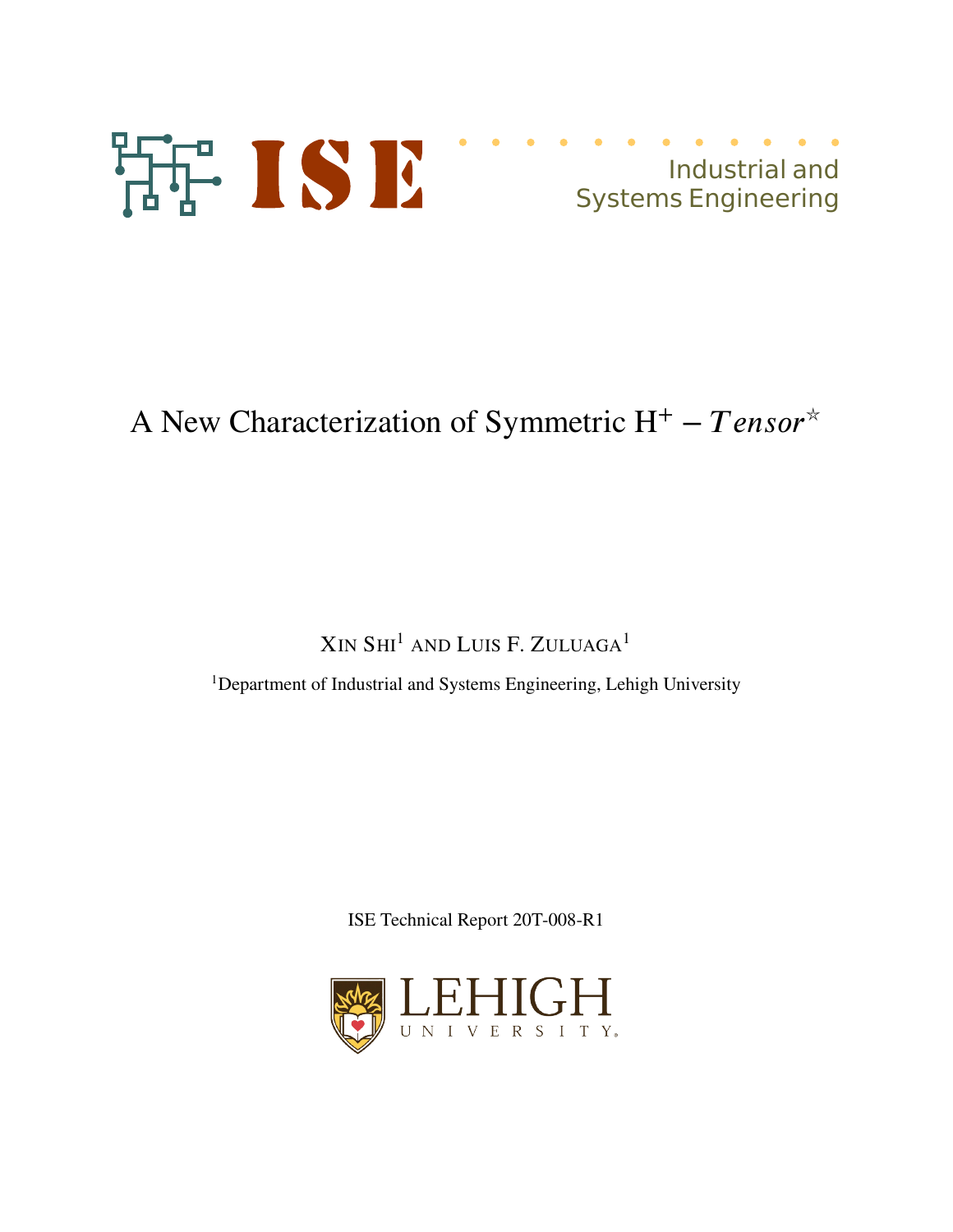# A new characterization of symmetric  $H^+$ -tensors<sup>☆</sup>

Xin Shi<sup>a,∗</sup>, Luis F. Zuluaga<sup>a</sup>

 ${}^a$ Department of Industrial and Systems Engineering, P.C. Rossin College of Engineering  $\mathcal C$ Applied Science, Lehigh University, PA, 18015,

### Abstract

In this work, we present a new characterization of symmetric  $H^+$ -tensors. It is known that a symmetric tensor is an  $H^+$ -tensor if and only if it is a generalized diagonally dominant tensor with nonnegative diagonal elements. By exploring the diagonal dominance property, we derive new necessary and sufficient conditions for a symmetric tensor to be an  $H^+$ -tensor. Based on these conditions, we propose a new method that allows to check if a tensor is a symmetric  $H^+$ -tensor in polynomial time. In particular, this allows to efficiently compute the minimum  $H$ -eigenvalue of tensors in the related and important class of  $M$ tensors. Furthermore, we show how this result can be used to approximately solve polynomial optimization problems.

Keywords:  $H^+$ -tensors, Generalized diagonally dominant tensors, Power cone optimization, Polynomial optimization, Minimum H-eigenvalues 2010 MSC: 15A69, 90C25

#### 1. Introduction

Tensors can be regarded as a high-order generalization of matrices. For  $m, n \in \mathbb{N}$ , an *m*-order *n*-dimensional real tensor is a multidimensional array

 $\overrightarrow{r}$ This research did not receive any specific grant from funding agencies in the public, commercial, or not-for-profit sectors.

<sup>∗</sup>Corresponding author

Email address: xis316@lehigh.edu (Xin Shi), luis.zuluaga@lehigh.edu (Luis F. Zuluaga)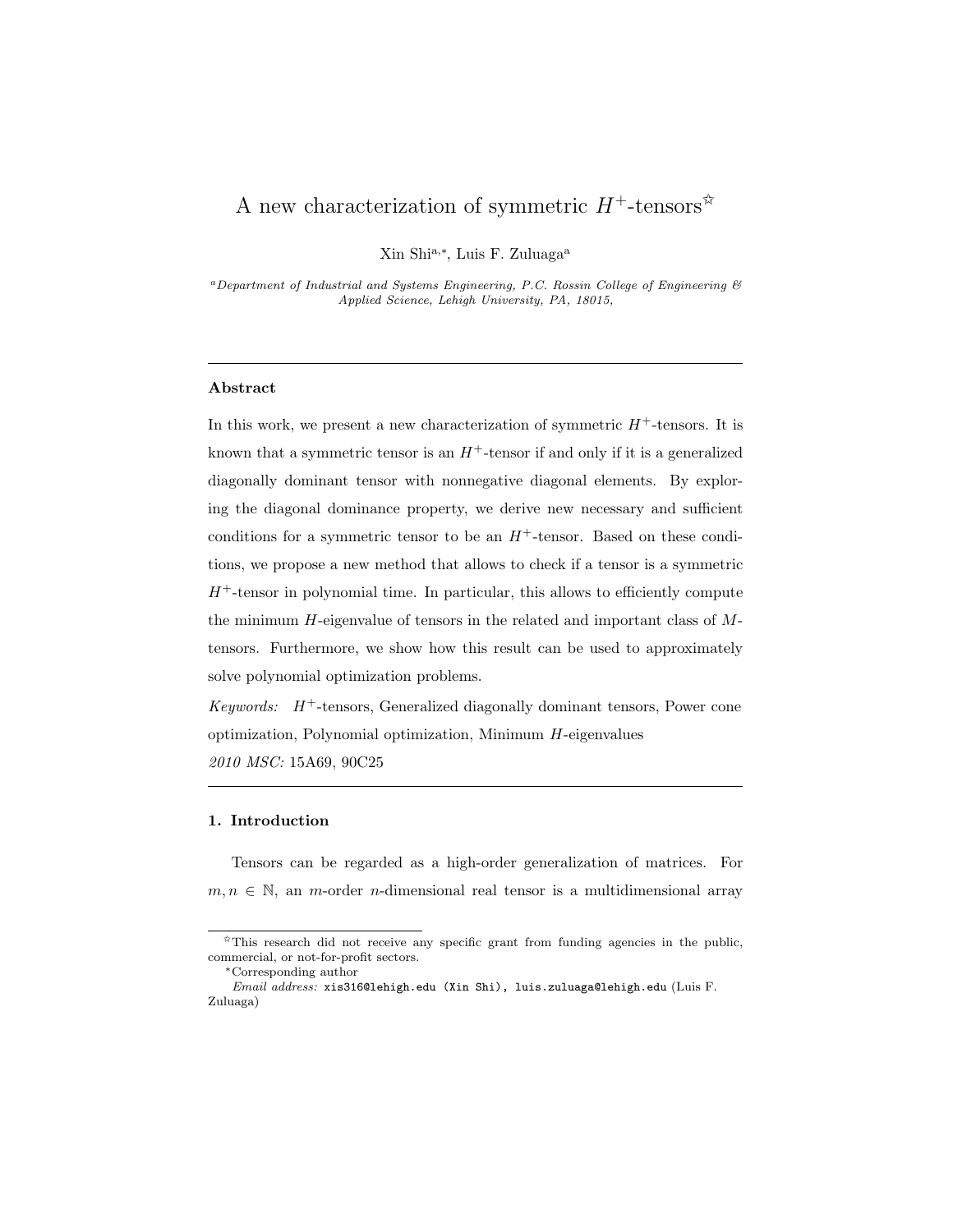with the form

$$
\mathcal{A} = (a_{i_1 i_2 \dots i_m}), \quad a_{i_1 i_2 \dots i_m} \in \mathbb{R}, \quad 1 \leq i_1, i_2, \dots, i_m \leq n.
$$

Matrices are tensors with order  $m = 2$ . Denote  $\mathbb{T}_{m,n}$  as the space of all real tensors with order  $m$  and dimension  $n$ . Then

$$
\mathbb{T}_{m,n}=\underbrace{\mathbb{R}^n\otimes\mathbb{R}^n\otimes\cdots\otimes\mathbb{R}^n}_{m},
$$

where  $\otimes$  is the outer product. Denote  $[n] = \{1, 2, ..., n\}$ . The tensor  $\mathcal{A} =$  $(a_{i_1...i_m}) \in \mathbb{T}_{m,n}$  is called *symmetric* if its entries  $a_{i_1...i_m}$  are invariant under any permutation of  $(i_1, \ldots, i_m)$  for  $i_j \in [n], j \in [m]$ . Denote  $\mathbb{S}_{m,n}$  as the set of 5 symmetric tensors in  $\mathbb{T}_{m,n}$ . The entries  $a_{ii...i}$  for any  $i \in [n]$  are called *diagonal* elements (or entries) of A.

Following [7, 28, 38], for  $A \in \mathbb{T}_{m,n}$ ,  $\lambda \in \mathbb{C}$  is called an *eigenvalue* of A, if there exists an *eigenvector*  $x \in \mathbb{C}^n \setminus \{0\}$  such that  $\mathcal{A}x^{m-1} = \lambda x^{[m-1]}$ , where  $\mathcal{A}x^{m-1} \in \mathbb{C}^n$  is defined by

$$
(\mathcal{A}x^{m-1})_i = \sum_{i_2,\dots,i_m=1}^n a_{ii_2\dots i_m} x_{i_2} \cdots x_{i_m},
$$

and  $x^{[m-1]} \in \mathbb{C}^n \setminus \{0\}$  is defined by  $(x^{[m-1]})_i = x_i^{m-1}$  for all  $i \in [n]$ . In particular, if x is real, then  $\lambda$  is also real. In this case, we say that  $\lambda$  is an *H-eigenvalue* of A.

The comparison tensor of  $A \in \mathbb{T}_{m,n}$ , denoted as  $M(A)$ , is defined in [12, 20] as follows:

$$
M(\mathcal{A})_{i_1...i_m} = \begin{cases} |a_{i_1...i_m}| & \text{if } i_1 = \dots = i_m, \\ -|a_{i_1...i_m}| & \text{otherwise.} \end{cases}
$$
 (1)

<sup>10</sup> Following [12, 20], we introduce the following classes of tensors. A tensor is called a nonnegative tensor if all its entries are nonnegative and a tensor is called a diagonal tensor if all its off-diagonal elements are zero. A tensor  $A \in \mathbb{T}_{m,n}$ is said to be a Z-tensor if there exists a nonnegative tensor  $\mathcal{D} \in \mathbb{T}_{m,n}$  and a nonnegative scalar s such that  $A = sI - D$ , where  $I \in \mathbb{T}_{m,n}$  is a diagonal 15 tensor with all diagonal elements equal to one. For tensor  $\mathcal{A}$ , denote  $\rho(\mathcal{A})$  as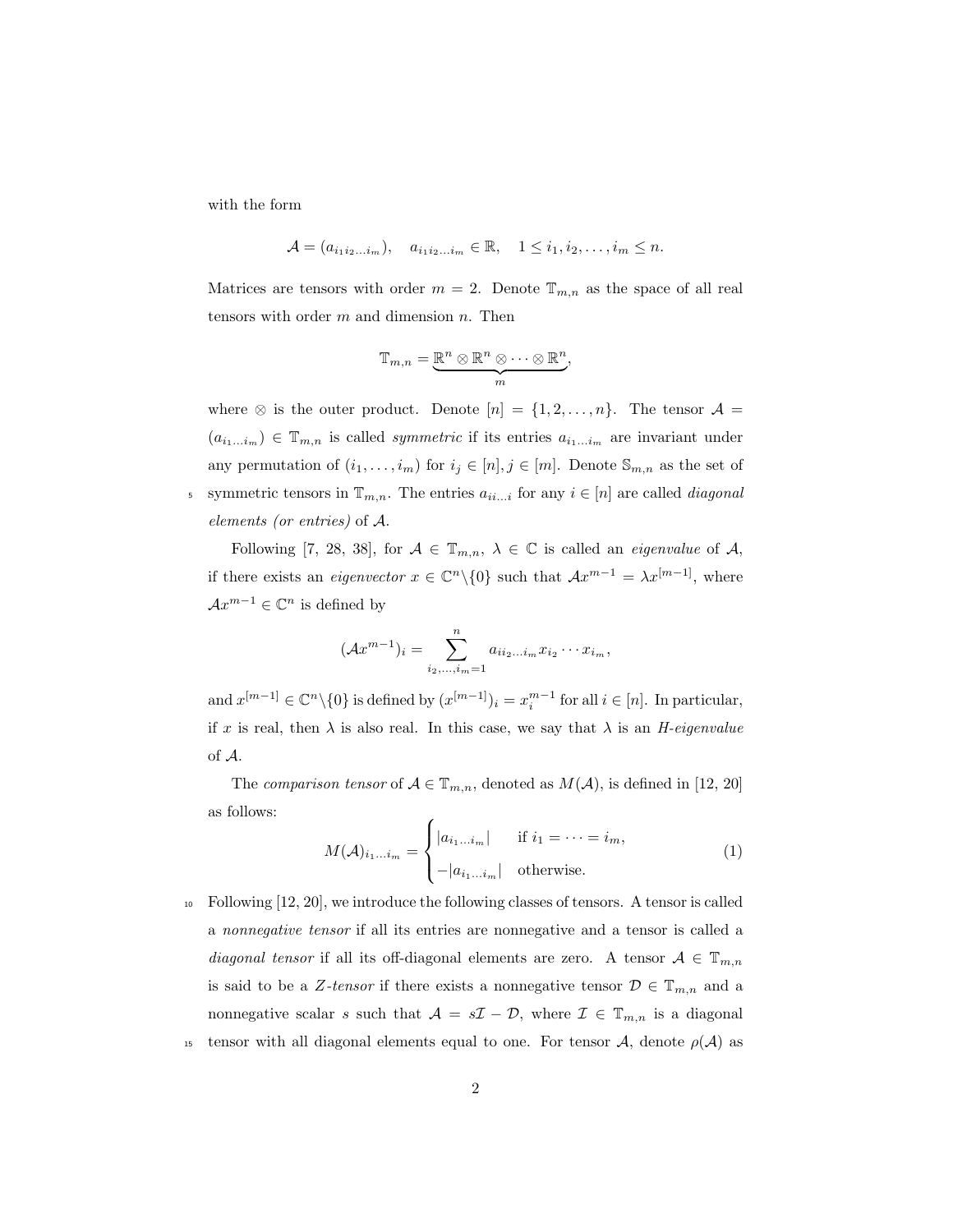the largest modulus of its eigenvalues. A Z-tensor  $\mathcal{A} = s\mathcal{I} - \mathcal{D}$  is said to be an M-tensor if  $s \ge \rho(\mathcal{D})$ . If  $s > \rho(\mathcal{D})$ , then A is called a strong M-tensor. A tensor is called an H-tensor if its comparison tensor is an M-tensor. A tensor is called a strong  $H$ -tensor if its comparison tensor is a strong  $M$ -tensor. An  $H$ -tensor with nonnegative diagonal elements is called an  $H^+$ -tensor.

The authors in  $[20,$  Theorem 4.9 show that a symmetric tensor is an  $H$ tensor if and only if it is a generalized diagonally dominant tensor (see Definition 1). The matrix version (i.e., when  $m = 2$ ) of this result is given in [6, Theorem 8] and [45]. Furthermore, the authors in [6] prove that a symmetric matrix  $\mu$ <sup>25</sup> is an H<sup>+</sup>-matrix if and only if it can be written as the sum of a number of positive semidefinite matrices which have a special sparse structure. Based on this result, the authors in [1] show that membership to the set of symmetric  $H^+$ -matrices can be decided in polynomial time by solving a second-order cone optimization problem [see, e.g., 30].

In this work we generalize these results to symmetric  $H^+$ -tensors. Namely, we prove that a symmetric tensor is an  $H^+$ -tensor if and only if it can be written as the sum of a number of tensors which have a special sparse structure (see Theorem 11). Based on this result, we obtain (see Theorem 13) a novel characterization of  $H^+$ -tensors that is amenable to the use of *conic optimization* 

 $35 \text{ techniques}$  [see, e.g., 48]. In particular, we show (see Corollary 15 and  $(27)$ ) that membership to the set of symmetric  $H^+$ -tensors can be decided in polynomial time by solving a *power cone optimization* problem [see, e.g., 9, 15]

A lot of effort has been made to characterize  $H^+$ -tensors [see, e.g., 17, 25, 27, 29, 46, 49, 51]. However, these articles typically focus on studying sufficient  $40$  conditions for a tensor to be an H-tensor. A notable exception is recent work based on the use of spectral theory of nonnegative tensors. Namely, the authors in [31] present a necessary and sufficient condition for strong  $H$ -tensors and propose an iterative algorithm for identifying strong H-tensors. In contrast from their methodology, here we study sufficient and necessary condition for

45 a symmetric tensor to be an  $H^+$ -tensor by exploring the diagonal dominance property. This type of characterization allows, unlike the recent results in [31],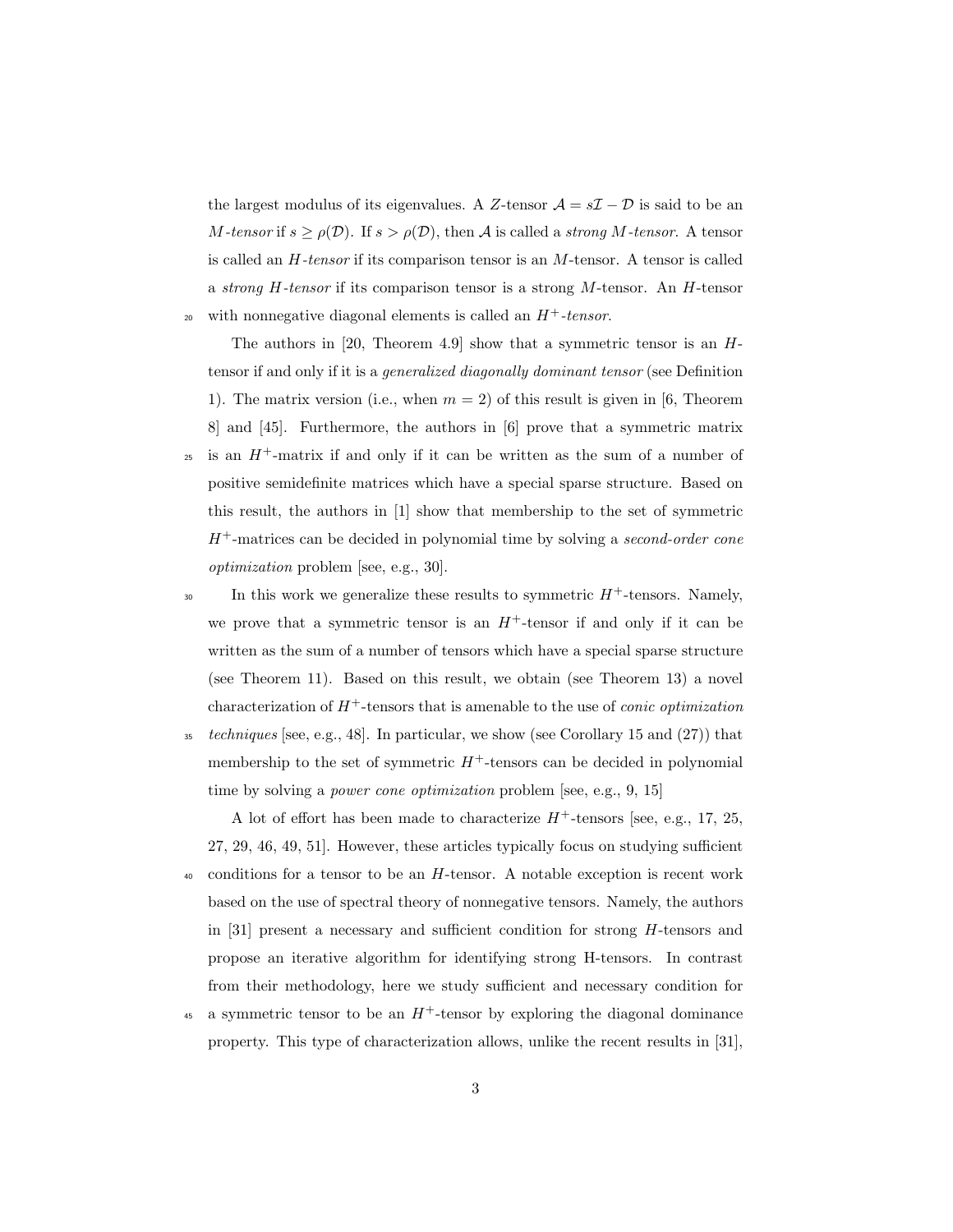to directly optimize over the set of  $H^+$ -tensors. In Section 4 and Section 5.

In particular, in Section 4, we consider the problem of computing the minimum  $H$ -eigenvalue of  $M$ -tensors (which generalize  $M$ -matrices), which play

- <sup>50</sup> an important role in a wide range of interesting applications [see, 18, and the references therein]. In contrast with the problem of obtaining bounds on the minimum H-eigenvalue of M-tensors that has received significant attention in the literature [14, 18, 24, 43]; here, we use our characterization of  $H^+$ -tensors to compute H-eigenvalues of M-tensors by solving a power cone optimization
- $55$  problem (see Corollary 21). A comparison of the  $H$ -eigenvalues obtained in this way with bounds proposed in the literature is provided in Table 1.

Further, in Section 5, we show that our characterization can be applied to address the solution of polynomial optimization problems [see, e.g., 22]; that is, an optimization problem in which both the objective and the constraints <sup>60</sup> are defined by polynomials. The connection between tensors and polynomials stems from the fact that the coefficients of a polynomial can be described using tensors. Of particular importance, is the problem of finding if a given polynomial is nonnegative.

- For example, this problem appears in the field of shape-constrained function <sup>65</sup> estimation [36], the stability study of nonlinear autonomous systems in automatic control [2], and spectral hypergraph theory [26]. However, checking if an  $m$  order and  $n$  variate polynomial is nonnegative is an NP-hard problem when  $n \geq 3$  and  $m \geq 4$  [23]. Thus, to make use of nonnegative polynomials and maintain the computational efficiency, researchers have focused on using  $\tau$ <sup>*tractable* subclasses of nonnegative polynomials [see, e.g., 1, 8, 19, 42]. One</sup>
- classical choice is to use sum of squares (SOS) to certify the nonnegativity of a polynomial [see, e.g., 22]. To further improve tractability, for example, authors in [1] propose more tractable alternatives to SOS to certify the nonnegativity of a polynomial. Their approach is based on properties of symmetric  $H^+$ -matrices
- <sup>75</sup> and the fact that polynomials that correspond to symmetric  $H^+$ -matrices are nonnegative polynomials. Note that  $H^+$ -tensors corresponds to a high-order generalization of  $H^+$ -matrices. Thus, it is relevant to consider whether  $H^+$ -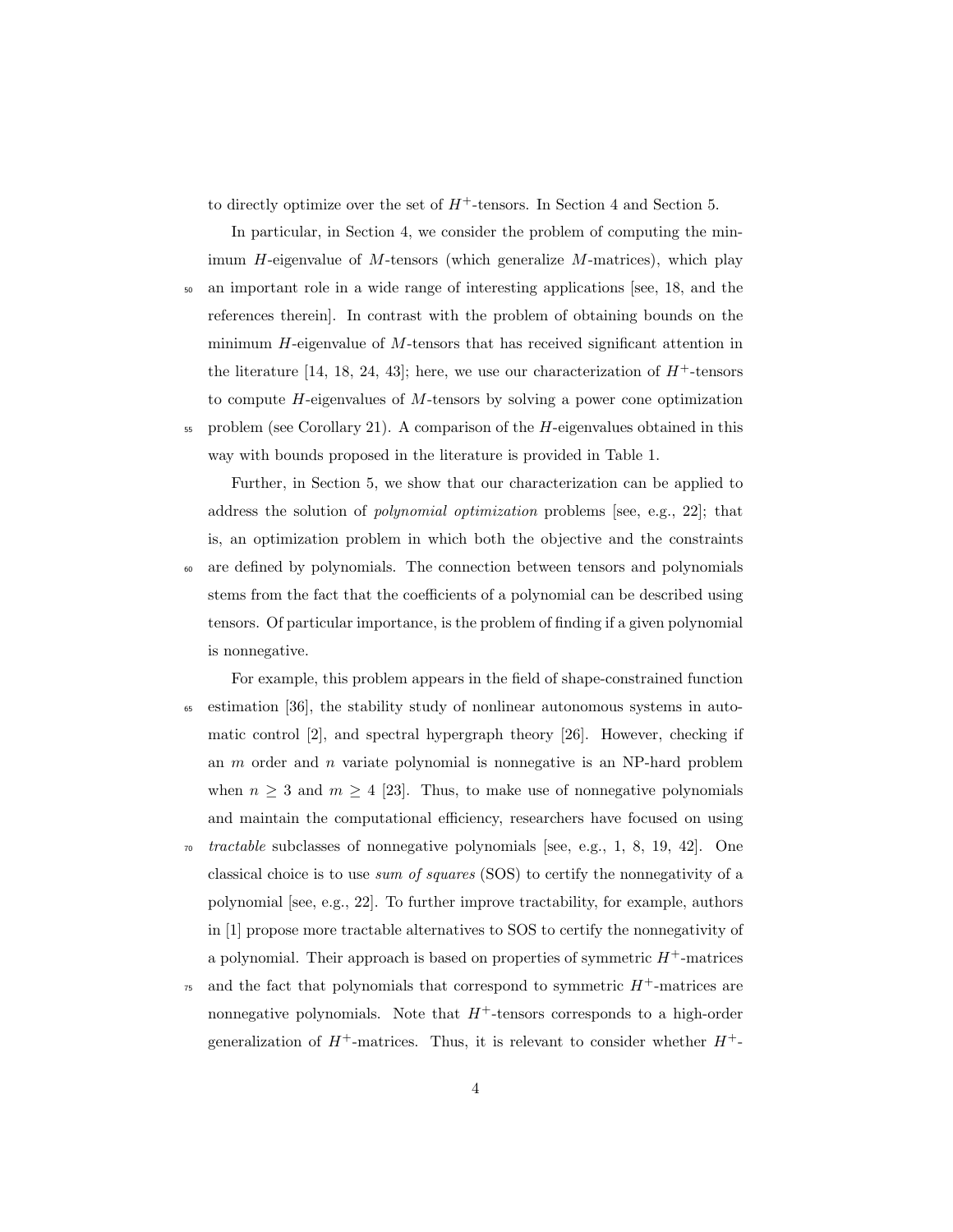tensors can be used to certify the nonnegativity of a polynomial. In Section 5 we introduce results that allow to use polynomials whose coefficients are given

by  $H^+$ -tensors (see Proposition 25 and Proposition 26) to obtain alternative approaches for the approximation of polynomial optimization problems. We illustrate our results by presenting and analyzing the numerical results obtained in Table 2 and Table 3. In particular, we show the use of  $H^+$ -tensors induced polynomials can provide a good trade-off between the tightness and the effort <sup>85</sup> required to obtain approximations for polynomial optimization problems.

For ease of exposition, in what follows, we use small letters  $a, b, \ldots$  for scalars and vectors; capital letters  $A, B, \ldots$  for matrices; calligraphic letters  $A, B, \ldots$ for tensors and  $\mathscr{A}, \mathscr{B}, \ldots$  for index sets; and blackboard bold letters  $\mathbb{T}, \mathbb{D}, \ldots$ for other kinds of sets or spaces in this work.

- <sup>90</sup> The remaining of the article is structured as follows: Section 2 introduces additional notation, definitions and some basic results. In Section 3, the characterizations of symmetric  $H^+$ -tensors are presented. With these characterizations, we provide a way to check if a tensor is a symmetric  $H^+$ -tensor in polynomial time. The applications of these results in polynomial optimization
- <sup>95</sup> are illustrated in Section 5. Section 6 concludes this work. In Appendix, we derive additional results regarding the relationship between  $H^+$ -tensor induced polynomials and other classes of polynomials. This results are used in Section 4, but are also interesting on their own.

#### 2. Preliminaries

- <sup>100</sup> First we introduce additional notation and fundamental properties of tensors. Let  $\mathbb{R}[x] := \mathbb{R}[x_1, \ldots, x_n]$  be the set of polynomials in *n* variables with real coefficients. A polynomial  $p \in \mathbb{R}[x]$  is called a sum of squares (SOS) if it can be written as  $p = \sum_i q_i^2$  for a finite number of polynomials  $q_i \in \mathbb{R}[x]$ . Tensor  $A \in \mathbb{S}_{m,n}$  is said to have an SOS decomposition if its corresponding polynomial
- $Ax<sup>m</sup>$  is an SOS [see, e.g., 33]. The authors in [10] show that every symmetric  $H^+$ -tensor has an SOS decomposition.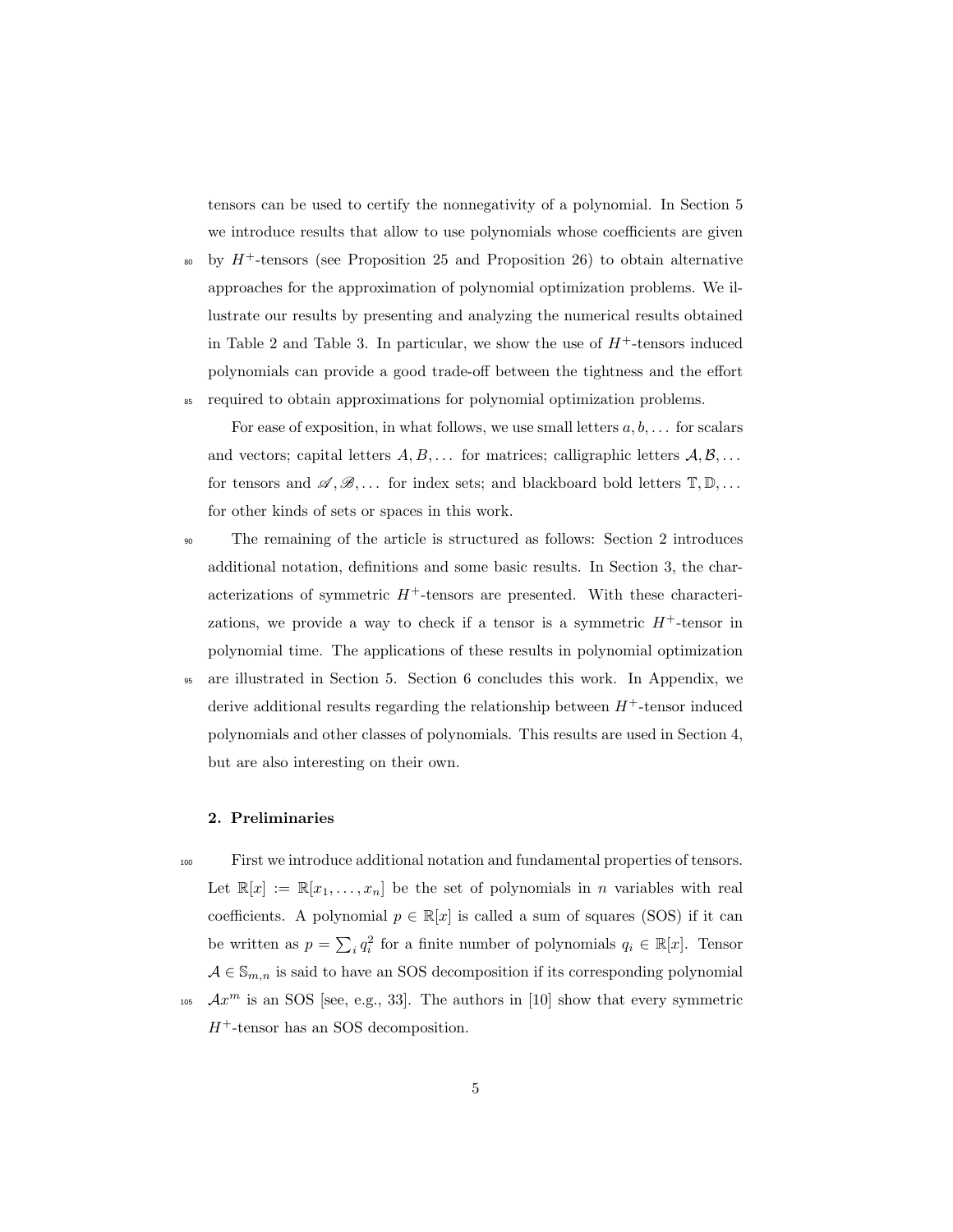**Theorem 1** ([10], Theorem 3.7). Let  $m, n \in \mathbb{N}$  and  $A \in \mathbb{S}_{m,n}$  be an  $H^+$ -tensor. If m is even, then A has an SOS tensor decomposition.

From Theorem 1, it follows that a symmetric  $H^+$ -tensor is also a PSD tensor.  $_{110}$  On the other hand, symmetric  $H^+$ -tensors can be characterized using the notion of diagonally dominant tensors (see Definition 1). Most of the work related to  $H^+$ -tensors makes use of the diagonal dominance property [see, e.g., 17, 25, 27, 46, 51]. We will also make use of this property in this work. The definitions of diagonally dominant tensors and generalized diagonally dominant tensors are <sup>115</sup> given below.

**Definition 1** ([32], Definition 6.5). Let  $m, n \in \mathbb{N}$  and  $\mathcal{A} = (a_{i_1...i_m}) \in \mathbb{T}_{m,n}$ .

 $(i)$  A is called a diagonally dominant (DD) tensor if

$$
|a_{ii...i}| \geq \sum_{(i_2,...,i_m)\neq (i,...,i)} |a_{ii_2...i_m}|, \forall i \in [n].
$$
 (2)

(ii)  $\mathcal A$  is called a generalized diagonally dominant (GDD) tensor if there exists a positive diagonal matrix D such that the tensor  $AD^{1-m}D \cdots D$  defined as

$$
(\mathcal{A}D^{1-m}D\cdots D)_{i_1\ldots i_m} = a_{i_1\ldots i_m}d_{i_1}^{1-m}d_{i_2}\cdots d_{i_m}, \quad \forall i_1,\ldots,i_m \in [n], \quad (3)
$$

is diagonally dominant, where  $d_i = D_{ii}$  is the ith diagonal element of D.

From the definition of DD tensors and GDD tensors, one can derive an equivalent definition of GDD tensors that will be useful throughout the article.

**Proposition 2.** Let  $m, n \in \mathbb{N}$ , then  $A \in \mathbb{T}_{m,n}$  is a GDD tensor if and only if there exists a positive diagonal matrix  $D$  such that the tensor  $ADD \dots D$  defined as

$$
(\mathcal{A}DD\cdots D)_{i_1\ldots i_m}=a_{i_1\ldots i_m}d_{i_1}d_{i_2}\cdots d_{i_m},\quad \forall i_1,\ldots,i_m\in[n],\tag{4}
$$

<sup>120</sup> is diagonally dominant, where  $d_i = D_{ii}$  is the ith diagonal element of D. If  $A \in$  $\mathbb{S}_{m,n}$ , then  $ADD \cdots D \in \mathbb{S}_{m,n}$ .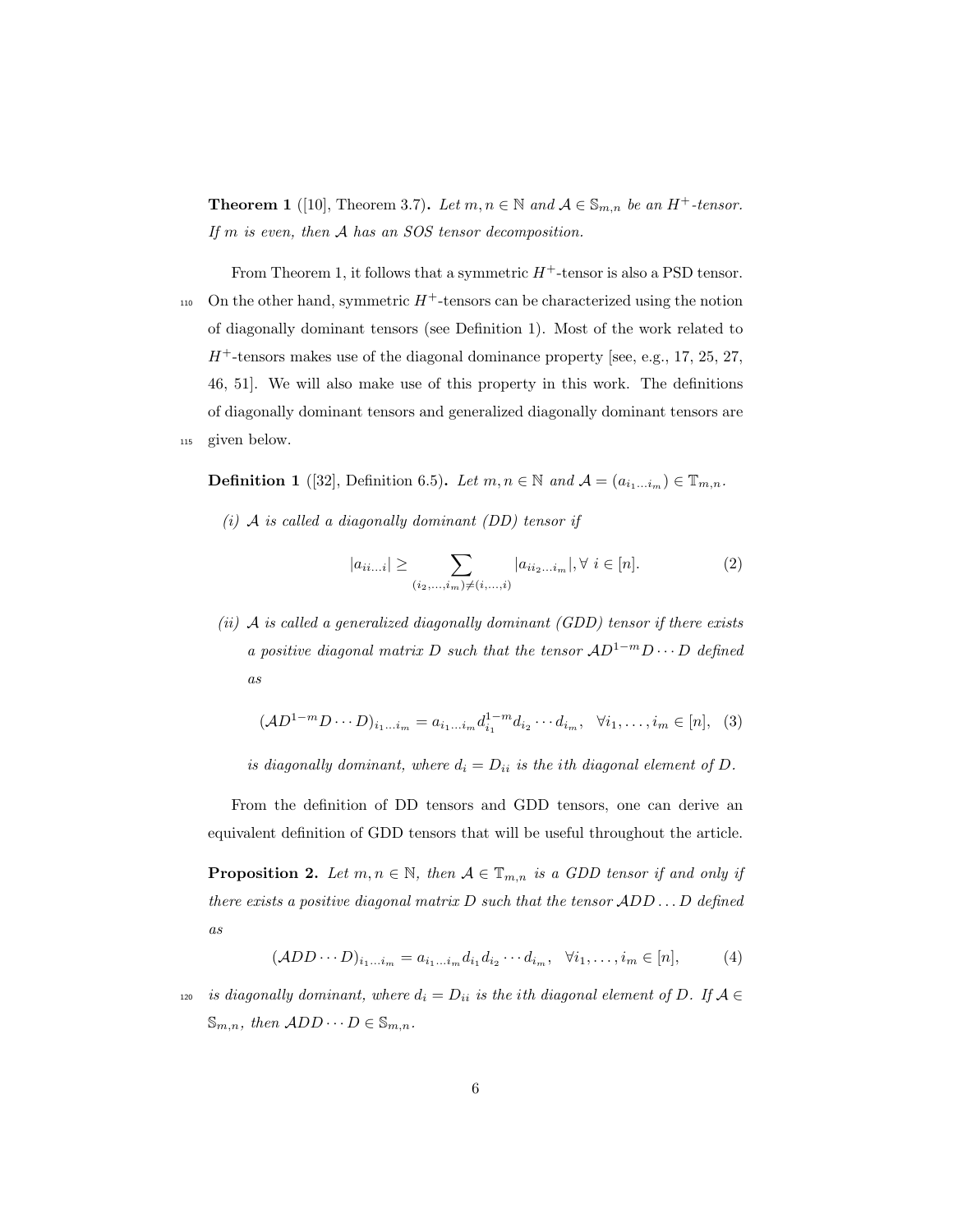*Proof.* From Definition 1(ii), if  $\mathcal{A} = (a_{i_1...i_m}) \in \mathbb{T}_{m,n}$  is a GDD tensor, then there exists a positive diagonal matrix D such that  $AD^{1-m}D \cdots D$  is a DD tensor. That is for all  $i \in [n]$ ,

$$
|(AD^{1-m}D\cdots D)_{i...i}| \geq \sum_{(i_2,\ldots,i_m)\neq (i,\ldots,i)} |(AD^{1-m}D\cdots D)_{ii_2\ldots i_m}|.
$$
 (5)

Note that (5) is equivalent to

$$
|a_{i...i}| \geq \sum_{(i_2,\dots,i_m)\neq(i,\dots,i)} |a_{i...i_m} d_i^{1-m} d_{i_2} \cdots d_{i_m}|.
$$
 (6)

Considering that  $d_i > 0$  for all  $i \in [n]$ , and multiplying by  $d_i^m$  on both sides of (6), we have that

$$
|a_{i...i}|d_i^m \ge \sum_{(i_2,\dots,i_m)\ne(i,\dots,i)} |a_{i...i_m}|d_id_{i_2}\cdots d_{i_m}
$$
\n(7)

for all  $i \in [n]$ . Thus, the tensor  $ADD \dots D$  defined by (4) is a DD tensor.

For the another direction, if the tensor  $ADD \cdots D$  defined by (4) is a DD tensor for a positive diagonal matrix D, then inequality (7) holds for all  $i \in [n]$ . 125 Dividing both sides of (7) by  $d_i^m > 0$ , we have inequality (6) which is equivalent to (5) for all  $i \in [n]$  and indicates that A is a GDD tensor.  $\Box$ 

For the remainder of this work, we assume that every tensor is a symmetric tensor unless it is explicitly stated otherwise. Denote by  $DD_{m,n}$  and  $GDD_{m,n}$ the set of DD tensors and the set of GDD tensors in  $\mathbb{S}_{m,n}$ , respectively. DD and  $\text{GDD}$  tensors with nonnegative diagonal elements will be referred as  $DD^+$  and GDD<sup>+</sup> tensors, respectively. Also, denote by  $DD^+_{m,n}$  and  $GDD^+_{m,n}$  the set of  $DD^+$  tensors and the set of GDD<sup>+</sup> tensors in  $\mathbb{S}_{m,n}$ , respectively.

For  $n \in \mathbb{N}$ , a set  $\mathbb{W} \subset \mathbb{R}^n$  is called a cone if  $0 \in \mathbb{W}$  and  $x \in \mathbb{W}$  implies  $\lambda x \in \mathbb{W}$ for any  $\lambda \geq 0$ . A set W is called a convex cone if it contains  $\lambda x + \mu y$  for any <sup>135</sup>  $x, y \in \mathbb{W}$  and any  $\lambda, \mu \geq 0$ . Given a set  $\mathbb{W}$ , let  $cone(\mathbb{W}) = {\lambda x \mid x \in \mathbb{W}, \lambda \geq 0}$  be the conic hull of W; and convex(W) = { $\lambda x + \mu y \mid x, y \in \mathbb{W}, \lambda, \mu \ge 0, \lambda + \mu = 1$ } be the convex hull of W.

Clearly, for  $m, n \in \mathbb{N}$ ,  $DD_{m,n}$  is a cone and  $DD_{m,n}^+$  is a convex cone. We will show that  $GDD_{m,n}^+$  is also a convex cone later (see Proposition 10). Next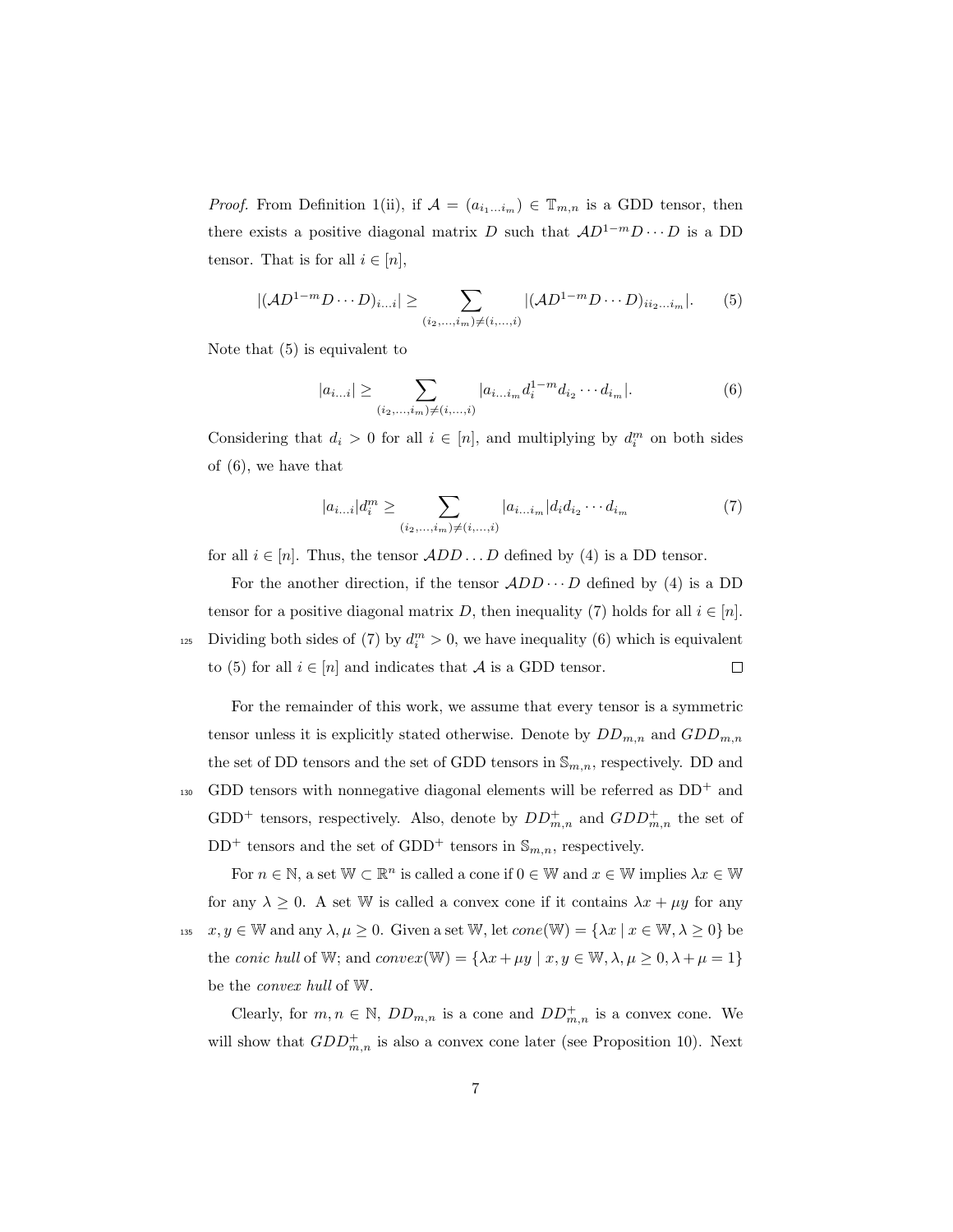$140$  we present a characterization of symmetric  $H$ -tensors using symmetric GDD tensors.

**Theorem 3** ([20] Theorem 4.9). Let  $m, n \in \mathbb{N}$  and  $A \in \mathbb{S}_{m,n}$ . Then A is an H-tensor if and only if  $A \in GDD_{m,n}$ .

Corollary 4. Let  $m, n \in \mathbb{N}$  and  $A \in \mathbb{S}_{m,n}$ . Then A is an H<sup>+</sup>-tensor if and <sup>145</sup> only if  $A \in GDD^+_{m,n}$ .

From Theorem 1 and Corollary 4, if m is even, we have the following inclusion relationships:

$$
DD_{m,n}^{+} \subseteq GDD_{m,n}^{+} \subseteq PSD_{m,n}.
$$

In light of Corollary 4, in what follows we will take the liberty to use both  $H^+$ and GDD<sup>+</sup> interchangeably to refer to  $H^+$ -tensors.

Denote card(A) as the cardinality of the set A. For  $m, n \in \mathbb{N}$ , define the index sets

$$
\mathcal{D}_n^m = \{(i_1, \ldots, i_m) \mid 1 \le i_1 \le \cdots \le i_m \le n\} \cap \{(i_1, \ldots, i_m) : \text{card}(\{i_1, \ldots, i_m\}) > 1\},
$$
 and

$$
\mathscr{F}_n^m = \{(\underbrace{i, i, \dots, i}_{m}) \mid i \in [n]\}.
$$

For any index  $(i_1,\ldots,i_m) \in \mathscr{D}_n^m \cup \mathscr{F}_n^m$ , denote  $\mathscr{P}_{i_1\ldots i_m}$  as the set of all permutations of  $i_1, \ldots, i_m$  and denote

$$
\mathcal{Q}_{i_1...i_m} = \{(\underbrace{p,p,\ldots,p}_{m}) \mid p \in \{i_1,\ldots i_m\}\}.
$$

Also, for  $(i_1, \ldots, i_m) \in \mathscr{D}_n^m \cup \mathscr{F}_n^m$ , let  $\mathbb{D}_{m,n}^{i_1, \ldots, i_m} \in \mathbb{S}_{m,n}$  be the set of sparse tensors defined as follows:

$$
\mathbb{D}_{m,n}^{i_1...i_m} = \{ (a_{j_1...j_m}) \in \mathbb{S}_{m,n} \mid a_{j_1...j_m} = 0 \text{ if } (j_1,...,j_m) \notin \mathscr{P}_{i_1...i_m} \cup \mathscr{Q}_{i_1...i_m} \}.
$$
\n(8)

Further, let

$$
\mathbb{D}_{m,n}=\bigcup_{(i_1,\ldots,i_m)\in \mathscr{D}_n^m}\mathbb{D}_{m,n}^{i_1\ldots i_m}.
$$

To assist the proofs in this work, we introduce the following class of tensors.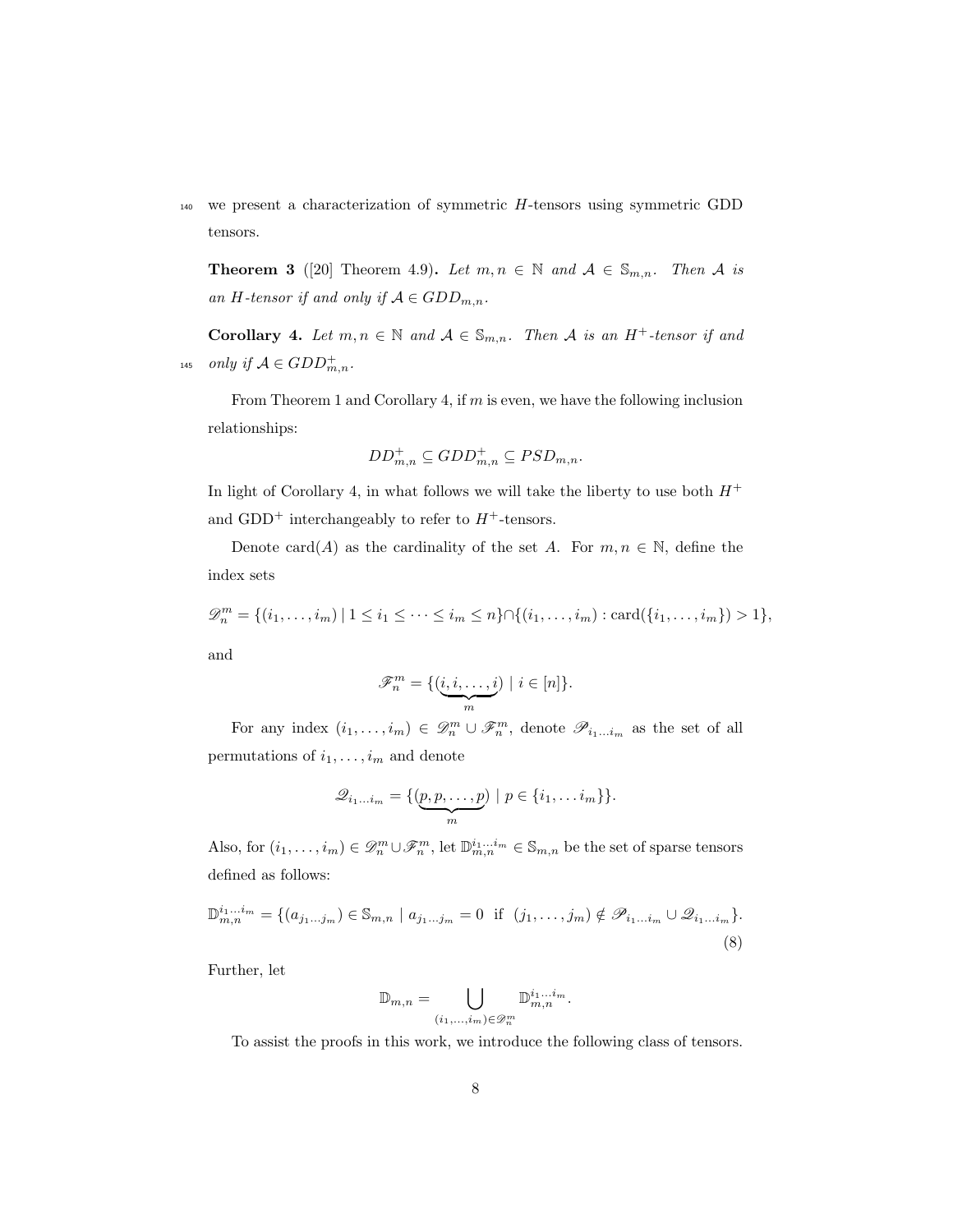**Definition 2.** For  $m, n \in \mathbb{N}$  and any  $(i_1, \ldots, i_m) \in \mathcal{D}_n^m$ ,  $c \in \{0, 1\}$ , denote <sup>150</sup>  $\mathcal{V}^{c,i_1...i_m} = (v^{c,i_1...i_m}_{j_1...j_m}) \in \mathbb{D}^{i_1...i_m}_{m,n}$ , as the tensor defined by:

- (i)  $v_{j_1...j_m}^{c,i_1...i_m} = (-1)^c$  if  $(j_1,...,j_m) \in \mathscr{P}_{i_1...i_m}$ .
- (ii) The value of j-th diagonal element is equal to the sum of the absolute values of the off-diagonal entries on the j-th slice (the diagonal elements are excluded in the sum); that is

$$
v_{jj\ldots j}^{c,i_1\ldots i_m}=\sum_{(j_2,\ldots,j_m)\neq (j,\ldots,j)}|v_{jj_2\ldots j_m}^{c,i_1\ldots i_m}|, \forall \ j\in [n].
$$

Further, for all  $i \in [n]$ , denote  $\mathcal{V}^{0,i...i}$  as the tensor where the only nonzero entry is  $v_{ii...i}^{0,ii...i} = 1$ ; and  $\mathcal{V}^{1,ii...i}$  as the tensor with all entries set to 0. Also, denote  $\mathbb{E}_{m,n} = \{ \mathcal{V}^{c,i_1...i_m} \mid c \in \{0,1\}, (i_1,\ldots,i_m) \in \mathscr{D}_n^m \cup \mathscr{F}_n^m \}.$ 

Clearly, from Definition 2, it follows that for all  $(i_1, \ldots, i_m) \in \mathscr{D}_n^m \cup \mathscr{F}_n^m$ and  $c \in \{0,1\}, V^{c,i_1...i_m} \in DD_{m,n}^+$ . For example, when  $m = 2$  and  $n = 4$ , we have

$$
\mathcal{V}^{0,12} = \begin{bmatrix} 1 & 1 & 0 & 0 \\ 1 & 1 & 0 & 0 \\ 0 & 0 & 0 & 0 \\ 0 & 0 & 0 & 0 \end{bmatrix}, \qquad \mathcal{V}^{1,13} = \begin{bmatrix} 1 & 0 & -1 & 0 \\ 0 & 0 & 0 & 0 \\ -1 & 0 & 1 & 0 \\ 0 & 0 & 0 & 0 \end{bmatrix}.
$$

For ease of exposition, we also introduce an auxiliary notation for indices. For  $m, n \in \mathbb{N}$ , index  $\vec{i} := (i_1, i_2, \dots, i_m) \in \mathcal{D}_n^m$  and some  $l^{\vec{i}} \in [m]$ , we call

$$
((j_1^{\vec{i}}, j_2^{\vec{i}}, \ldots, j_{l^{\vec{i}}}^{\vec{i}}), (\alpha_1^{\vec{i}}, \alpha_2^{\vec{i}}, \ldots, \alpha_{l^{\vec{i}}}^{\vec{i}})) \in [n]^{l^{\vec{i}}} \times [m]^{l^{\vec{i}}}
$$

as the tight pair of  $\vec{i}$  if  $(j_1^{\vec{i}}, j_2^{\vec{i}}, \ldots, j_{\vec{i}}^{\vec{i}})$  and  $(\alpha_1^{\vec{i}}, \alpha_2^{\vec{i}}, \ldots, \alpha_{\vec{l}}^{\vec{i}})$  $\binom{i}{l^{\vec{i}}}$  satisfy

$$
x_{i_1} x_{i_2} \dots x_{i_m} = x_{j_1^{\bar{i}} 1}^{\alpha_1^{\bar{i}} 1} x_{j_2^{\bar{i}}}^{\alpha_2^{\bar{i}} 1} \dots x_{j_{\bar{i}}^{\bar{i}} 1}^{\alpha_{\bar{i}}^{\bar{i}} 1},\tag{9}
$$

<sup>155</sup> where  $1 \leq j_1^{\vec{i}} < j_2^{\vec{i}} < \cdots < j_{l^{\vec{i}}}^{\vec{i}} \leq n$ . We will refer to  $(j_1^{\vec{i}}, j_2^{\vec{i}}, \ldots, j_{l^{\vec{i}}}^{\vec{i}})$  as the tight index and to  $(\alpha_1^{\vec{i}}, \alpha_2^{\vec{i}}, \ldots, \alpha_l^{\vec{i}})$  $\binom{i}{l}$  as the tight power. However, we will routinely drop the upper  $\vec{i}$  in the notation when the  $\vec{i}$  we are referring to is clear from (or fixed in) the context. Also, denote  $e_j$  as the unitary vector in the j<sup>th</sup> direction of appropriate dimensions.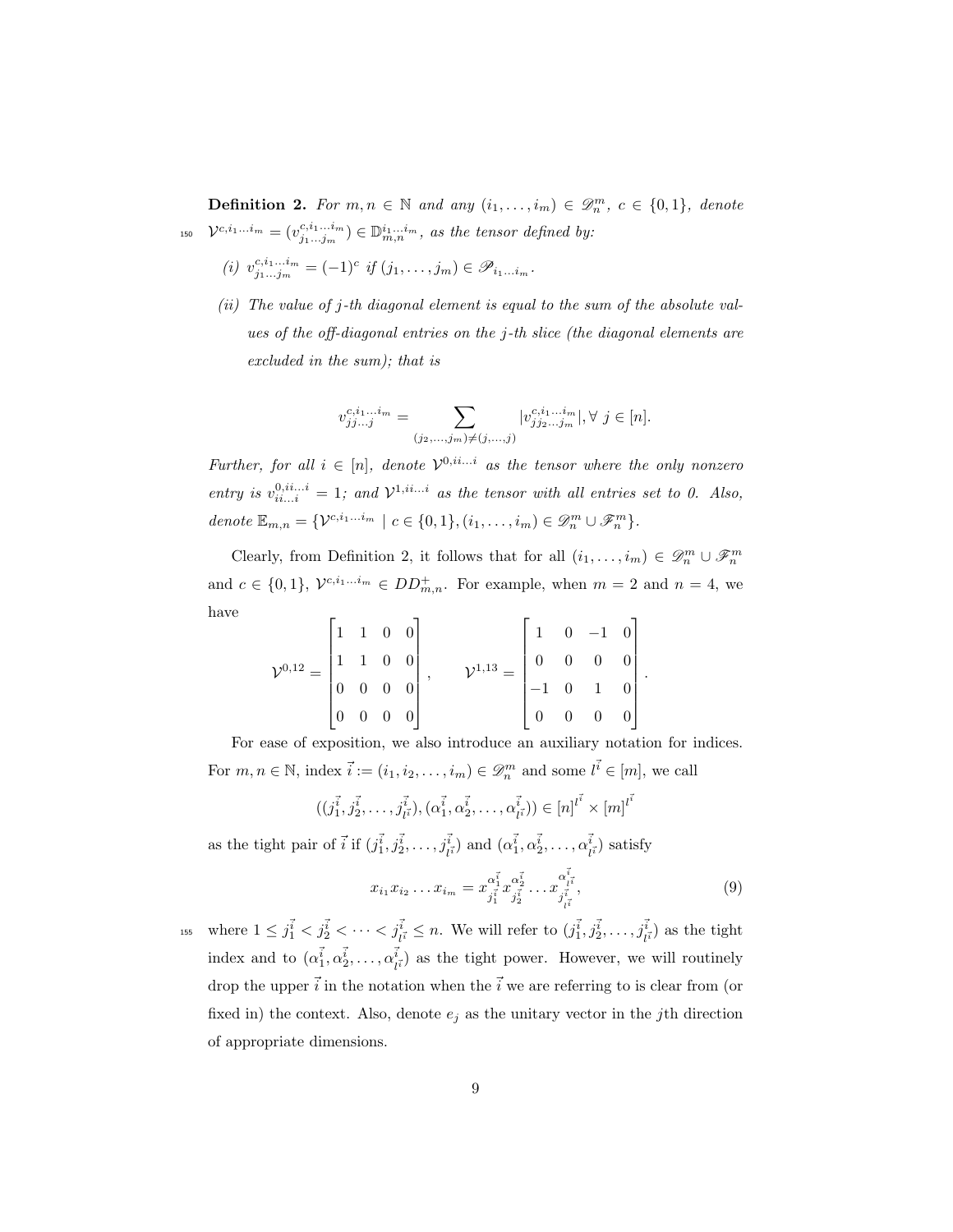## $160$  3. New characterization of symmetric  $H^+$ -tensors

Next, we present a new characterization of symmetric  $H^+$ -tensors (or equivalently  $GDD^+$  tensors (cf., Corollary 4)) based on the *power cone* [9, 15]. First, we characterize  $DD^+$  tensors with the following result.

**Proposition 5.** For  $m, n \in \mathbb{N}$ ,  $DD^+_{m,n} = convex(cone(\mathbb{E}_{m,n}))$  and each tensor <sup>165</sup> in  $\mathbb{E}_{m,n}$  generates an extreme ray of  $DD^+_{m,n}$ .

*Proof.* First, from Definition 2, it follows that  $\mathbb{E}_{m,n} \subseteq DD_{m,n}^+$ . This, together with the fact that  $DD^+_{m,n}$  is a convex cone, implies that  $convex(cone(\mathbb{E}_{m,n})) \subseteq$  $DD_{m,n}^+$ .

Second, for  $\mathcal{A} = (a_{i_1...i_m}) \in DD_{m,n}^+$ , denote  $\mathscr{P}_+ = \{(i_1,...,i_m) \in \mathscr{D}_n^m \mid a_{i_1 i_2...i_m} \geq$ 0} and  $\mathscr{P}_{-} = \{(i_1, \ldots, i_m) \in \mathscr{D}_{n}^m \mid a_{i_1 i_2 \ldots i_m} < 0\}$ . Then

$$
\mathcal{A} = \sum_{i=1}^{n} \left( a_{ii...i} - \sum_{(i_2,\dots,i_m)\neq(i,\dots,i)} |a_{ii_2\dots i_m}| \right) \mathcal{V}^{0,ii...i}
$$
\n
$$
+ \sum a_{i_1 i_2\dots i_m} \mathcal{V}^{0,i_1 i_2\dots i_m} + \sum (-a_{i_1 i_2\dots i_m}) \mathcal{V}^{1,i_1 i_2\dots i_m}.
$$
\n
$$
(10)
$$

$$
(i_1, i_2, \ldots, i_m) \in \mathcal{P}_+
$$
\n
$$
(i_1, i_2, \ldots, i_m) \in \mathcal{P}_-
$$
\n
$$
(i_1, i_2, \ldots, i_m) \in \mathcal{P}_-
$$
\n
$$
(i_1, i_2, \ldots, i_m) \in \mathcal{P}_-
$$
\n
$$
(i_1, i_2, \ldots, i_m) \in \mathcal{P}_-
$$
\n
$$
(i_1, i_2, \ldots, i_m) \in \mathcal{P}_-
$$
\n
$$
(i_1, i_2, \ldots, i_m) \in \mathcal{P}_-
$$
\n
$$
(i_1, i_2, \ldots, i_m) \in \mathcal{P}_-
$$

 $(i_2,...,i_m)\neq(i,...,i)$ 170 A is in the convex hull of the conic hull of  $\mathbb{E}_{m,n}$ , after noticing that all the coefficients in the right hand side of (10) are nonnegative. That is  $DD^+_{m,n} \subseteq$  $\Box$  $convex(cone(\mathbb{E}_{m,n}))$ .

To give a similar characterization for  $GDD^+$  tensors, we need Theorem 6 and 7 and Propositions 8 and 9.

175 **Theorem 6** ([39], Theorem 1 (a)). For  $m, n \in \mathbb{N}$ , if  $\mathcal{D} \in \mathbb{S}_{m,n}$  is a nonnegative tensor, then  $\rho(\mathcal{D})$  is an H-eigenvalue of  $\mathcal{D}$ .

Denote the largest H-eigenvalue of tensor  $A \in \mathbb{S}_{m,n}$  as  $\lambda_{\max}(A)$ .

**Theorem 7** ([39], Theorem 2). For  $m, n \in \mathbb{N}$ , if  $A \in \mathbb{S}_{m,n}$  is a nonnegative tensor, then

$$
\lambda_{max}(\mathcal{A}) = \max \left\{ \mathcal{A}x^m : x \in \mathbb{R}^n_+, \sum_{i=1}^n x_i^m = 1 \right\}.
$$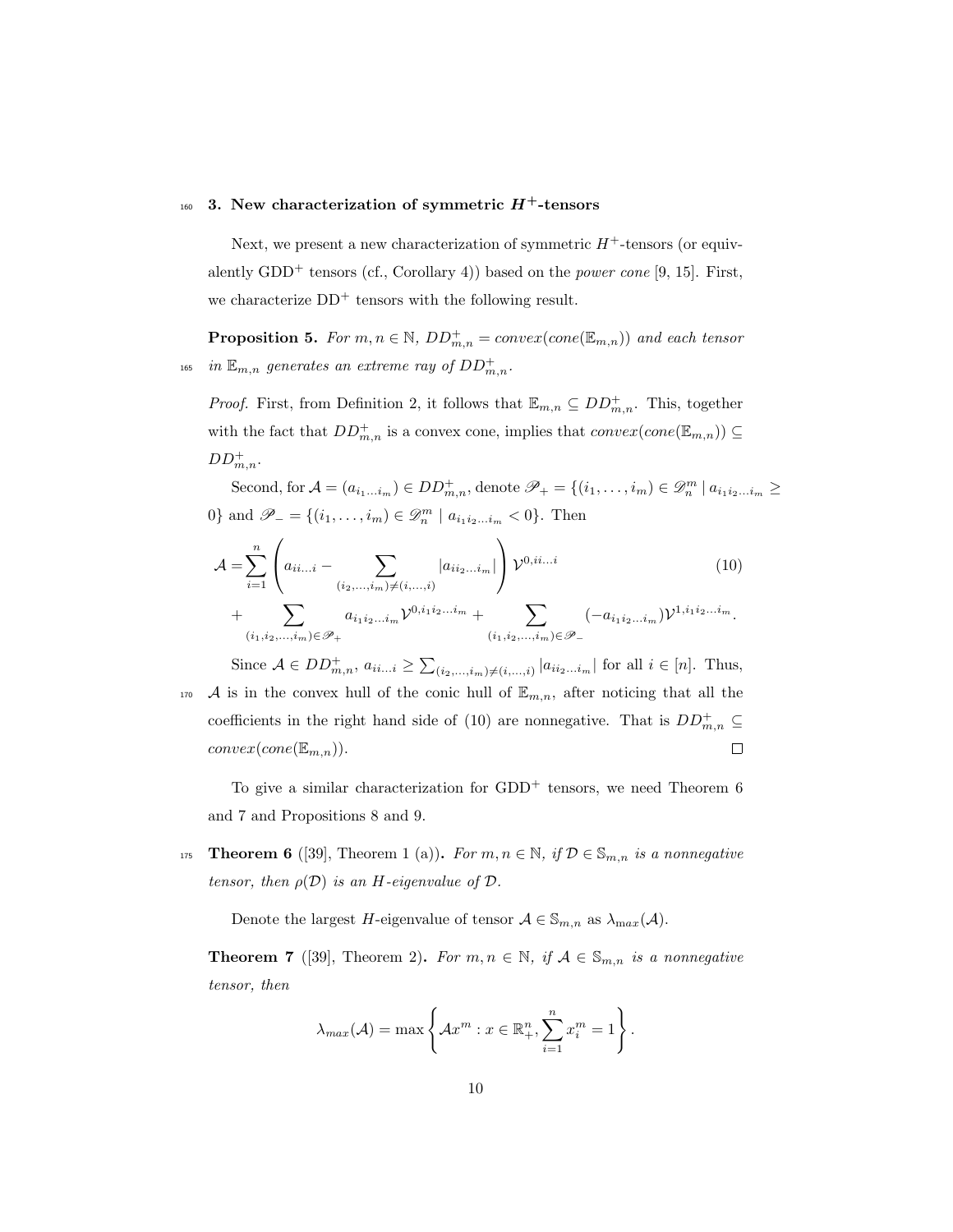**Proposition 8.** For  $m, n \in \mathbb{N}$ , if both  $A \in \mathbb{S}_{m,n}$  and  $B \in \mathbb{S}_{m,n}$  are nonnegative tensors, then  $\rho(\mathcal{A} + \mathcal{B}) \leq \rho(\mathcal{A}) + \rho(\mathcal{B})$ .

*Proof.* Let  $\mathcal{D} \in \mathbb{T}_{m,n}$ . From the definition of  $\rho(\mathcal{D})$  and  $\lambda_{\max}(\mathcal{D})$ , it clearly follows that  $\rho(\mathcal{D}) \geq \lambda_{\max}(\mathcal{D})$ . If  $\mathcal D$  is a symmetric nonnegative tensor, it then follows from Theorem 6 that

$$
\rho(\mathcal{D}) = \lambda_{\max}(\mathcal{D}).\tag{11}
$$

Let  $A \in \mathbb{S}_{m,n}$ , and  $B \in \mathbb{S}_{m,n}$  be nonnegative tensors. Then we have from equation (11) that  $\rho(\mathcal{A}) = \lambda_{max}(\mathcal{A})$  and  $\rho(\mathcal{B}) = \lambda_{max}(\mathcal{B})$ . Furthermore, from Theorem 7, we have

$$
\lambda_{\max}(\mathcal{A} + \mathcal{B}) = \max \left\{ (\mathcal{A} + \mathcal{B})x^m : x \in \mathbb{R}_+^n, \sum_{i=1}^n x_i^m = 1 \right\}
$$
  
=  $\max \left\{ \mathcal{A}x^m + \mathcal{B}y^m : x, y \in \mathbb{R}_+^n, \sum_{i=1}^n x_i^m = 1, \sum_{i=1}^n y_i^m = 1, x = y \right\}$   
 $\leq \max \left\{ \mathcal{A}x^m : x \in \mathbb{R}_+^n, \sum_{i=1}^n x_i^m = 1 \right\} + \max \left\{ \mathcal{B}y^m : y \in \mathbb{R}_+^n, \sum_{i=1}^n y_i^m = 1 \right\}$   
=  $\lambda_{\max}(\mathcal{A}) + \lambda_{\max}(\mathcal{B}).$ 

<sup>180</sup> To finish, notice that  $A + B$  is a symmetric nonnegative tensor. Thus after using equation (11) for the tensor  $A+\mathcal{B}$ , we conclude that  $\rho(A+\mathcal{B}) = \lambda_{max}(A+\mathcal{B})$  $\mathcal{B}$ )  $\leq \lambda_{\max}(\mathcal{A}) + \lambda_{\max}(\mathcal{B}) = \rho(\mathcal{A}) + \rho(\mathcal{B}).$  $\Box$ 

**Proposition 9** ([20], Proposition 2.7). For  $m, n \in \mathbb{N}$ , let  $\mathcal{B} \in \mathbb{S}_{m,n}$  be a Ztensor such that  $A \leq B$  where A is an M-tensor. Then B is also an M-tensor.

## 185 **Proposition 10.** For  $m, n \in \mathbb{N}$ ,  $GDD^+_{m,n}$  is a convex cone.

*Proof.* Let  $A = (a_{i_1...i_m}) \in GDD_{m,n}^+$  and  $B = (b_{i_1...i_m}) \in GDD_{m,n}^+$ . From Corollary 4, both A and B are symmetric  $H^+$ -tensors. Thus  $M(A)$  and  $M(B)$ are symmetric  $M$ -tensors. That is, there exist nonnegative scalars  $s_1, s_2$  and nonnegative tensors  $\mathcal{D}_1$  and  $\mathcal{D}_2$  such that  $M(\mathcal{A}) = s_1I - \mathcal{D}_1$ ,  $M(\mathcal{B}) = s_2I - \mathcal{D}_2$ 190 and  $s_1 \ge \rho(\mathcal{D}_1)$ ,  $s_2 \ge \rho(\mathcal{D}_2)$ . Then  $M(\mathcal{A}) + M(\mathcal{B}) = (s_1 + s_2)I - (\mathcal{D}_1 + \mathcal{D}_2)$ .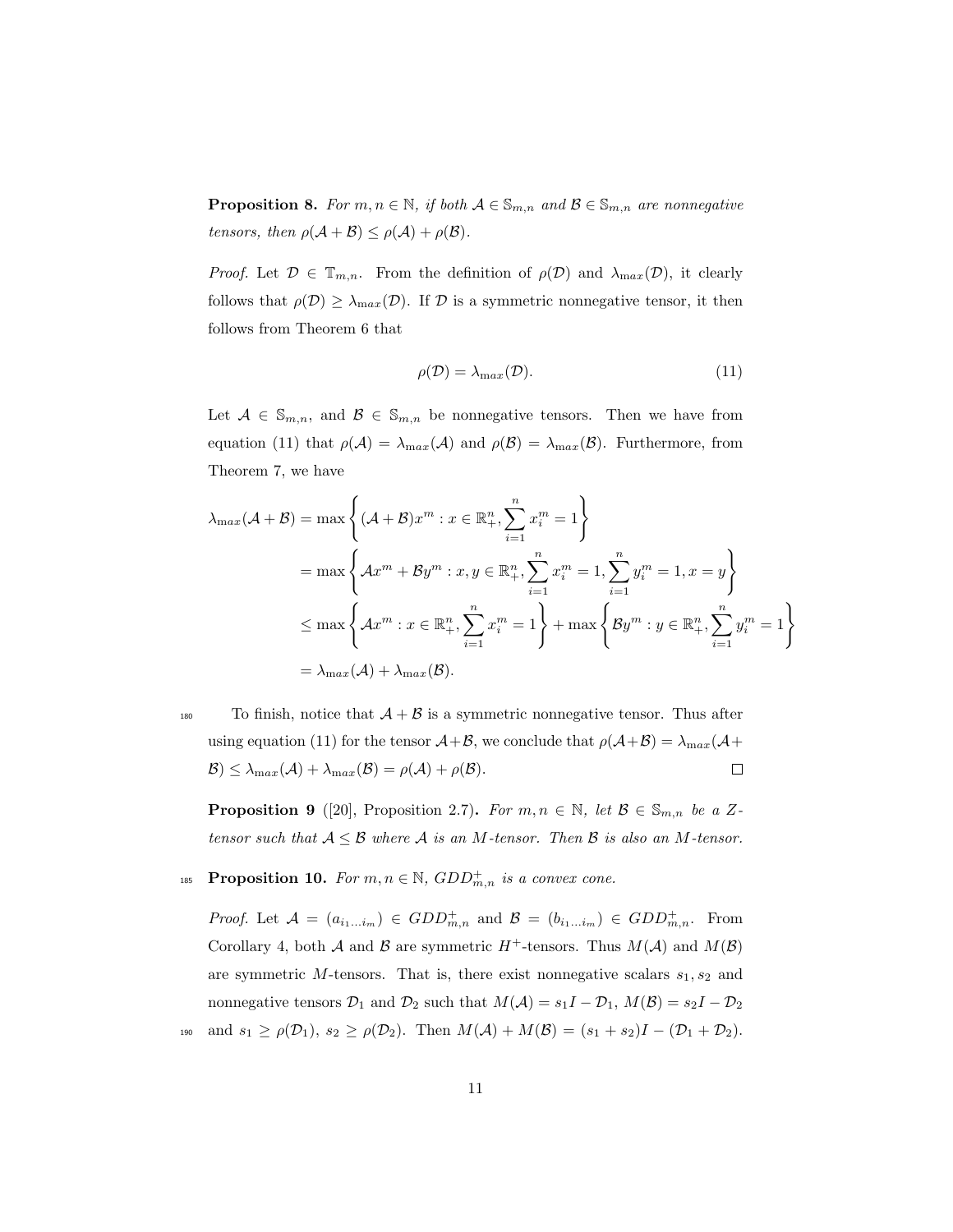Since  $s_1 + s_2 \geq 0$  and  $D_1 + D_2$  is a nonnegative tensor,  $M(A) + M(B)$  is a symmetric Z-tensor. Also, from Proposition 8, if follows that  $\rho(\mathcal{D}_1 + \mathcal{D}_2) \leq$  $\rho(\mathcal{D}_1) + \rho(\mathcal{D}_2) \leq s_1 + s_2$ . Thus,  $M(\mathcal{A}) + M(\mathcal{B})$  is also a symmetric M-tensor.

Next, we prove that  $M(A + B)$  is a Z-tensor. Recall that  $M(A + B)$  is the 195 comparison matrix of  $A+B$ . Thus, all its diagonal elements are nonnegative and all off-diagonal elements are nonpositive. Denote  $s = \max\{|a_{ii...i}| + |b_{ii...i}|, i \in$ [n]}. Then  $M(A + B) = sI - (sI - M(A + B))$  where  $sI - M(A + B)$  is a nonnegative tensor. Thus,  $M(A + B)$  is a Z-tensor.

From the definition of comparison tensors and the fact that  $A, B$  have non-200 negative diagonal elements,  $M(A + B) \ge M(A) + M(B)$  componentwise. From the fact that  $M(A) + M(B)$  is an M-tensor and  $M(A + B)$  is a Z-tensor, it follows from Proposition 9 that  $M(A + B)$  is also an M-tensor. Thus  $A + B$ is a symmetric  $H^+$ -tensor, and from Corollary 4,  $A + B$  is a GDD<sup>+</sup> tensor. Thus,  $A + B \in GDD^+_{m,n}$ . This, together with the fact that  $A \in GDD^+_{m,n}$  im-<sup>205</sup> plies  $\lambda A \in GDD^+_{m,n}$  for any nonnegative scalar  $\lambda$ , implies that  $GDD^+_{m,n}$  is a

convex cone.

 $\Box$ 

**Theorem 11.** For  $m, n \in \mathbb{N}$ ,  $A \in GDD^+_{m,n}$  if and only if  $A = \sum_{i=1}^r B_i$  where  $r \in \mathbb{N}$  and  $B_i \in \mathbb{D}_{m,n} \cap GDD_{m,n}^+$ .

- 210 Proof. For  $m, n \in \mathbb{N}$ , let  $\mathcal{A} \in GDD^+_{m,n}$ . Then, from Proposition 2, there exists a positive diagonal matrix D such that  $\mathcal{B} := ADD \cdots D \in DD_{m,n}^+$ . From Proposition 5, it follows that there exist  $r \in \mathbb{N}$ ,  $\lambda_i \geq 0$ ,  $C_i \in \mathbb{E}_{m,n} \subset \mathbb{D}_{m,n} \cap$  $DD^+_{m,n}$  for  $i \in [r]$  such that  $\mathcal{B} = \sum_{i=1}^r \mathcal{C}_i$ . Then  $\mathcal{A} = \sum_{i=1}^r \mathcal{C}_i D^{-1} \cdots D^{-1} D^{-1}$ . Let  $\mathcal{B}_i = \mathcal{C}_i D^{-1} \cdots D^{-1} D^{-1}$  for all  $i \in [r]$ . Then the only if statement follows
- after noticing that for all  $i \in [r]$ ,  $\mathcal{B}_i \in GDD_{m,n}^+$  and  $\mathcal{B}_i \in \mathbb{D}_{m,n}$  (as multiplying with positive numbers will not affect the sparse structure of tensors  $C_i \in \mathbb{D}_{m,n}$ ,  $i \in [r]$ ). For the if statement, note that if  $\mathcal{A} = \sum_{i=1}^r \mathcal{B}_i$  with  $\mathcal{B}_i \in \mathbb{D}^+_{m,n}$  $GDD_{m,n}^+$  for all  $i \in [r]$ , then, from Proposition 10, we have  $A \in GDD_{m,n}^+$ .

The matrix version of Theorem 11 has been presented in [1, 6].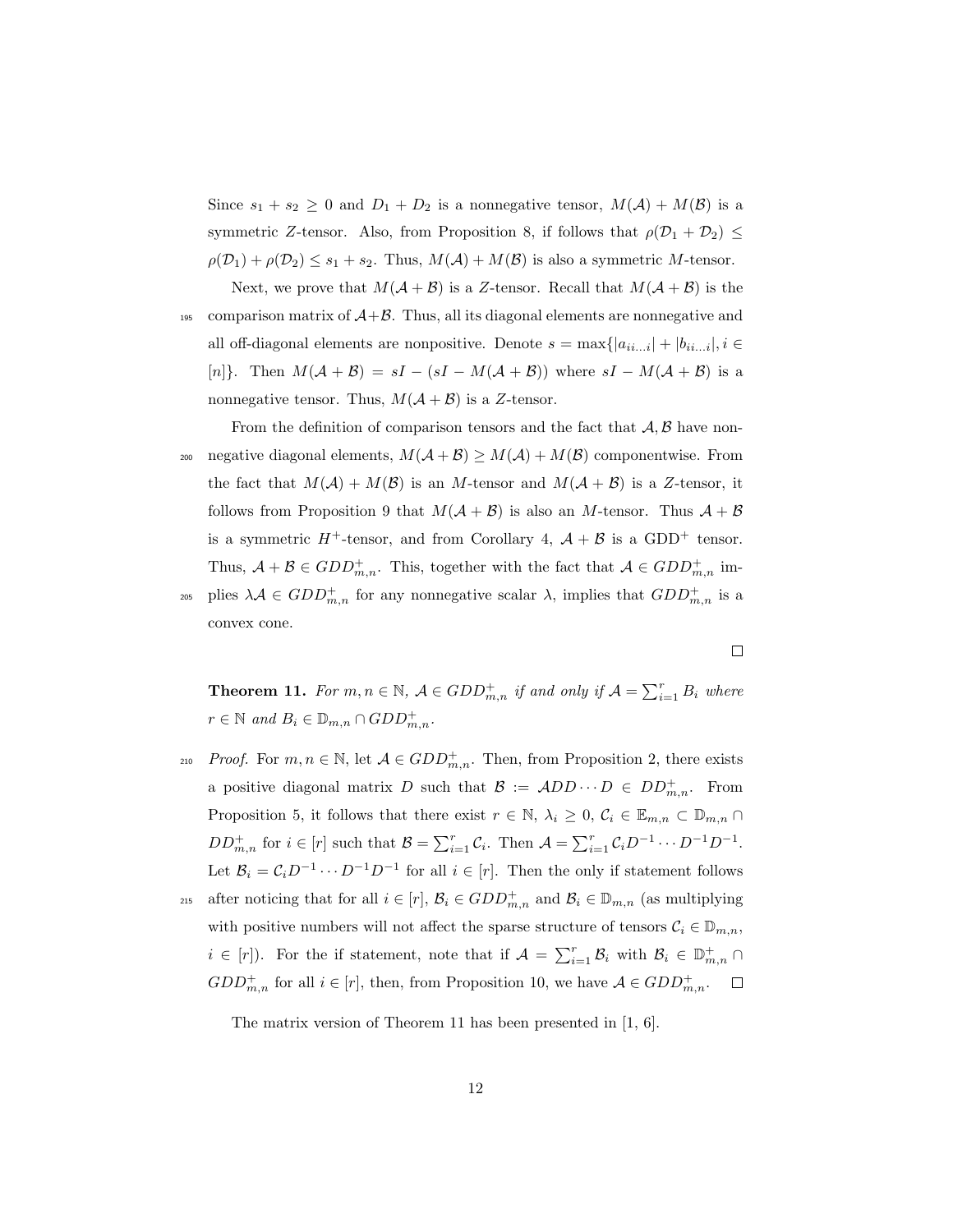220 Lemma 12 ([1], Lemma 3.8). For  $n \in \mathbb{N}$ , if matrix  $A \in \mathbb{S}_{2,n}$ , then A is a  $GDD^+$  matrix if and only if  $A = \sum_{i < j} M^{ij}$  where each  $M^{ij} \in \mathbb{S}_{2,n}$  with zeros everywhere except for four entries  $(M^{ij})_{ii}$ ,  $(M^{ij})_{ij}$ ,  $(M^{ij})_{ji}$ ,  $(M^{ij})_{jj}$  which make  $M^{ij}$  symmetric and positive semidefinite.

It is easy to see that  $M^{ij}$  in Lemma 12 is positive semidefinite if and only if  $^{225}$   $M^{ij}$  is a GDD<sup>+</sup> matrix. Thus, Lemma 12 can be regarded as a special case of Theorem 11. In Theorem 13, we provide sufficient and necessary conditions for a tensor to be in  $\mathbb{D}_{m,n} \cap GDD_{m,n}^+$  (i.e., a sparse GDD<sup>+</sup> tensor).

**Theorem 13.** Let  $m, n \in \mathbb{N}$ ,  $(i_1, \ldots, i_m) \in \mathscr{D}_n^m \cup \mathscr{F}_n^m$ , and a tensor  $\mathcal{B} =$  $(b_{p_1...p_m}) \in \mathbb{D}^{i_1...i_m}_{m,n}$  be given. Then,

(i) if  $(i_1, \ldots, i_m) \in \mathscr{D}_n^m$ ,  $\mathcal{B} \in GDD_{m,n}^+$  if and only if its entries satisfy

$$
\prod_{k=1}^{l} b_{j_{k}j_{k}...j_{k}}^{\alpha_{k}} \geq c|b_{i_{1}...i_{m}}|^{m},
$$
\n(12)

where  $c = \prod_{k=1}^{l} {m-1 \choose \alpha - e_k}^{\alpha_k}$ , and  $((j_1, \ldots, j_l), \alpha = (\alpha_1, \ldots, \alpha_l))$  is the tight pair associated with  $(i_1, \ldots, i_m)$ , and

$$
b_{pp\ldots p} \ge 0, \forall (pp\ldots p) \in \mathcal{Q}_{i_1\ldots i_m}.\tag{13}
$$

230

(ii) If  $(i_1, \ldots, i_m) \in \mathscr{F}_n^m$ ,  $\mathcal{B} \in GDD_{m,n}^+$  if and only if  $\mathcal{B}$  is a diagonal tensor satisfying  $b_{i_1...i_m} \geq 0$ .

*Proof.* Let  $(i_1, \ldots, i_m) \in \mathcal{D}_n^m$  be given. Denote  $((j_1, \ldots, j_l), \alpha = (\alpha_1, \ldots, \alpha_l))$ as the tight pair associated with  $(i_1, \ldots, i_m)$ . Let  $\mathcal{B} \in \mathbb{D}_{m,n}^{i_1...i_m}$ . Then, all the off-diagonal elements of  $\mathcal B$  are zero except for the elements  $b_{p_1...p_m}$ , where  $(p_1, \ldots, p_m) \in \mathscr{P}_{i_1 \ldots i_m}$ . Then, using Proposition 2, it follows that  $\mathcal{B} \in GDD^+_{m,n}$ if and only if its entries satisfy (13) and

$$
b_{j_k j_k \dots j_k} d_{j_k}^m \ge \binom{m-1}{\alpha - e_k} |b_{i_1 \dots i_m}| d_{i_1} d_{i_2} \dots d_{i_m},
$$
\n(14)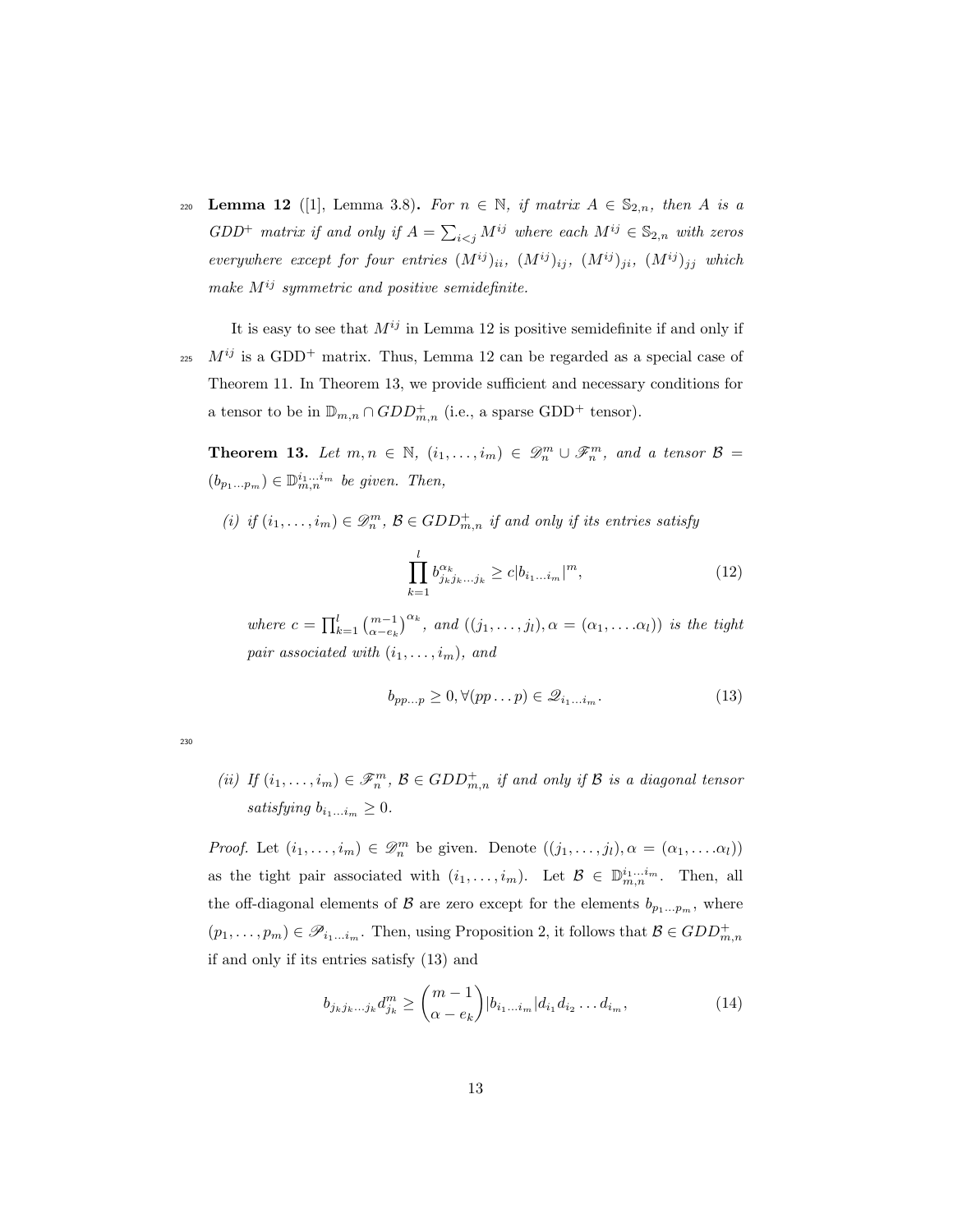for  $k \in [l]$  and some  $d_{j_k} > 0$ , for all  $k \in [l]$ , after using in (7) the sparsity pattern and symmetry of  $\beta$ , and the fact that the number of equal summands in the <sup>235</sup> right-hand side of (7) in this case is  $\binom{m-1}{\alpha-e_k}$ .

Now note that if (13) and (14) hold then (13) and

$$
b_{j_k j_k \dots j_k}^{\alpha_k} d_{j_k}^{m\alpha_k} \ge \binom{m-1}{\alpha - e_k}^{\alpha_k} |b_{i_1 \dots i_m}|^{\alpha_k} d_{i_1}^{\alpha_k} d_{i_2}^{\alpha_k} \dots d_{i_m}^{\alpha_k},\tag{15}
$$

hold for all  $k \in [l]$ , and some  $d_{j_k} > 0$ , for all  $k \in [l]$ ; since (15) is obtained by taking the  $\alpha_k$ <sup>th</sup> power on both sides of (14), whose (multiplicative) terms are all nonnegative. Given that both the left-hand side and the right-hand side of (15) are nonnegative, it follows, after multiplying the left-hand sides and the right-hand sides of (15) for all  $k \in [l]$ , and using the fact that  $||\alpha||_1 = m$ , that (13) and (15) imply (13) and

$$
\prod_{k=1}^{l} (b_{j_k j_k \dots j_k}^{a_k} d_{j_k}^{m\alpha_k}) \ge \left(\prod_{k=1}^{l} {m-1 \choose \alpha - e_k}^{\alpha_k}\right) |b_{i_1 \dots i_m}|^m (d_{i_1} d_{i_2} \dots d_{i_m})^m, \tag{16}
$$

for some  $d_{jk} > 0$ , for all  $k \in [l]$ . In turn, (16) is equivalent to (12), with  $c := \prod_{k=1}^{l} \binom{m-1}{\alpha - e_k}^{\alpha_k}$ , after noticing that from the definition of tight pair (9), it follows that

$$
\prod_{k=1}^{l} d_{j_k}^{\alpha_k} = d_{i_1} d_{i_2} \dots d_{i_m}.
$$
\n(17)

Now, to complete the proof, we show that (13) and (12) imply (13) and (14) (i.e., that B is a  $GDD_{m,n}^+$  tensor). First note that if for any  $k \in [l], b_{j_k j_k...j_k} = 0$ , then (12) implies that  $b_{i_1...i_m} = 0$ . Thus, in this case, given (13) and the fact that  $d_{j_k} > 0$  for all  $k \in [l]$ , it follows that (14) is satisfied for all  $k \in [l]$ . Moreover, in the case where  $b_{i_1...i_m} = 0$ , condition (14) follows from (13), given the fact that  $d_{j_k} > 0$  for all  $k \in [l]$ . Thus, it is enough to consider the case in which  $b_{j_kj_k...j_k} > 0$  for all  $k \in [l]$ , and  $b_{i_1...i_m} \neq 0$ . In this case, using the fact that  $d_{j_k} > 0$ , we can write that

$$
d_{j_k} = z_k \sqrt[m]{\frac{\binom{m-1}{\alpha - e_k}}{b_{j_k j_k \dots j_k}}},\tag{18}
$$

for some  $z_k > 0$ , for all  $k \in [l]$ . Thus, for any  $k \in [l]$ , it follows that

$$
|b_{i_1...i_m}|d_{i_1}...d_{i_m} = z_k^m |b_{i_1...i_m}| \sqrt[m]{\frac{c}{\prod_{k=1}^l b_{j_k j_k...j_k}^{\alpha_k}}} \le z_k^m = \frac{b_{j_k j_k...j_k} d_{j_k}^m}{\binom{m-1}{\alpha - e_k}}, \quad (19)
$$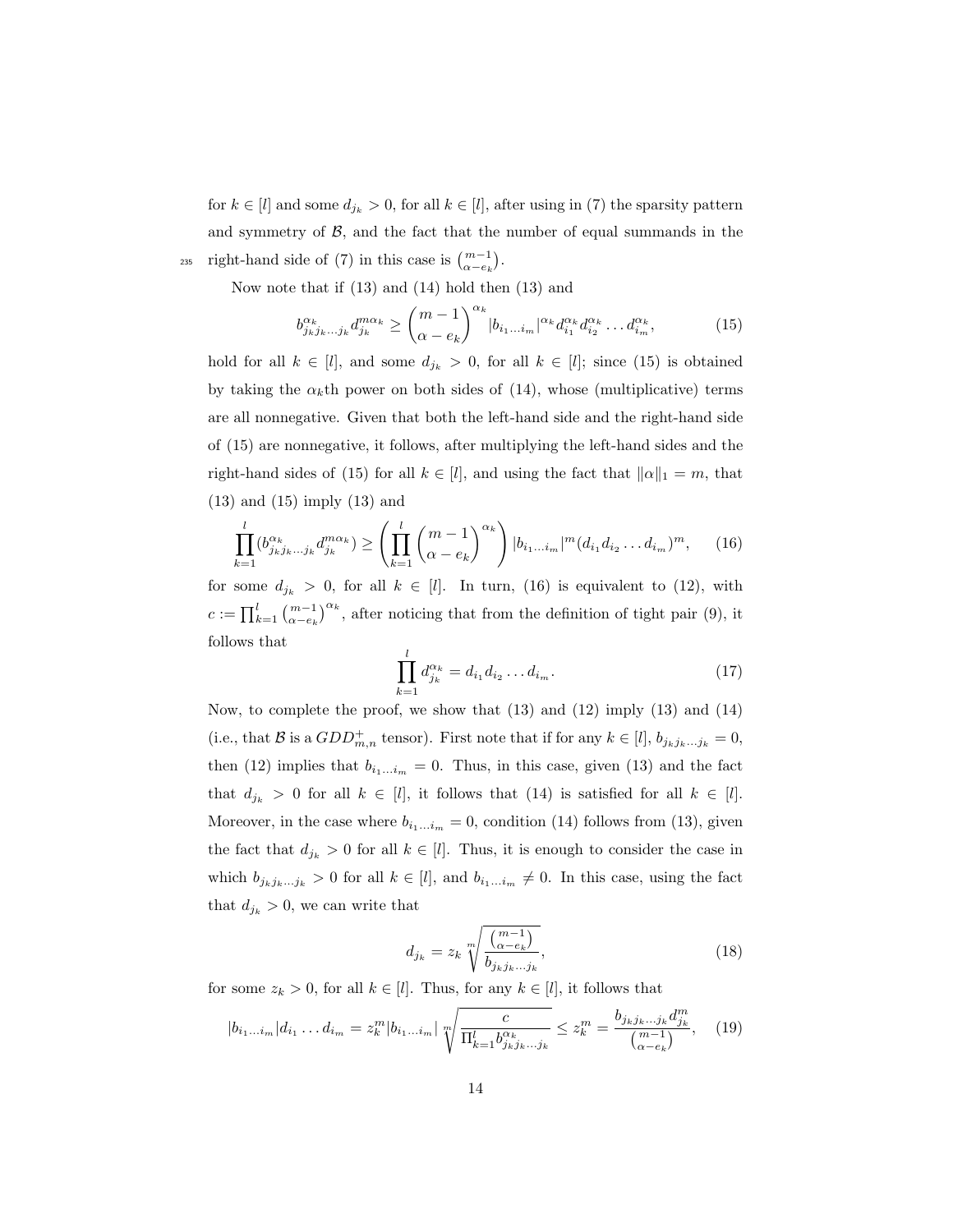where the first equality follows by using  $(17)$ ,  $(18)$ , and the definition of c; the inequality follows from (12), and the last equality follows by using (18) again. After noticing that (19) is equivalent to (14), it then follows that (13) and (12) imply (13) and (14); that is, that  $\mathcal{B} \in GDD_{n,m}^+$ .

 $\text{If } (i_1,\ldots,i_m) \in \mathscr{F}_n^m \text{ and tensor } \mathcal{B} = (b_{p_1\ldots p_m}) \in \mathbb{D}_{m,n}^{i_1\ldots i_m}, \text{ it follows from }$ the definition of  $\mathbb{D}_{m,n}^{i_1...i_m}$  (i.e. (8)) that B is a diagonal tensor in which the only nonzero entry is  $b_{i_1...i_m}$ . Thus,  $\mathcal{B} \in GDD^+_{m,n}$  tensor if and only if  $\mathcal B$  is a diagonal tensor satisfying  $b_{i_1...i_m} \geq 0$ .  $\Box$ 

Next, we apply Theorem 11 and Theorem 13 to obtain sufficient and necessary conditions for a tensor  $A \in \mathbb{S}_{m,n}$  to be an  $H^+$ -tensor (or equivalently  $GDD^+$  tensor).

Corollary 14. Let  $m, n \in \mathbb{N}$ . Then  $\mathcal{A} = (a_{p_1p_2...p_m}) \in \mathbb{S}_{m,n}$  is a GDD<sup>+</sup> tensor if and only if there exist  $b_j^{\vec{i}} \geq 0$  for all  $\vec{i} = (i_1, \ldots, i_m) \in \mathscr{D}_n^m$ ,  $j \in \vec{i}$  satisfying

(i) For  $\vec{i} \in \mathscr{D}_n^m$ ,

$$
\prod_{k=1}^{l^{\vec{i}}} (b_{j_k}^{\vec{i}})^{\alpha_k^{\vec{i}}} \ge c(\vec{i}) |a_{\vec{i}}|^m \tag{20}
$$

where  $c(\vec{i}) = \prod_{k=1}^{l^{\vec{i}}}\binom{m-1}{\alpha^{\vec{i}}-e_k}^{\alpha^{\vec{i}}_k}$ , and  $((j^{\vec{i}}_1, j^{\vec{i}}_2, \ldots, j^{\vec{i}}_{l^{\vec{i}}}), \alpha^{\vec{i}} = (\alpha^{\vec{i}}_1, \alpha^{\vec{i}}_2, \ldots, \alpha^{\vec{i}}_{l^{\vec{i}}})$  $\binom{i}{l^{\vec{i}}})$ <sup>250</sup> is the tight pair associated with  $\vec{i}$ .

(ii) For  $j \in [n]$ ,

$$
a_{jj\ldots j} \ge \sum_{\vec{i}\in\mathcal{D}_n^m: j\in\vec{i}} b_j^{\vec{i}}.\tag{21}
$$

*Proof.* Let  $m, n \in \mathbb{N}$ . From Theorem 11,  $\mathcal{A} = (a_{p_1p_2...p_m}) \in \mathbb{S}_{m,n}$  is a GDD<sup>+</sup> tensor if and only if

$$
\mathcal{A} = \sum_{\vec{i} \in \mathcal{D}_n^m \cup \mathcal{F}_n^m} \mathcal{B}^{\vec{i}} \tag{22}
$$

and for  $\vec{i} \in \mathcal{D}_n^m \cup \mathcal{F}_n^m$ ,  $\vec{\mathcal{B}}^{\vec{i}} \in \mathbb{D}_{m,n} \cap GDD_{m,n}^+$  satisfies conditions (i) and (ii) in Theorem 13. Note that from the sparse structure of the tensors  $\mathcal{B}^{\vec{i}}$  used in (22), it follows that for any  $j \in [n]$ ,

$$
a_{jj...j} = \sum_{\vec{i} \in \mathcal{D}_n^m : (jj...j) \in \mathcal{Q}_{\vec{i}}} b_{jj...j}^{\vec{i}} + b_{jj...j}^{j, \dots j},
$$
(23)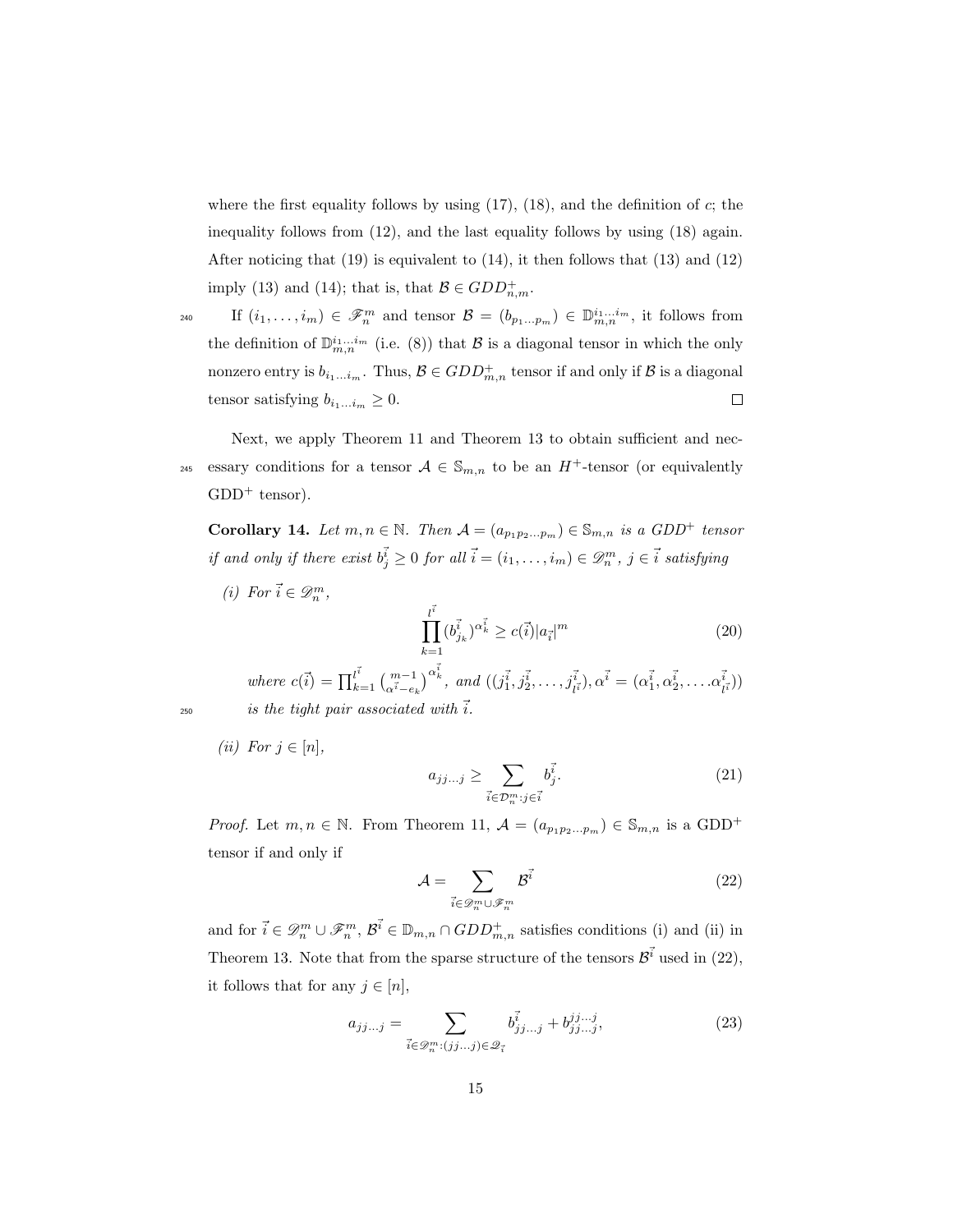and for any  $\vec{i} \in \mathscr{D}_n^m$ ,

$$
a_{\vec{i}} = b_{\vec{i}}^{\vec{i}}.\tag{24}
$$

 $\vec{b}^{\vec{i}}_{\vec{i}}|^{m} \leq \prod_{k=1}^{l^{\vec{i}}}(b^{\vec{i}}_{j_kj_k...j_k})^{\alpha^{\vec{i}}_k}$ From Theorem 13(i) and (24), it follows that  $c(\vec{i})|a_{\vec{i}}|^m = c(\vec{i})|b_{\vec{i}}^{\vec{i}}$ where  $c(\vec{i}) = \prod_{k=1}^{l^{\vec{i}}} {m-1 \choose \alpha^{\vec{i}}-e_k}^{\alpha^{\vec{i}}^{\vec{i}}}, ((j_1^{\vec{i}}, j_2^{\vec{i}}, \dots, j_{l^{\vec{i}}}^{\vec{i}}), \alpha^{\vec{i}} = (\alpha_1^{\vec{i}}, \alpha_2^{\vec{i}}, \dots, \alpha_l^{\vec{i}})$  $\binom{i}{l^{\vec{i}}}$ ) is the tight pair associated with  $\vec{i}$ , and  $b_{pp\ldots p}^{\vec{i}} \geq 0$ , for all  $p \in \mathscr{Q}_{\vec{i}}$ . The statement then follows from this and (23), after noticing that from Theorem 13(ii), <sup>255</sup>  $b_{j}^{j...j} \geq 0$  for all  $j \in [n]$ , and after simplifying notation to let  $b_{j}^{i}$ <sub>...j</sub> :=  $b_{j}^{i}$  for any  $\vec{i} \in \mathcal{D}_n^m : (jj \dots j) \in \mathcal{Q}_{\vec{i}}$ ; that is, for any  $\vec{i} \in \mathcal{D}_n^m : j \in \vec{i}$ .  $\Box$ 

Now we provide an example to illustrate the results in Theorem 11 and Corollary 14.

Example 1. Consider the following symmetric tensor

$$
\mathcal{A} = [A(1,1,:,:), A(1,2,:,:); A(2,1,:,:), A(2,2,:,:)] \in \mathbb{S}_{4,2},
$$

where

$$
A(1,1,:,:) = \begin{pmatrix} 4 & -2 \\ -2 & -1 \end{pmatrix}, A(1,2,:,:) = \begin{pmatrix} -2 & -1 \\ -1 & 64/3 \end{pmatrix},
$$

$$
A(2,1,:,:) = \begin{pmatrix} -2 & -1 \\ -1 & 64/3 \end{pmatrix}, A(2,2,:,:) = \begin{pmatrix} -1 & 64/3 \\ 64/3 & 1000 \end{pmatrix}.
$$

$$
Denote D_1 = \begin{pmatrix} 1 & 0 \\ 0 & 2 \end{pmatrix}, D_2 = \begin{pmatrix} 1/2 & 0 \\ 0 & 2 \end{pmatrix}, D_3 = \begin{pmatrix} 1/3 & 0 \\ 0 & 4 \end{pmatrix}. Then, we have
$$

$$
A = \frac{1037}{1296} \mathcal{V}^{0,1111} + 168 \mathcal{V}^{0,2222} + \mathcal{B}^{(1112)} + \mathcal{B}^{(1122)} + \mathcal{B}^{(1222)},
$$

where  $\mathcal{B}^{(1112)} = \mathcal{V}^{1,1112} D_1 D_1 D_1 D_1, \mathcal{B}^{(1122)} = \mathcal{V}^{1,1122} D_2 D_2 D_2 D_2$  and  $\mathcal{B}^{(1222)} =$  $v^{0,1222}D_3D_3D_3D_3$ . Besides,  $b_j^{\vec{i}} = \mathcal{B}_{jjjj}^{\vec{i}} \geq 0, j \in \vec{i}$  for  $\vec{i} \in \mathscr{D}_2^4$  satisfy (21) and (20). As a result, A is a symmetric  $H^+$ -tensor (GDD<sup>+</sup> tensor).

On the other hand, denote 
$$
D = \begin{pmatrix} 3 & 0 \\ 0 & 1/2 \end{pmatrix}
$$
. Then

$$
\bar{A} = ADDDD = [\bar{A}(1, 1, \dots); \bar{A}(1, 2, \dots); \bar{A}(2, 1, \dots); \bar{A}(2, 2, \dots)],
$$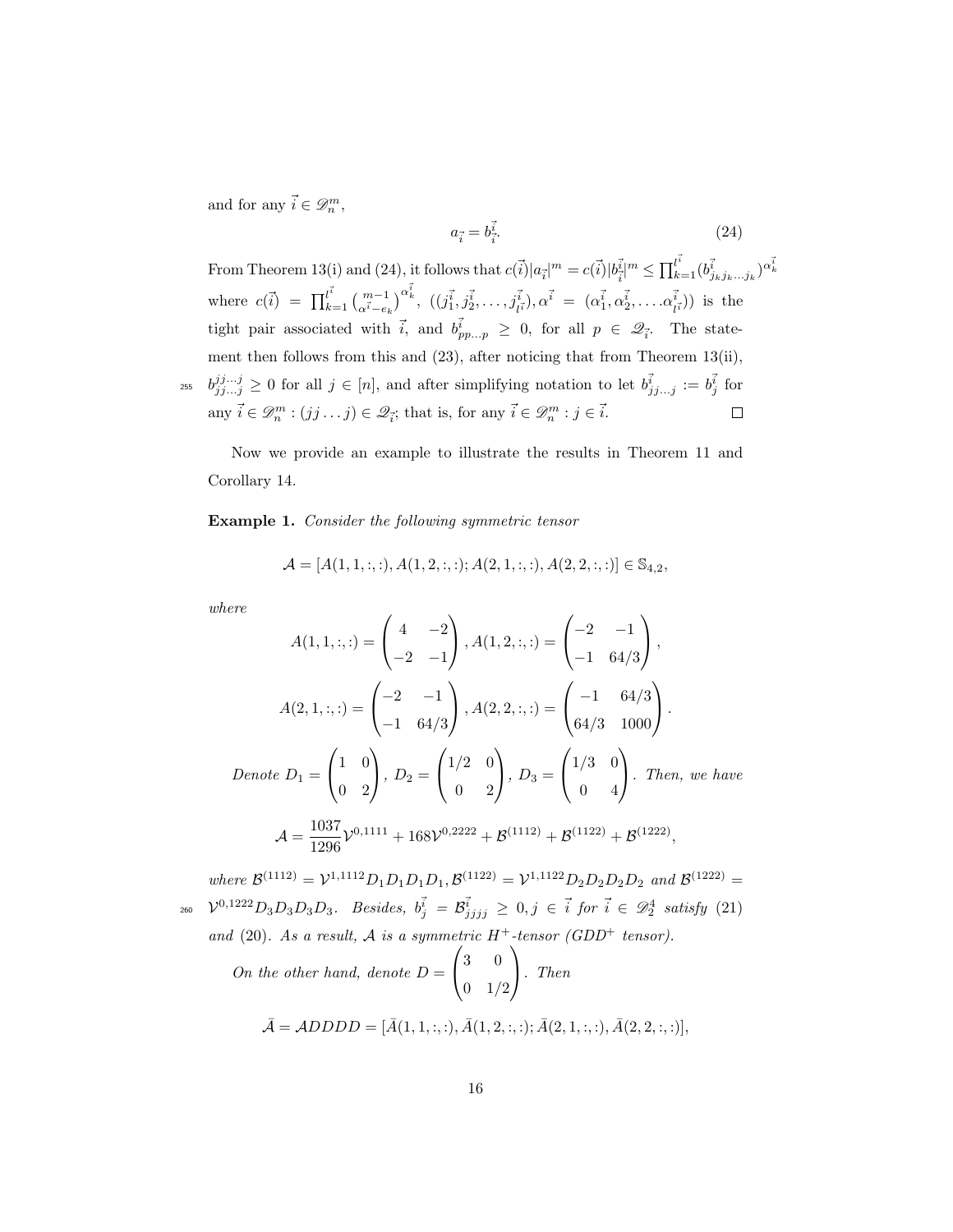where

$$
\bar{A}(1,1,:,:) = \begin{pmatrix} 324 & -27 \\ -27 & -9/4 \end{pmatrix}, \bar{A}(1,2,:,:) = \begin{pmatrix} -27 & -9/4 \\ -9/4 & 8 \end{pmatrix},
$$

$$
\bar{A}(2,1,:,:) = \begin{pmatrix} -27 & -9/4 \\ -9/4 & 8 \end{pmatrix}, \bar{A}(2,2,:,:) = \begin{pmatrix} -9/4 & 8 \\ 8 & 125/2 \end{pmatrix},
$$

is a  $DD^+$  tensor.

#### 3.1. Checking membership with power cone optimization

Corollary 14 readily implies that membership in the set of  $H^+$ -tensors can <sup>265</sup> be tested using tractable conic optimization techniques, and more precisely, the power cone [see, e.g., 9, 15]. To illustrate this, let us first introduce the highdimensional power cone.

**Definition 3** (High-dimensional power cone [9, Sec. 4.1.2]). For any  $\alpha \in \mathbb{R}^m_+$ such that  $e^{\tau} \alpha = 1$ , the high-dimensional power cone is defined by

$$
\mathbb{K}_{\alpha}^{(m)} = \{ (x, z) \in \mathbb{R}_+^m \times \mathbb{R} : x_1^{\alpha_1} \cdots x_m^{\alpha_m} \ge |z| \}
$$
(25)

Now, for any tensor  $A \in \mathbb{S}_{m,n}$ , let

$$
\mathbb{F}(\mathcal{A}) = \left\{ d_j^{\vec{i}} \in \mathbb{R}, \vec{i} \in \mathcal{D}_n^m, j \in \vec{i} : \right.
$$
  

$$
a_{jj\ldots j} \ge \sum_{\vec{i} \in \mathcal{D}_n^m : j \in \vec{i}} d_j^{\vec{i}}, \qquad \forall j \in [n] \right\}
$$
  

$$
(d_{i_1}^{\vec{i}}, \ldots, d_{i_m}^{\vec{i}}, c(\vec{i})^{\frac{1}{m}} a_{\vec{i}}) \in \mathbb{K}_{\frac{1}{m}e}^{(m)}, \quad \forall \vec{i} \in \mathcal{D}_n^m
$$
 (26)

The next Corollary then follows from Definition 3 and Corollary 14.

**Corollary 15.** Let  $m, n \in \mathbb{N}$ . Then  $\mathcal{A} = (a_{p_1p_2...p_m}) \in \mathbb{S}_{m,n}$  is a GDD<sup>+</sup> tensor 270 if and only if  $\mathbb{F}(\mathcal{A}) \neq \emptyset$ .

Furthermore, the condition  $\mathbb{F}(\mathcal{A}) \neq \emptyset$  in Corollary 15 can be checked in polynomial time using appropriate interior point methods [see, e.g., 40]. To show this, we make use of the power cone, which is a lower-dimensional version of the high-dimensional power cone introduced in Definition 3. Namely, for any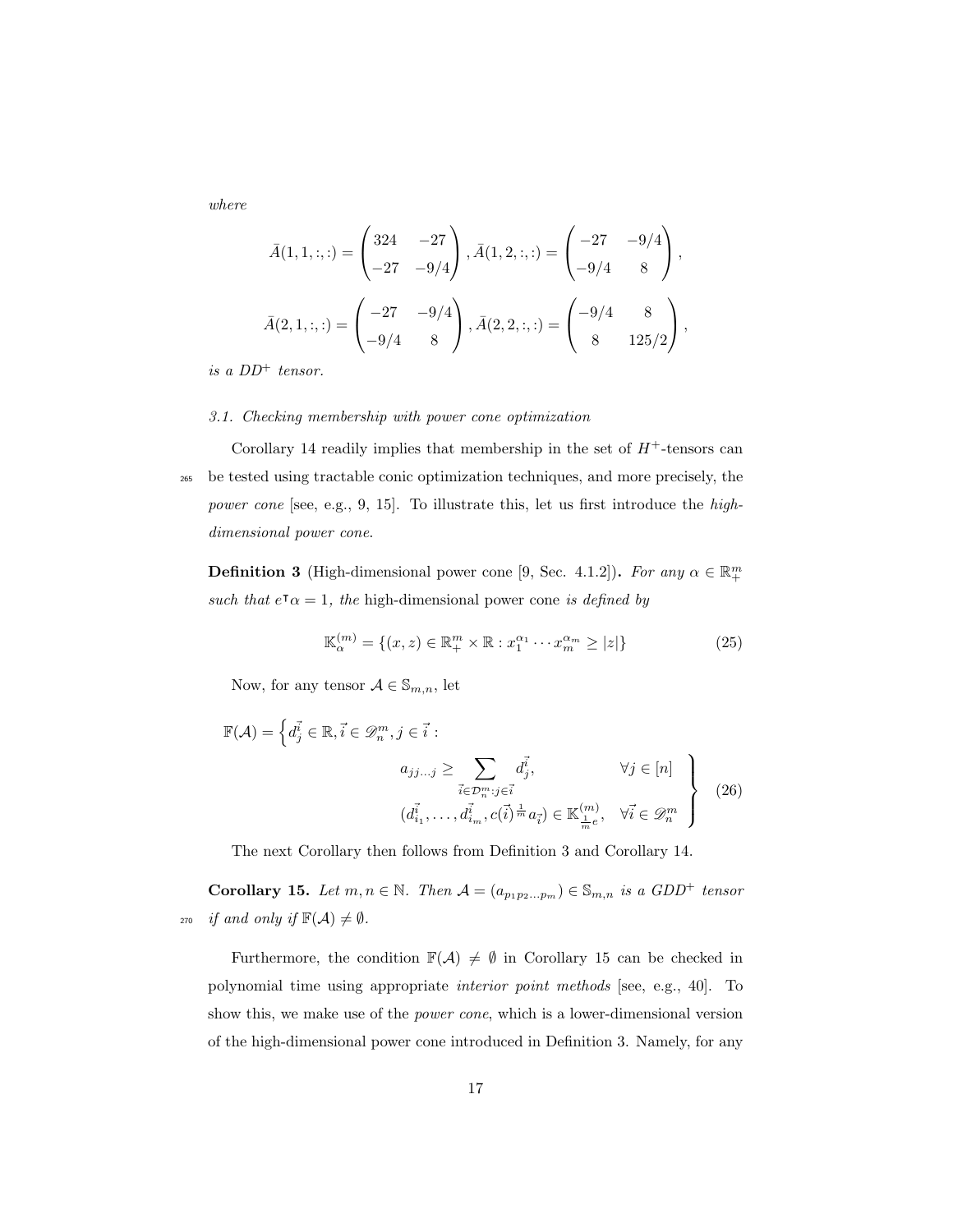$\alpha \in [0,1]$ , the power cone  $\mathbb{K}_{\alpha} := \mathbb{K}_{\alpha,1-\alpha}^2 = \{(x,z) \in \mathbb{R}_+^2 \times \mathbb{R} : x_1^{\alpha} x_2^{1-\alpha} \ge |z|\}$  [see, e.g. 21, 35, 41]. As shown in [9, eq. (4.3), Sec. 4.1.2], the higher-dimensional power cone  $\mathbb{K}_{\alpha}^{(m)}$  can be decomposed into  $m-1$  (low-dimensional) power cones. Using this fact, we can rewrite (26) as follows:

$$
\mathbb{F}(\mathcal{A}) = \begin{cases} d_j^{\vec{i}} \in \mathbb{R}, \vec{i} \in \mathcal{D}_n^m, j \in \vec{i} \\ v_l^{\vec{i}} \in \mathbb{R}_+, \vec{i} \in \mathcal{D}_n^m, l \in [m-2] \\ a_{jj...j} \ge \sum_{\vec{i} \in \mathcal{D}_n^m : j \in \vec{i}} d_j^{\vec{i}}, \qquad \forall j \in [n], \\ (d_{i_1}^{\vec{i}}, v_1^{\vec{i}}, c(\vec{i}) \stackrel{\dagger}{m} a_{\vec{i}}) \in \mathbb{K}_{\frac{1}{m}}, \qquad \forall \vec{i} \in \mathcal{D}_n^m \\ (d_{i_1}^{\vec{i}}, v_l^{\vec{i}}, v_{l-1}^{\vec{i}}) \in \mathbb{K}_{\frac{1}{m-l+1}}, \qquad \forall \vec{i} \in \mathcal{D}_n^m, l = 2, \dots, m-2 \\ (d_{i_{m-1}}^{\vec{i}}, d_{i_m}^{\vec{i}}, v_{m-2}^{\vec{i}}) \in \mathbb{K}_{\frac{1}{2}}, \quad \forall \vec{i} \in \mathcal{D}_n^m \end{cases}
$$
(27)

The relevance of introducing the power cone in (27) is that [9, 35, 41] provide different self-concordant barriers for the power cone. In short, this means that for any  $A \in \mathbb{S}_{m,n}$ , the nonsymmetric conic feasibility system defined by (27) can be solved in polynomial time using a primal-dual predictor-corrector method [48].

<sup>275</sup> The reference to nonsymmetric, stems from the fact that the power cone is not symmetric if  $\alpha \neq \frac{1}{2}$  [15, 44].

**Theorem 16.** For  $m, n \in \mathbb{N}$ , to check if a tensor in  $\mathbb{S}_{m,n}$  is an  $H^+$ -tensor  $(GDD<sup>+</sup> tensor)$  is equivalent to solve a power cone optimization problem of size polynomial in n for a fixed m.

 $280$  Proof. The result follows from Corollary 15, equation (27), and the fact that  $|\mathscr{D}_n^m| = \binom{n+m-1}{m} - n.$  $\Box$ 

For a detailed discussion of the properties of, and optimization over the power cone, we direct the reader to [4, 9].

### 4. Computing the minimum  $H$ -eigenvalue of  $M$ -tensors

<sup>285</sup> The problem of obtaining bounds on the minimum  $H$ -eigenvalue of  $M$ tensors has received significant attention in the literature [14, 18, 24, 43]. This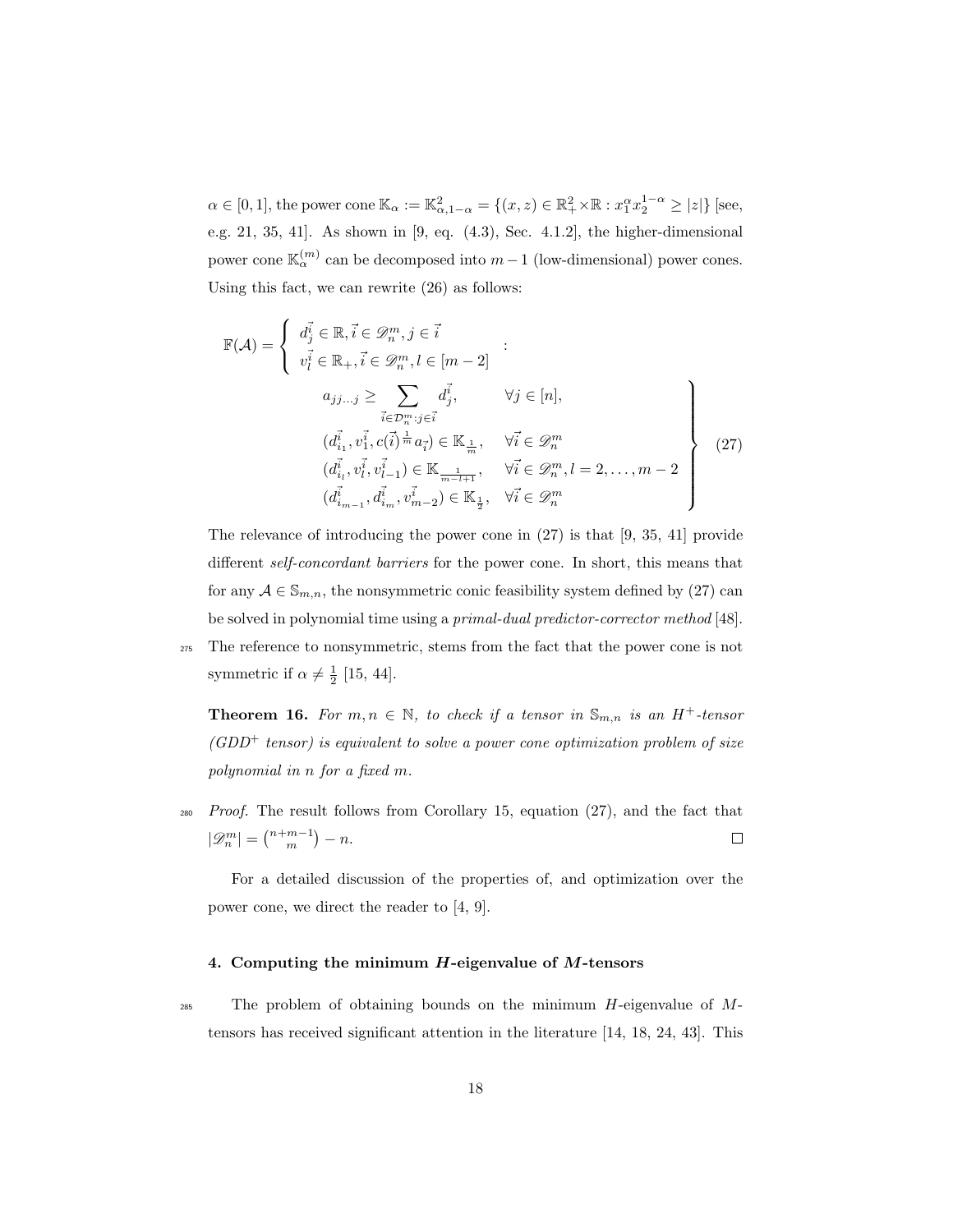is due to the important role the  $M$ -tensors play in a wide range of interesting applications [see, 18, and the references therein]. However, these bounds are loose [see, e.g., 18, Table 1], and even expensive to compute [see, e.g., 18, Ta-

<sup>290</sup> ble 2]. Next, we show that the characterization in Corollary 15 can be applied to obtain the minimum  $H$ -eigenvalue of  $M$ -tensors in polynomial time. For that purpose, we first introduce the following results.

**Lemma 17** ([50], Lemma 2.2). For  $m, n \in \mathbb{N}$ , let  $A \in \mathbb{T}_{m,n}$ . Suppose that  $\mathcal{B} = a(\mathcal{A} + b\mathcal{I})$ , where a and b are two real numbers. Then  $\mu$  is an eigenvalue

295 (H-eigenvalue) of B if and only if  $\mu = a(\lambda + b)$  and  $\lambda$  is an eigenvalue (Heigenvalue) of A.

**Lemma 18.** For  $m, n \in \mathbb{N}$ , if  $\mathcal{A} = s\mathcal{I} - \mathcal{D} \in \mathbb{S}_{m,n}$  where  $\mathcal{D}$  is a nonnegative tensor and s is a scalar, then  $s - \rho(\mathcal{D})$  is the minimum H-eigenvalue of A.

*Proof.* First, from Theorem 6 it follows that  $\rho(\mathcal{D})$  is an H-eigenvalue of  $\mathcal{D}$ .

300 Then, from Lemma 17,  $s - \rho(\mathcal{D})$  is an H-eigenvalue of A. Now, assume that  $\lambda$ is an H-eigenvalue of A. Then,  $s - \lambda$  is an H-eigenvalue of D. Thus,  $\rho(\mathcal{D}) \ge$  $|s - \lambda| \geq s - \lambda$ . That is,  $\lambda \geq s - \rho(\mathcal{D})$ . Thus,  $s - \rho(\mathcal{D})$  is the minimum H-eigenvalue of  $A$ .  $\Box$ 

In what follows, for any  $A \in \mathbb{S}_{m,n}$ , let  $\lambda_{\min}(\mathcal{A})$  denote the smallest H- $305$  eigenvalue of  $\mathcal{A}$ .

**Proposition 19.** For  $m, n \in \mathbb{N}$ , if  $A \in \mathbb{S}_{m,n}$  is an M-tensor, then for any  $\lambda \leq \lambda_{\min}(\mathcal{A}), \ \mathcal{A} - \lambda I$  is also an M-tensor. Besides, for any  $\lambda > \lambda_{\min}(\mathcal{A}),$  $\mathcal{A} - \lambda I$  is not an M-tensor.

*Proof.* Since  $A \in \mathbb{S}_{m,n}$  is an M-tensor, then there exist a nonnegative tensor D and nonnegative scalar  $s \geq \rho(\mathcal{D})$  such that  $\mathcal{A} = sI - \mathcal{D}$ . Then, for any  $\lambda \leq \lambda_{\min}(\mathcal{A}),$ 

$$
\mathcal{A} - \lambda I = (s - \lambda)I - \mathcal{D}.
$$

From Lemma 18,  $\lambda_{\min}(\mathcal{A}) = s - \rho(\mathcal{D})$ . Thus  $s - \lambda - \rho(\mathcal{D}) \geq s - \lambda_{\min}(\mathcal{A}) - \rho(\mathcal{D}) =$ 310 0. Furthermore,  $s - \lambda \ge \rho(\mathcal{D}) \ge 0$ . As a result,  $\mathcal{A} - \lambda I$  is an M-tensor. Now,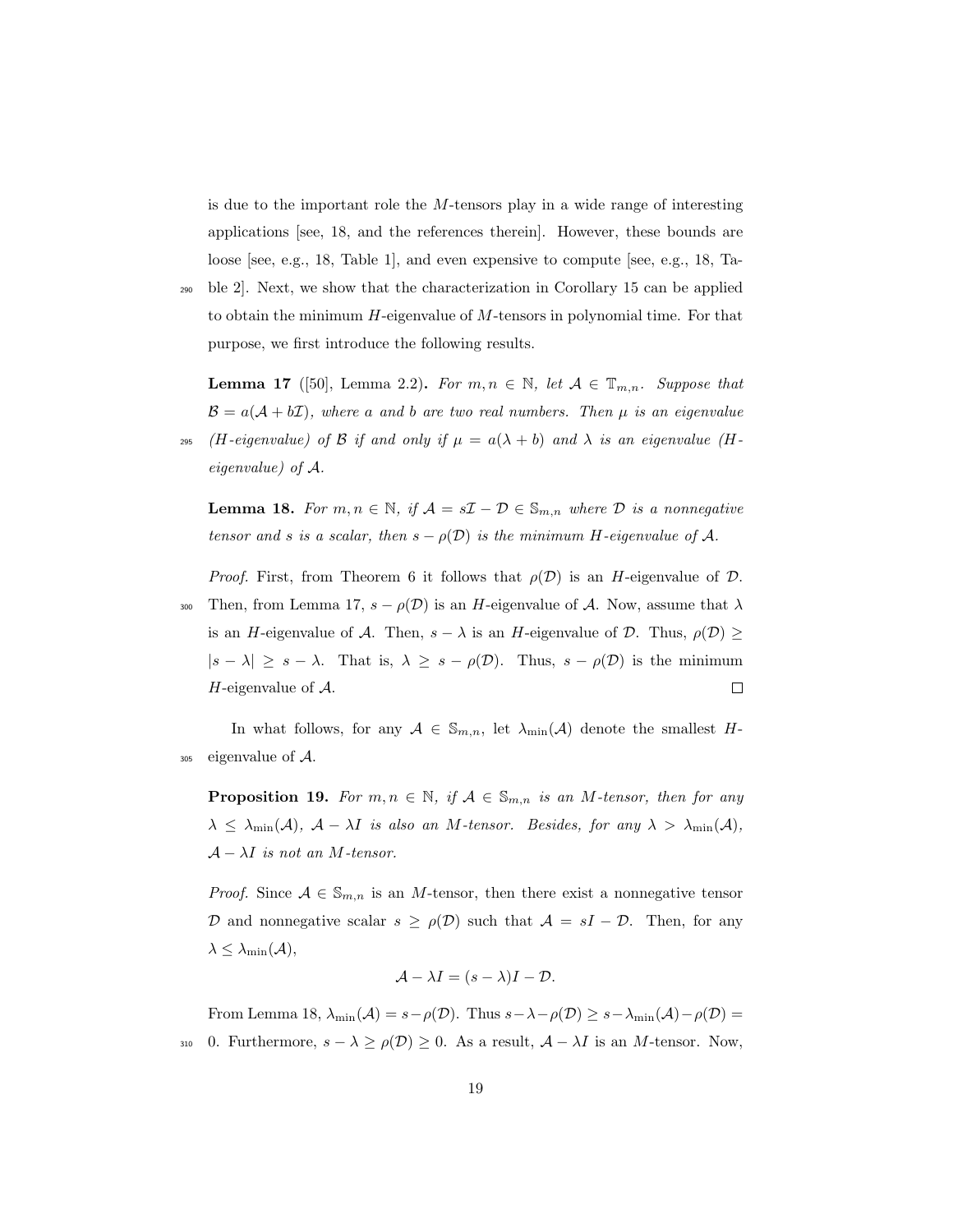for some  $\lambda > \lambda_{\min}(\mathcal{A})$ , assume  $\mathcal{A} - \lambda I$  is an M-tensor. Then there exist a nonnegative tensor  $\tilde{\mathcal{D}}$  and nonnegative scalar  $\tilde{s} \ge \rho(\tilde{\mathcal{D}})$  such that  $\mathcal{A} - \lambda I =$  $\tilde{s}I - \tilde{\mathcal{D}}$ . Thus  $\mathcal{A} = (\lambda + \tilde{s})I - \tilde{\mathcal{D}}$ . From Lemma 18,  $\lambda_{\min}(\mathcal{A}) = (\lambda + \tilde{s}) - \rho(\tilde{\mathcal{D}}) \ge \lambda$ which contradicts the condition  $\lambda > \lambda_{\min}(\mathcal{A})$ . Thus,  $\mathcal{A} - \lambda I$  is not an M-<sup>315</sup> tensor.  $\Box$ 

Note that from Corollary 15 and the definition of  $H^+$ -tensors in terms of the comparison tensor  $(cf, (1))$ , one obtains the following characterization for M-tensors.

Corollary 20. Let  $m, n \in \mathbb{N}$ . Then  $\mathcal{A} = (a_{i_1 i_2 \dots i_m}) \in \mathbb{S}_{m,n}$  is an M-tensor if 320 and only if  $a_{i_1i_2...i_m} \leq 0$  for all  $(i_1, i_2,..., i_m) \in \mathscr{D}_n^m$ , and  $\mathbb{F}(\mathcal{A}) \neq \emptyset$ .

Proposition 19 and the characterization of M-tensors in Corollary 20 and (27), readily provide a way to compute the H-eigenvalue of M-tensors in polynomial time.

**Corollary 21.** For  $m, n \in \mathbb{N}$ , if  $A \in \mathbb{S}_{m,n}$  is an M-tensor, then

$$
\lambda_{\min}(\mathcal{A}) = \max \left\{ \lambda : \mathbb{F}(\mathcal{A} - \lambda \mathcal{I}), a_{i_1 i_2 \dots i_m} \leq 0, \forall (i_1, i_2, \dots, i_m) \in \mathcal{D}_n^m \right\}. \tag{28}
$$

Proof. From Proposition 19, it follows that

$$
\lambda_{\min}(\mathcal{A}) = \max \left\{ \lambda : \mathcal{A} - \lambda \mathcal{I} \text{ is an } M \text{-tensor} \right\}.
$$

The result then follows by using Corollary 20 to characterize the membership  $325$  in the set of *M*-tensors.  $\Box$ 

Equation (27), and the discussion that follows it means that one can compute the H-eigenvalue of an M-tensor by solving the power cone optimization problem (28). To show the performance of the proposed method to compute the minimum  $H$ -eigenvalue, we apply it to obtain the  $H$ -eigenvalue of the  $M$ -<sup>330</sup> tensors considered in Example 3.1 and Example 3.2 in [18]. Specifically, in Table 1, we compare the best upper and lower bounds for the H-eigenvalue of these M-tensors obtained in [18], versus the value of the H-eigenvalue of these M-tensors obtained using (28).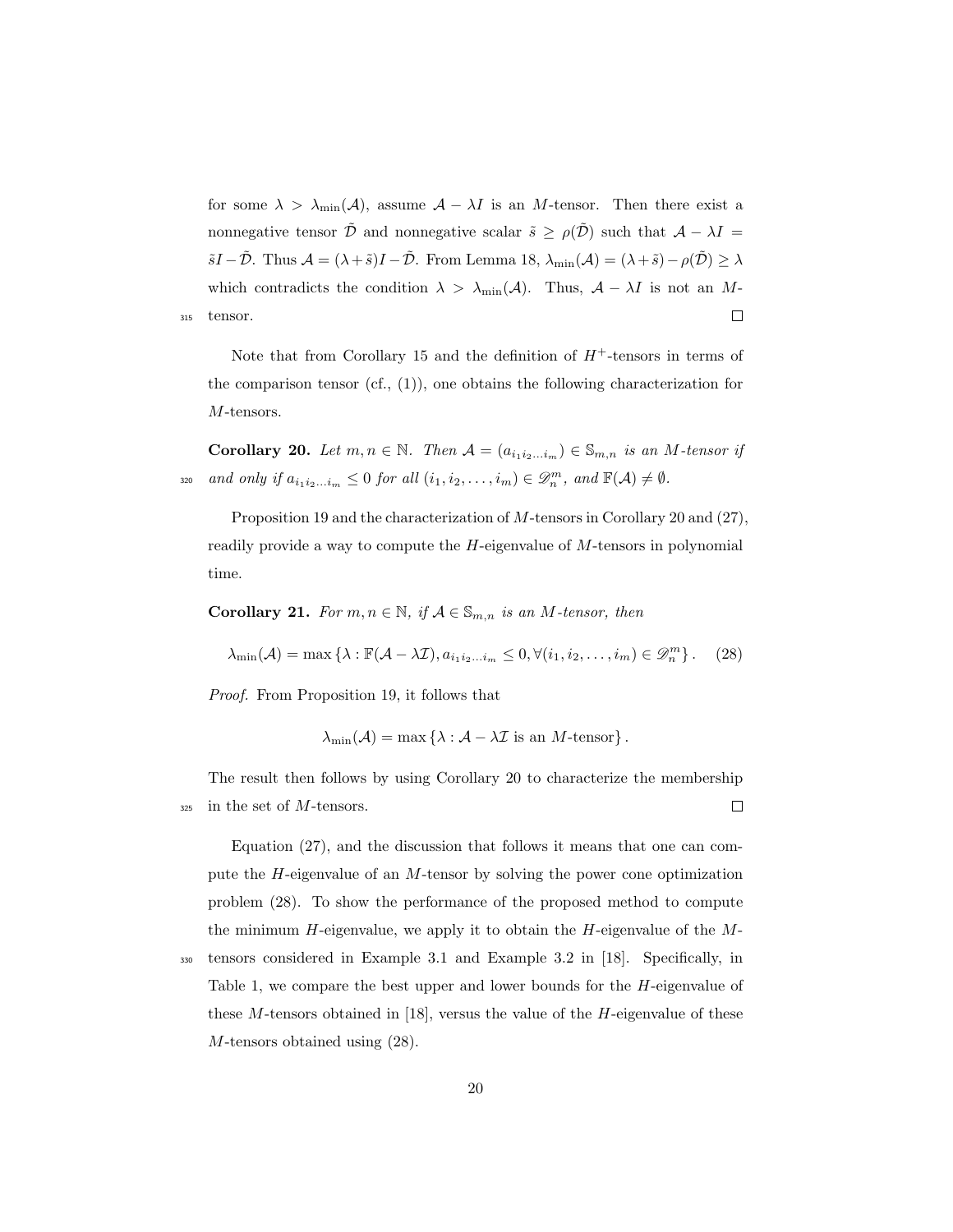|                    |             |                  | $minimum$ $H$ -eigenvalue |              |              |  |
|--------------------|-------------|------------------|---------------------------|--------------|--------------|--|
|                    |             |                  | best lower                |              | best upper   |  |
| $M$ -tensor        | $m_{\cdot}$ | $\boldsymbol{n}$ | bound $[18]$              | value $(28)$ | bound $ 18 $ |  |
| Example $3.1$ [18] | 3           | -3               | 3.0738                    | 5.8046       | 6.8390       |  |
| Example $3.2$ [18] | 3           | 3                | 4.0768                    | 7.7442       | 9.0313       |  |

Table 1: H-eigenvalues of M-tensors.

The results in Table 1 show that neither the lower or upper bounds for the H-335 eigenvalues are particularly tight in comparison with the actual H-eigenvalues.

All the tests in Table 1 were implemented in MATLAB using the Systems Polynomial Optimization Toolbox (SPOT) [34], and the solver MOSEK [4], using an Intel computer Core i7-4770HQ with 2.20 GHz frequency and 16 GB RAM memory.

#### <sup>340</sup> 5. Application on polynomial optimization

Let us begin by introducing some additional notation. Let  $\mathbb{R}_m[x] := \mathbb{R}_m[x_1, \ldots, x_n]$ be the set of polynomials in  $n$  variables with real coefficients of degree at most  $m$ . Denote  $\Sigma_{2m}[x] := \Sigma_{2m}[x_1,\ldots,x_n]$  as the cone of SOS in *n* variables with real coefficients of degree at most  $2m$ . Let  $\mathbb{P}_m[x] := \mathbb{P}_m[x_1, \ldots, x_n]$  be the cone of 345 nonnegative polynomials in n variables with real coefficients of degree at most m. For ease of exposition, in what follows, we work mainly with homogeneous polynomials. The results presented for homogeneous polynomials can be extended to polynomials by setting one of the homogeneous polynomial variables to 1. For that purpose, let  $\mathbb{H}_m := \mathbb{H}_m[x_1, \ldots, x_n]$  be the set of homogeneous polynomials  $350$  in *n* variables with real coefficients of degree  $m$ .

If A is a symmetric  $H^+$ -tensor, then  $Ax^m$  is an SOS from Theorem 1. This fact can be used to have a *restricted* (i.e., with a potentially smaller feasible set) optimization problem to approximately solve global optimization problems in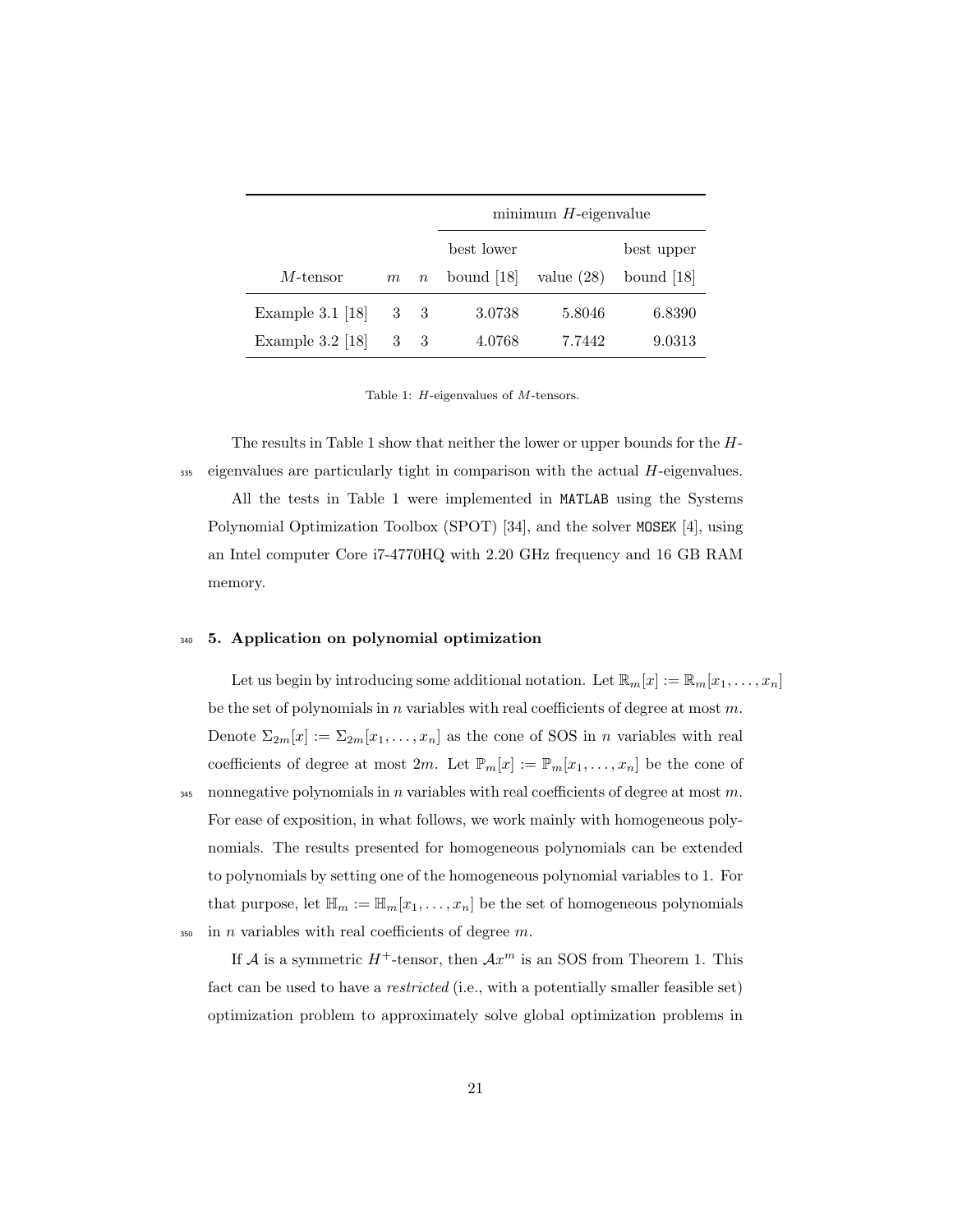polynomial time. To illustrate this, let us first state the well-known characteri-<sup>355</sup> zation of SOS using a Gram matrix [11].

**Theorem 22** ([see, e.g., 1, Thm. 2.1]). For  $m \in \mathbb{N}$  and  $f(x) \in \mathbb{R}_{2m}[x]$ , denote  $z(x)$  as the vector with all monomials of degree less than or equal to m. Then  $f(x)$  is an SOS if and only if  $f = z(x)^T Q z(x)$ , where  $Q \succeq 0$ .

In Theorem 22, the matrix Q satisfying  $f = z(x)^T Q z(x)$  is called the Gram  $360$  matrix of  $f$  [see, e.g., 11]. From Theorem 22, optimization over SOS is equivalent to a semidefinite optimization (SDO) problem which is solvable in polynomial time [48, see, e.g.,]. However, in practice it is prohibitively time consuming to solve SDOs when the involved polynomial(s) is of high degree and/or with a large number of variables. Given that optimization over SOS can be used

<sup>365</sup> to solve polynomial optimization problems [see, e.g., 3, 5], different methods have been proposed to obtain a good feasible solution of SOS optimization problems efficiently [see, e.g., 1, 13, 37, 47, 52]. The authors in [1] proposed two subclasses of SOS: DSOS and SDSOS which are constructed via  $DD^+$  matrices  $GDD^+$  matrices (in their work, they use another name of  $GDD^+$  matrices: <sup>370</sup> scaled diagonally dominant (SDD) matrices).

**Definition 4** ([1], Definition 3.1). A polynomial  $p(x)$  is a diagonally dominant sum of squares (DSOS) if it can be written as

$$
p(x) = \sum_{i} \gamma_i m_i^2(x) + \sum_{i,j} \beta_{ij}^+(m_i(x) + m_j(x))^2 + \sum_{i,j} \beta_{ij}^-(m_i(x) - m_j(x))^2, \tag{29}
$$

for some monomials  $m_i(x), m_j(x)$  and some nonnegative scalars  $\gamma_i, \beta_{ij}^+, \beta_{ij}^-$  . For  $m, n \in \mathbb{N}$ , the set of polynomials in n variables and degree 2m that are DSOS is denoted by  $DSOS_{2m,n}$ .

**Definition 5** (1), Definition 3.2). A polynomial  $p(x)$  is a scaled diagonally dominant sum of squares (SDSOS) if it can be written as

$$
p(x) = \sum_{i} \gamma_i m_i^2(x) + \sum_{i \neq j} (\hat{\beta}_{ij}^+ m_i(x) + \tilde{\beta}_{ij}^+ m_j(x))^2 + \sum_{i \neq j} (\hat{\beta}_{ij}^- m_i(x) - \tilde{\beta}_{ij}^+ m_j(x))^2,
$$
\n(30)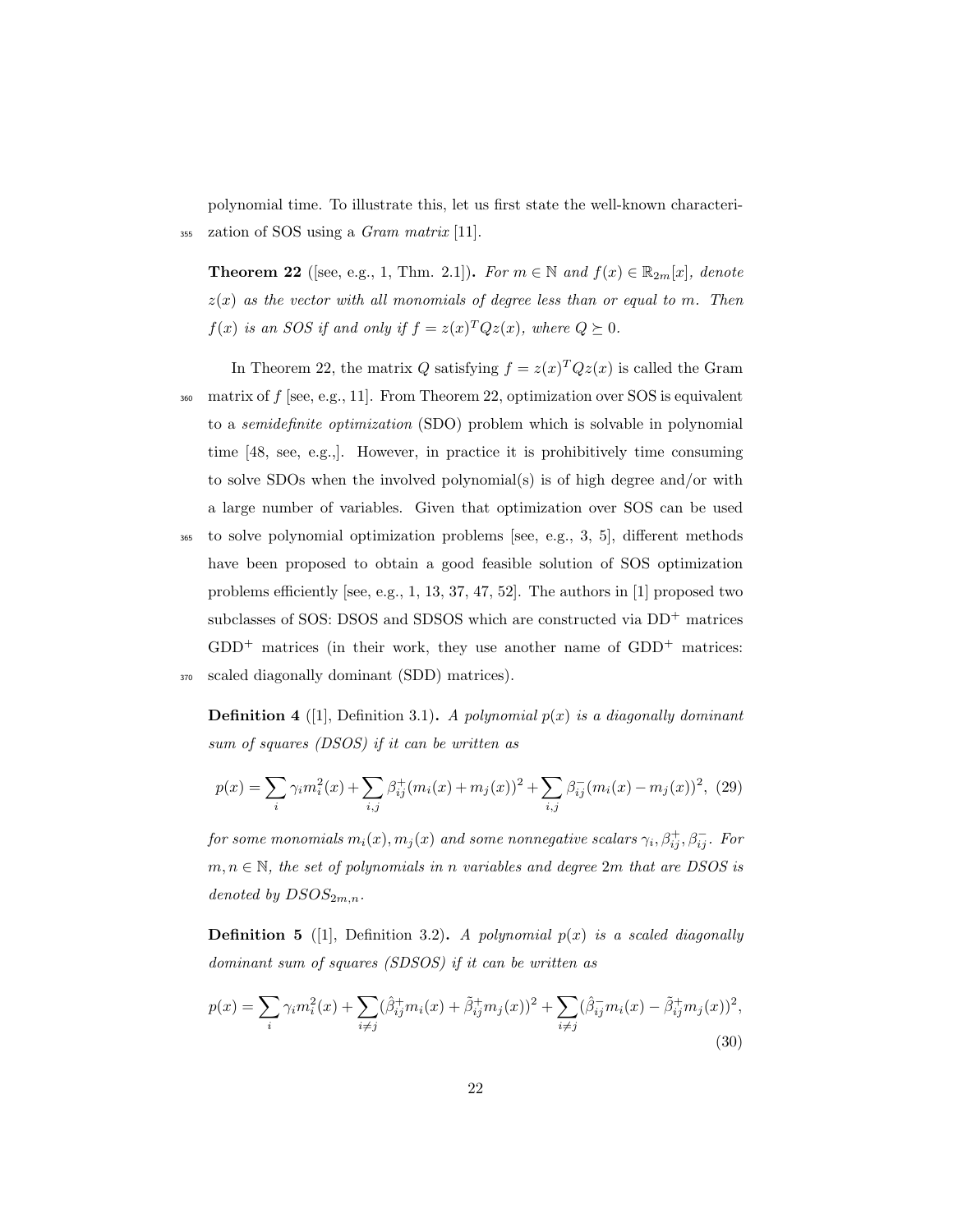for some monomials  $m_i(x),m_j(x)$  and some nonnegative scalars  $\gamma_i, \hat \beta_{ij}^+, \tilde \beta_{ij}^+, \hat \beta_{ij}^-, \tilde \beta_{ij}^-$ 375 For  $m, n \in \mathbb{N}$ , the set of polynomials in n variables and degree 2m that are SD-

 $SOS$  is denoted by  $SDSOS_{2m,n}$ .

In [1, Theorem 3.4] (resp., [1, Theorem 3.6]), the authors prove that  $f \in$  $DSOS_{2m,n}$  (resp.,  $SDSOS_{2m,n}$ ) if and only if there is a  $DD^+$  (resp.,  $GDD^+$ ) matrix Q such that  $f = z(x)^T Q z(x)$ , where  $z(x)$  is the vector with all monomials  $380$  of degree less than or equal to m.

Similar to their results, we also present the polynomials that are induced by DD<sup>+</sup> and GDD<sup>+</sup> tensors. Let  $m, n \in \mathbb{N}, (i_1, \ldots, i_m) \in \mathcal{D}_n^m$  and  $((j_1, \ldots, j_l), \alpha :=$  $(\alpha_1, \ldots, \alpha_l)$ ) be the tight pair associated with  $(i_1, \ldots, i_m)$ . Define the polynomials

$$
f_{i_1...i_m}^+(x) = \sum_{k=1}^l \binom{m-1}{\alpha - e_k} x_{j_k}^m + \binom{m}{\alpha} x_{i_1} \dots x_{i_m},
$$
(31)

$$
f_{i_1...i_m}^-(x) = \sum_{k=1}^l \binom{m-1}{\alpha - e_k} x_{j_k}^m - \binom{m}{\alpha} x_{i_1} \dots x_{i_m},
$$
 (32)

$$
g_{i_1...i_m}^+(x) = \sum_{k=1}^l \beta_{i_1...i_m}^{(+k)} x_{j_k}^m + {m \choose \alpha} m(i_1,...,i_m)^+ x_{i_1}...x_{i_m},
$$
 (33)

where  $\beta_{i_1...i_m}^{(+k)}, k \in [l]$  are nonnegative scalars and

$$
m(i_1, \dots, i_m)^+ = \sqrt[m]{\frac{\prod_{k=1}^l \left(\beta_{i_1 \dots i_m}^{(+k)}\right)^{\alpha_k}}{\prod_{k=1}^l \left(\frac{m-1}{\alpha - e_k}\right)^{\alpha_k}}},
$$

$$
g_{i_1 \dots i_m}^-(x) = \sum_{k=1}^l \beta_{i_1 \dots i_m}^{(-k)} x_{j_k}^m - \binom{m}{\alpha} m(i_1, \dots, i_m)^- x_{i_1} \dots x_{i_m},
$$
(34)

where  $\beta_{i_1...i_m}^{(-k)}, k \in [l]$  are nonnegative scalars and

$$
m(i_1, \ldots, i_m)^{-} = \sqrt[m]{\frac{\prod_{k=1}^{l} \left(\beta_{i_1 \ldots i_m}^{(-k)}\right)^{\alpha_k}}{\prod_{k=1}^{l} {m-1 \choose \alpha - e_k}^{\alpha_k}}}.
$$

**Definition 6.** For  $m, n \in \mathbb{N}$ , a polynomial  $p(x)$  is a diagonally dominant tensor homogeneous (DDTH) polynomial in n variables and degree m if it can be written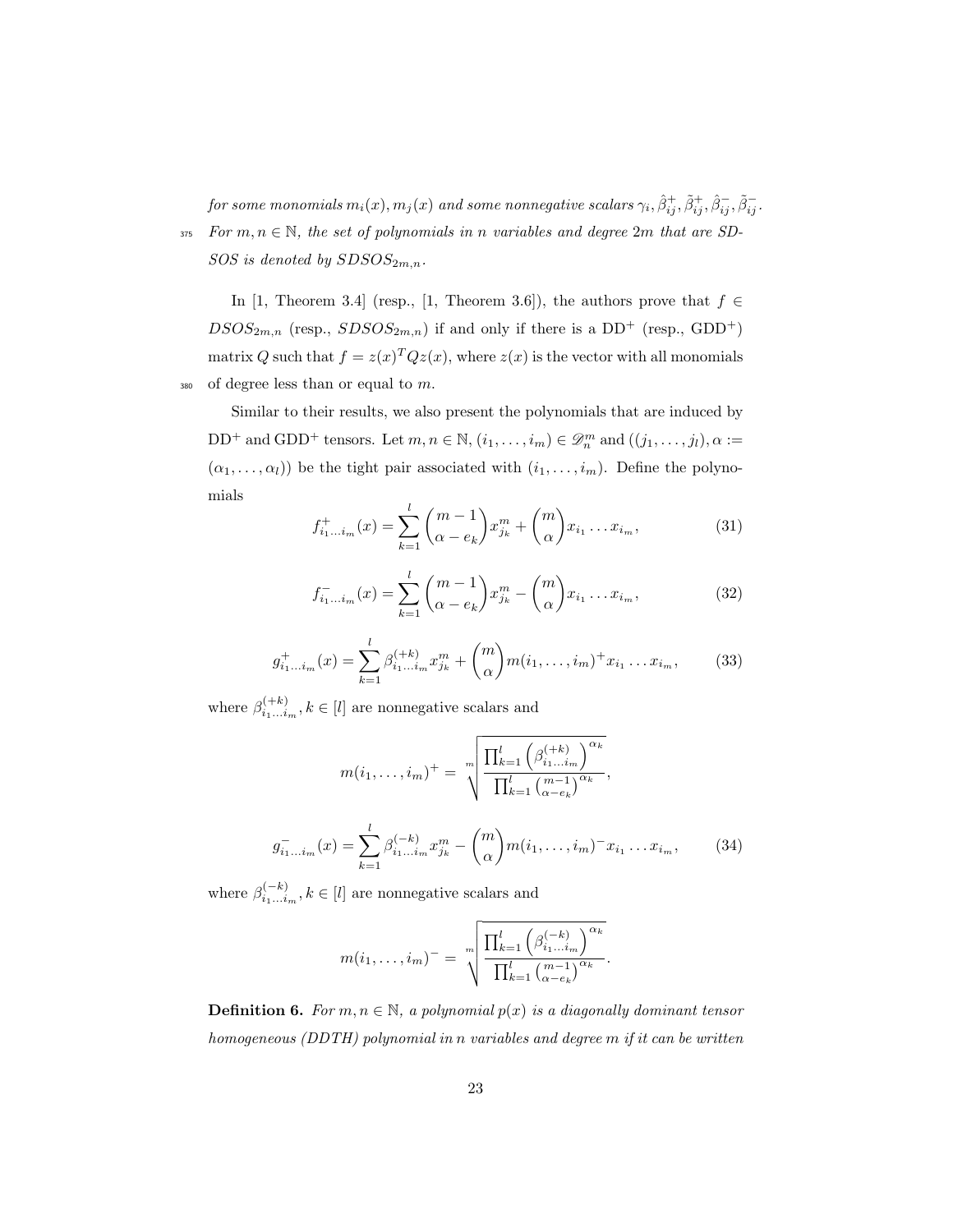$$
p(x)=\sum_{i\in[n]}\gamma_ix_i^m+\sum_{(i_1,\ldots,i_m)\in\mathscr{D}_n^m}\beta_{i_1\ldots i_m}^+f_{i_1\ldots i_m}^+(x)+\sum_{(i_1,\ldots,i_m)\in\mathscr{D}_n^m}\beta_{i_1\ldots i_m}^-f_{i_1\ldots i_m}^-(x),
$$

$$
(35)
$$

for some nonnegative scalars  $\gamma_i, \beta_{i_1...i_m}^+, \beta_{i_1...i_m}^-$ . The set of DDTH polynomials in n variables and degree m is denoted as  $DDTH_{m,n}$ .

The polynomials defined in Definition 6 and Definition 4 are closely related.

**Proposition 23.**  $DDTH_{2,n} = DSOS_{2,n} \cap \mathbb{H}_2$  for  $n \in \mathbb{N}$ .

as

*Proof.* Let  $n \in \mathbb{N}$  and  $p \in DDTH_{2,n}$ . Then it follows from (35), (31), (32) that

$$
p(x) = \sum_{i \in [n]} \gamma_i x_i^2 + \sum_{i,j \in [n], i \neq j} \beta_{ij}^+(x_i + x_j)^2 + \sum_{i,j \in [n], i \neq j} \beta_{ij}^-(x_i - x_j)^2 \tag{36}
$$

<sup>385</sup> for some nonnegative  $\gamma_i, i \in [n]$  and  $\beta_{ij}^+, \beta_{ij}^-, i, j \in [n]$  and  $i \neq j$ . Comparing (36) with (29), it is clear that  $p \in DSOS_{2,n} \cap \mathbb{H}_2$ . Next, notice that for  $p \in$  $DSOS_{2,n} \cap \mathbb{H}_2$  to hold, the monomials in (29) must be given by  $m_i(x) = x_i, i \in$ [n]. Thus,  $p \in D SOS_{2,n} \cap \mathbb{H}_2$  implies (36), which completes the proof.  $\Box$ 

**Definition 7.** For  $m, n \in \mathbb{N}$ , a polynomial  $p(x)$  is a generalized diagonally dominant tensor homogeneous (GDDTH) polynomial in n variables and degree m if it can be written as

$$
p(x) = \sum_{i \in [n]} \gamma_i x_i^m + \sum_{(i_1, \dots, i_m) \in \mathcal{D}_n^m} g_{i_1 \dots i_m}^+(x) + \sum_{(i_1, \dots, i_m) \in \mathcal{D}_n^m} g_{i_1 \dots i_m}^-(x), \qquad (37)
$$

for some nonnegative scalars  $\gamma_i, i \in [n]$ . The set of GDDTH in n variables and 390 degree m is denoted as  $GDDTH_{m,n}$ .

Similarly, the polynomials in Definition 7 and Definition 5 are closely related.

**Proposition 24.**  $GDDTH_{2,n} = SDSOS_{2,n} \cap \mathbb{H}_2$  for  $n \in \mathbb{N}$ .

24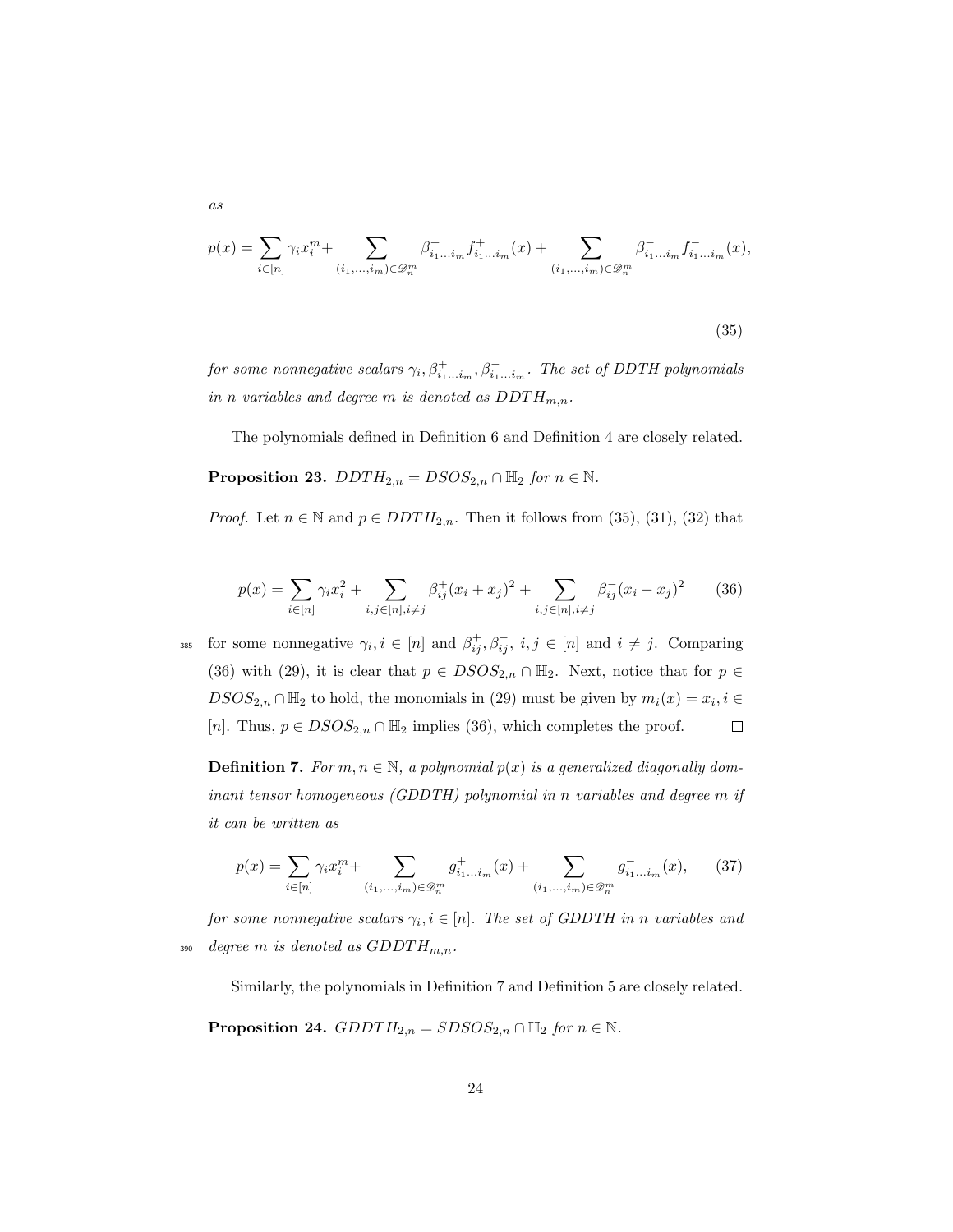*Proof.* Let  $n \in \mathbb{N}$  and  $p \in GDDTH_{2,n}$ . Then, it follows from (37), (33), (34) that

$$
p(x) = \sum_{i \in [n]} \gamma_i x_i^2 + \sum_{i,j \in [n], i \neq j} \left( \sqrt{\beta_{ij}^{(+1)}} x_i + \sqrt{\beta_{ij}^{(+2)}} x_j \right)^2 + \sum_{i,j \in [n], i \neq j} \left( \sqrt{\beta_{ij}^{(-1)}} x_i - \sqrt{\beta_{ij}^{(-2)}} x_j \right)^2
$$
(38)

for some nonnegative  $\gamma_i, i \in [n]$  and  $\beta_{ij}^+, \beta_{ij}^-, i, j \in [n]$  and  $i \neq j, k \in \{1, 2\}.$ Comparing with (30), it is clear that  $p \in SDSOS_{2,n} \cap \mathbb{H}_2$ . Next, notice that for 395  $p \in SDSOS_{2,n} \cap \mathbb{H}_2$  to hold, the monomial in (30) must be given by  $m_i(x) =$  $x_i, i \in [n]$ . Thus,  $p \in SDSOS_{2,n} \cap \mathbb{H}_2$  implies (38), which completes the proof.  $\Box$ 

As mentioned earlier, DDTH and GDDTH polynomials are induced by DD<sup>+</sup> tensors and  $GDD^+$  tensors, respectively. To formally see this, first denote  $\langle \cdot, \cdot \rangle_{m,n}$  as the inner product in  $\mathbb{T}_{m,n}$  defined by

$$
\langle A, B \rangle_{m,n} = \sum_{i_1, \dots, i_m=1}^n a_{i_1 \dots i_m} b_{i_1 \dots i_m},
$$

where  $A, B \in \mathbb{T}_{m,n}$ . Notice that when  $m = 2$ , the inner product  $\langle \cdot, \cdot \rangle_{2,n}$  is the Frobenius inner product for matrices. For any tensor  $A \in \mathbb{T}_{m,n}$ , define its corresponding polynomial as:

$$
\mathcal{A}x^m = \langle \mathcal{A}, \underbrace{x \otimes \cdots \otimes x}_{m} \rangle_{m,n} = \sum_{i_1, \ldots, i_m = 1}^{n} a_{i_1 \ldots i_m} x_{i_1} \cdots x_{i_m},
$$

**Proposition 25.** For  $m, n \in \mathbb{N}$ , a polynomial  $p \in DDTH_{m,n}$  if and only if there is a tensor  $A \in DD_{m,n}^+$  such that  $p(x) = \langle A, x \otimes \cdots \otimes x \rangle$ .

*Proof.* Assume  $p(x) = \langle A, x \otimes \cdots \otimes x \rangle$  where  $A \in DD_{m,n}^+$ . From (10),

$$
p(x) = \sum_{i \in [n]} \gamma_i \langle \mathcal{V}^{0, ii...i}, x \otimes \cdots \otimes x \rangle + \sum_{(i_1, \ldots, i_m) \in \mathcal{D}_n^m} \beta_{i_1 \ldots i_m}^+ \langle \mathcal{V}^{0, i_1 \ldots i_m}, x \otimes \cdots \otimes x \rangle
$$
  
+ 
$$
\sum_{(i_1, \ldots, i_m) \in \mathcal{D}_n^m} \beta_{i_1 \ldots i_m}^- \langle \mathcal{V}^{1, i_1 \ldots i_m}, x \otimes \cdots \otimes x \rangle,
$$
 (39)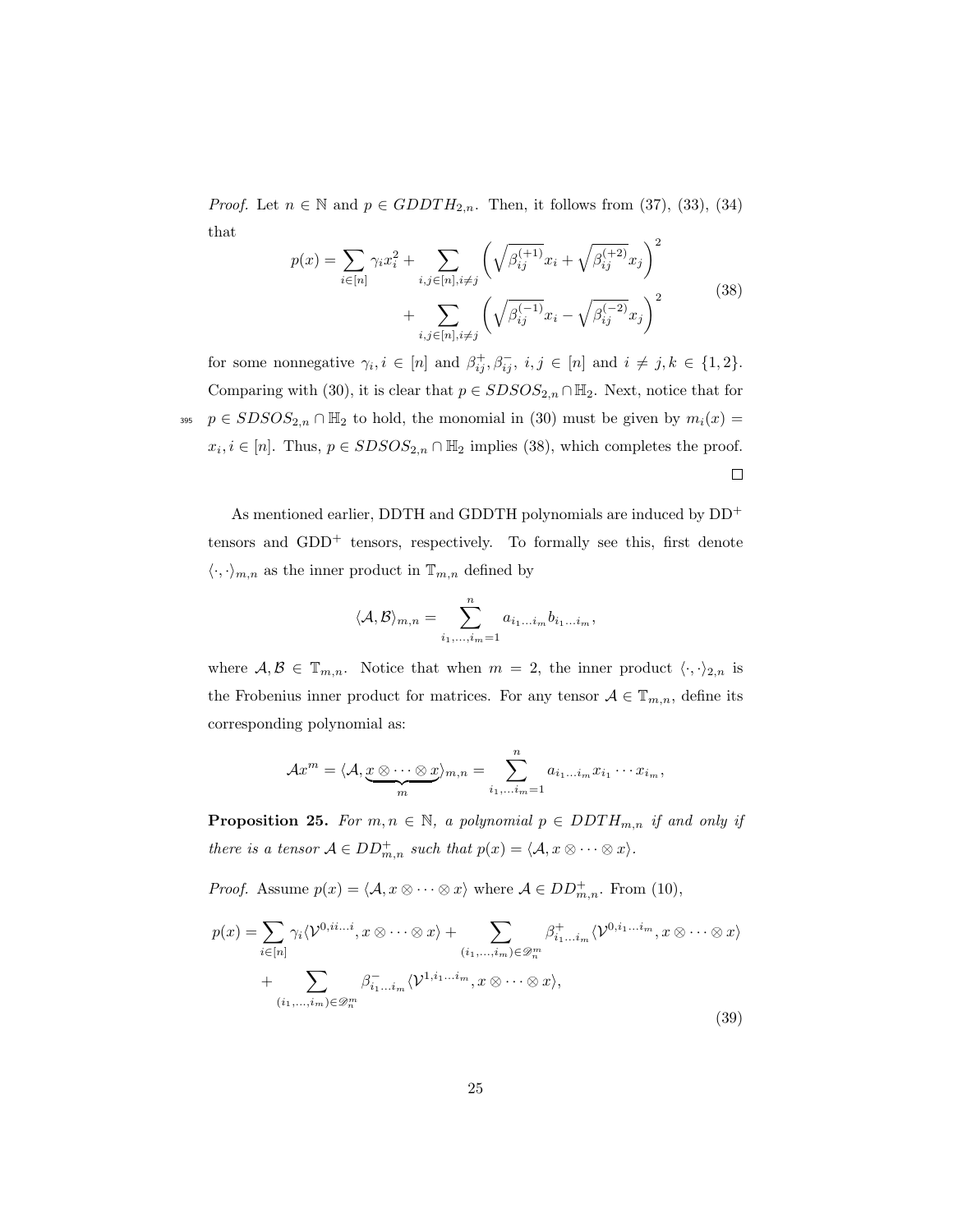for some nonnegative  $\gamma_i, \beta^+_{i_1...i_m}, \beta^-_{i_1...i_m}, i \in [n], (i_1,...,i_m) \in \mathscr{D}_n^m$ . For  $i \in [n]$ ,

$$
\langle \mathcal{V}^{0,ii...i}, x \otimes \cdots \otimes x \rangle = x_i^m. \tag{40}
$$

Furthermore, for  $(i_1, \ldots, i_m) \in \mathcal{D}_n^m$ , it follows from Definition 2 that

$$
\langle \mathcal{V}^{0,i_1...i_m}, x \otimes \cdots \otimes x \rangle = f^+_{i_1...i_m}(x), \tag{41}
$$

and

$$
\langle \mathcal{V}^{1,i_1...i_m}, x \otimes \cdots \otimes x \rangle = f_{i_1...i_m}^-(x). \tag{42}
$$

400 After replacing  $(40)$ ,  $(41)$ ,  $(42)$  in  $(39)$  and comparing with  $(35)$ , it follows that  $p \in DDTH_{m,n}.$ 

Similarly, if  $p \in DDTH_{m,n}$ , one obtains (39) after replacing (40), (41), (42) into (35); which implies that  $p(x) = \langle A, x \otimes \cdots \otimes x \rangle$  for some  $A \in DD_{m,n}^+$ .

<sup>405</sup> An analogous result holds for  $GDDTH_{m,n}$ .

**Proposition 26.** For  $m, n \in \mathbb{N}$ , a polynomial  $p \in GDDTH_{m,n}$  if and only if there is a tensor  $A \in GDD^+_{m,n}$  such that  $p(x) = \langle A, x \otimes \cdots \otimes x \rangle$ .

*Proof.* Assume  $p(x) = \langle A, x \otimes \cdots \otimes x \rangle$  where  $A \in GDD_{m,n}^+$ . Then there exists a diagonal matrix D with positive diagonal entries  $d_i, i \in [n]$ , such that  $\mathcal{B} =$  $ADD \cdots D$  is a  $DD^+$  tensor. Thus

$$
p(x) = \langle A, x \otimes \cdots \otimes x \rangle
$$
  
=\langle BD^{-1}D^{-1} \dots D^{-1}, x \otimes \cdots \otimes x \rangle  
=\langle B, \bar{x} \otimes \cdots \otimes \bar{x} \rangle,

where  $\bar{x} = (x_1 d_1^{-1}, x_2 d_2^{-1}, \dots, x_n d_n^{-1})$ . From the proof of Proposition 25,

$$
p(x) = \sum_{i \in [n]} \hat{\gamma}_i \bar{x}_i^m + \sum_{(i_1, \dots, i_m) \in \mathscr{D}_n^m} \beta_{i_1 \dots i_m}^+ f_{i_1 \dots i_m}^+( \bar{x}_i) + \sum_{(i_1, \dots, i_m) \in \mathscr{D}_n^m} \beta_{i_1 \dots i_m}^- f_{i_1 \dots i_m}^-( \bar{x}_i),
$$
\n(43)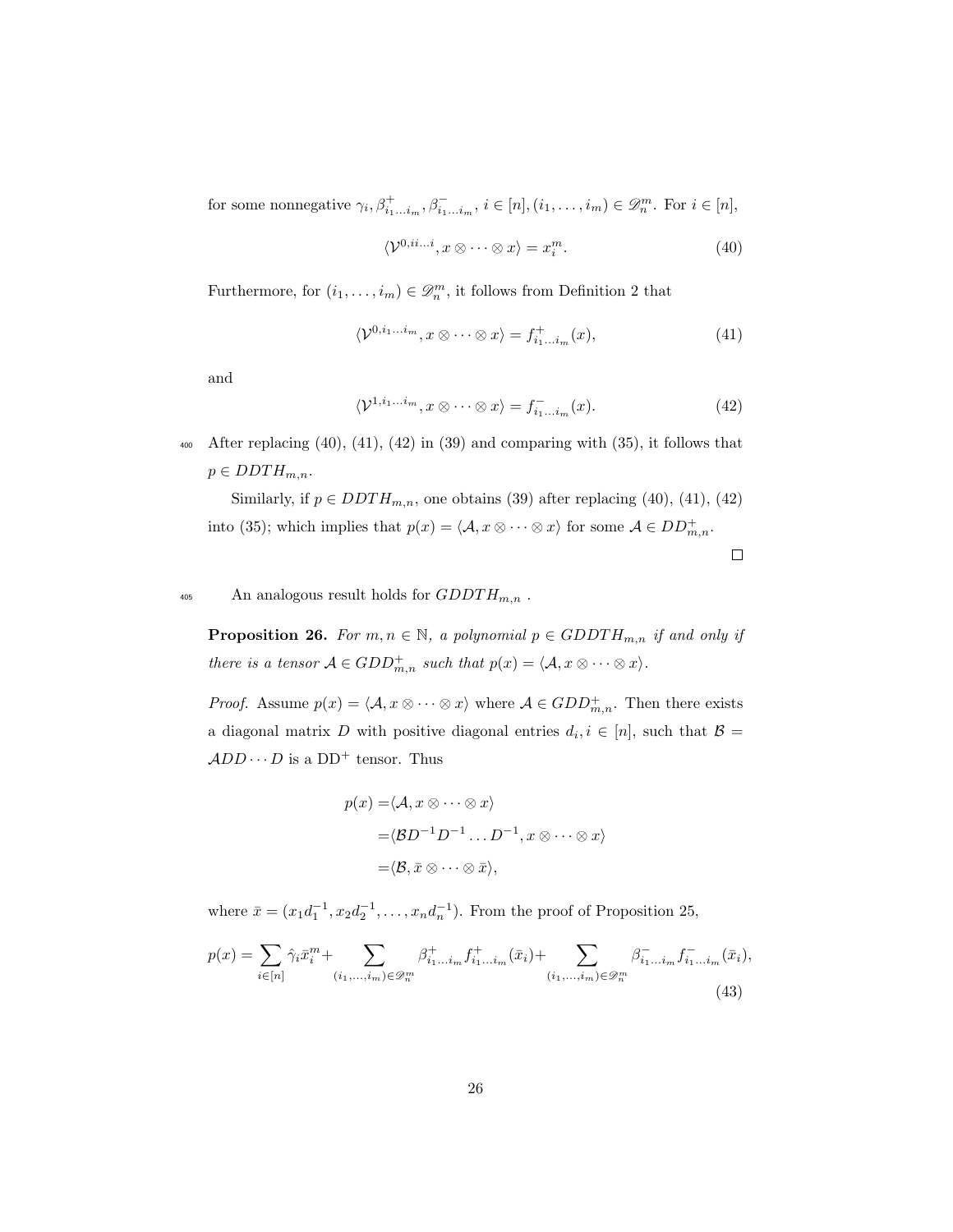where  $\hat{\gamma}_i, i \in [n], \beta_{i_1...i_m}^+, \beta_{i_1...i_m}^-, (i_1,...,i_m) \in \mathscr{D}_n^m$  are nonnegative. Assume  $((j_1, \ldots, j_l), \alpha := (\alpha_1, \ldots, \alpha_l))$  is the tight pair of  $(i_1, \ldots, i_m)$ , then

$$
f_{i_1...i_m}^+(\bar{x}) = \sum_{k=1}^l {m-1 \choose \alpha - e_k} \bar{x}_{j_k}^m + {m \choose \alpha} \bar{x}_{i_1} \dots \bar{x}_{i_m}
$$
  
\n
$$
= \sum_{k=1}^l {m-1 \choose \alpha - e_k} d_{j_k}^{-m} x_{j_k}^m + {m \choose \alpha} d_{i_1}^{-1} \dots d_{i_m}^{-1} x_{i_1} \dots x_{i_m},
$$
  
\n
$$
f_{i_1...i_m}^-(\bar{x}) = \sum_{k=1}^l {m-1 \choose \alpha - e_k} \bar{x}_{j_k}^m - {m \choose \alpha} \bar{x}_{i_1} \dots \bar{x}_{i_m}
$$
  
\n
$$
= \sum_{k=1}^l {m-1 \choose \alpha - e_k} d_{j_k}^{-m} x_{j_k}^m - {m \choose \alpha} d_{i_1}^{-1} \dots d_{i_m}^{-1} x_{i_1} \dots x_{i_m}.
$$
  
\n(45)

Now, let  $\gamma_i := \hat{\gamma}_i d_i^{-m}$  for  $i \in [n]$ ,  $\beta_{i_1...i_m}^{(+k)} = \beta_{i_1...i_m}^{+} {m-1 \choose \alpha - e_k} d_{j_k}^{-m} \ge 0$  and  $\beta_{i_1...i_m}^{(-k)} =$  $\beta_{i_1...i_m}^{-}(m-1)_{\alpha-e_k}^{-m} d_{j_k}^{-m} \ge 0$  for  $(i_1,...,i_m) \in \mathscr{D}_n^m$  and  $k \in [l]$ . Notice that

$$
\beta_{i_1...i_m}^+ d_{i_1}^{-1} \cdots d_{i_m}^{-1} = \sqrt[m]{\frac{\Pi_{k=1}^l (\beta_{i_1...i_m}^{(+k)})^{\alpha_k}}{\Pi_{k=1}^l (\binom{m-1}{\alpha-e_k})^{\alpha_k}}} = m(i_1,...,i_m)^+,
$$

and similarly,  $\beta_{i_1...i_m}^{-1} d_{i_1}^{-1} \cdots d_{i_m}^{-1} = m(i_1,...,i_m)^-$  for  $(i_1,...,i_m) \in \mathscr{D}_n^m$ . Thus, after replacing (44), (45) in (43), and using the definitions of  $\gamma_i, i \in [n], \beta_{i_1...i_m}^{(+k)}$ , <sup>410</sup>  $\beta_{i_1...i_m}^{(-k)}$ ,  $(i_1,...,i_m) \in \mathscr{D}_n^m$  and  $k \in [l]$ , as well as (33) and (34), it follows that p satisfies (7). That is  $p \in GDDTH_{m,n}$ .

For the other direction, let  $p \in GDDTH_{m,n}$ . Then, there exists nonnegative scalars  $\gamma_i, \beta_{i_1...i_m}^{(+k)}, \beta_{i_1...i_m}^{(-k)}, i \in [n], (i_1, \ldots, i_m) \in \mathscr{D}_n^m$  such that

$$
p(x)=\sum_{i\in [n]}\gamma_ix_i^m+\sum_{(i_1,...,i_m)\in \mathscr{D}_n^m}g^+_{i_1...i_m}(x)+\sum_{(i_1,...,i_m)\in \mathscr{D}_n^m}g^-_{i_1...i_m}(x),
$$

where  $g_{i_1...i_m}^+(x), g_{i_1...i_m}^-(x)$  are defined in equation (33) and (34) for  $(i_1,...,i_m) \in$  $\mathscr{D}_{n}^{m}.$  First note that

$$
\sum_{i=1}^n \gamma_i x_i^m = \sum_{i=1}^n \gamma_i \langle \mathcal{V}^{0,ii...i}, x \otimes \cdots \otimes x \rangle.
$$

Also, for a given  $(i_1, \ldots, i_m) \in \mathcal{D}_n^m$ , let  $((j_1, \ldots, j_l), \alpha = (\alpha_1, \ldots, \alpha_l))$  be its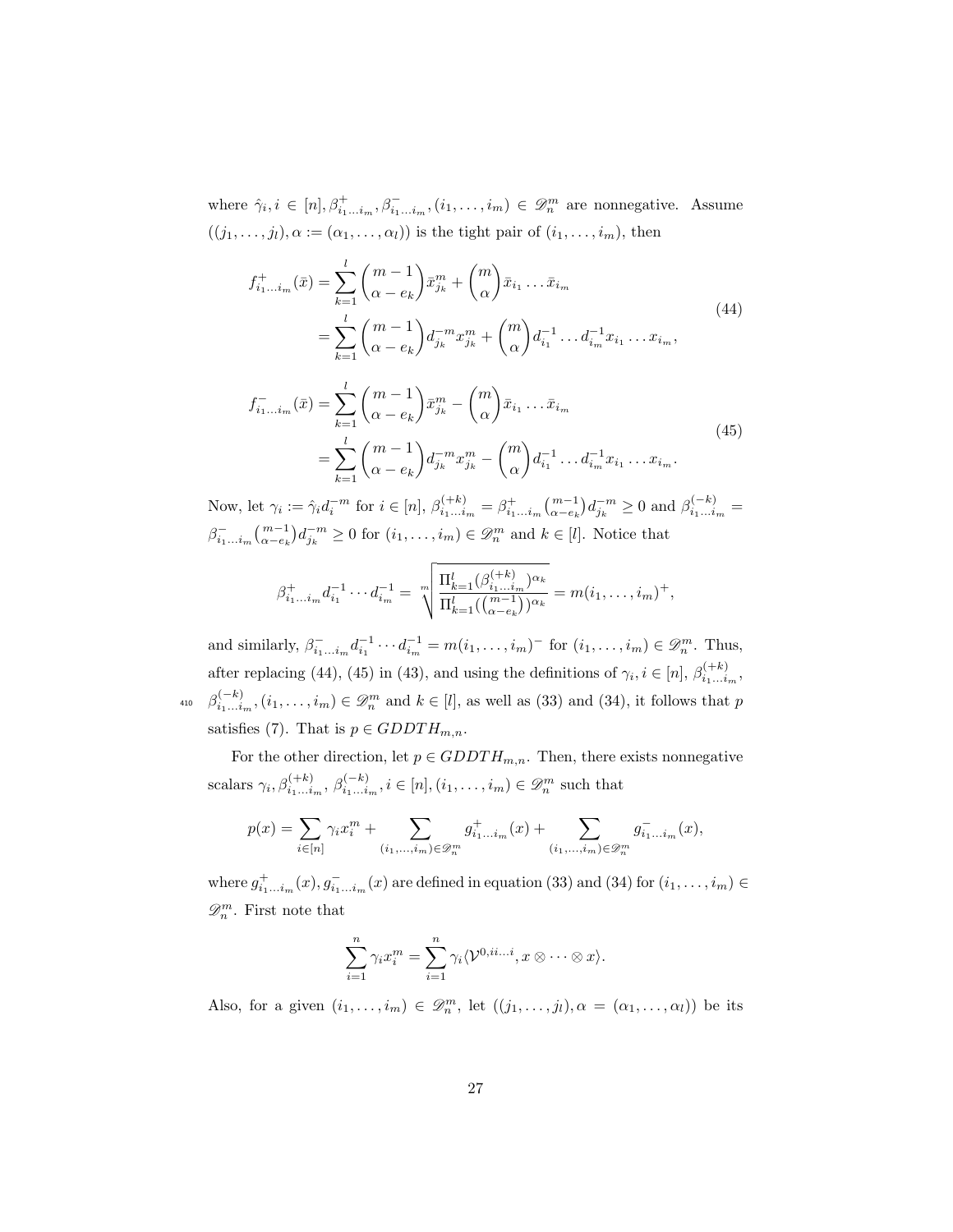tight pair and denote  $d_{j_k}^{-1} := \gamma^m$  $\sqrt[m]{\frac{\beta_{i_1...i_m}^{(+k)}}{\binom{m-1}{\alpha-e_k}}}, k \in [l].$  Then

$$
g_{i_1...i_m}^+(x) = \sum_{k=1}^l \beta_{i_1...i_m}^{(+k)} x_{j_k}^m + {m \choose \alpha} m(i_1,...,i_m)^+ x_{i_1}...x_{i_m}
$$
  

$$
= \sum_{k=1}^l {m-1 \choose \alpha - e_k} d_{j_k}^{-m} x_{j_k}^m + {m \choose \alpha} d_{i_1}^{-1}...d_{i_m}^{-1} x_{i_1}...x_{i_m}
$$
  

$$
= \langle \mathcal{V}^{0,i_1...i_m} \mathcal{D}^{-1} \cdots \mathcal{D}^{-1}, x \otimes \cdots \otimes x \rangle
$$
  

$$
= \langle \mathcal{V}^{0,i_1...i_m}, x \otimes \cdots \otimes x \rangle,
$$

where  $D = (d_{ij})$  is an m by m diagonal matrix with diagonal elements

$$
d_{ii} = \begin{cases} d_{j_k} & \text{if } i = j_k \text{ for some } k \in [l], \\ 1 & \text{otherwise,} \end{cases}
$$

for  $i \in [m]$  and

$$
\bar{\mathcal{V}}^{0,i_1...i_m}:=\mathcal{V}^{0,i_1...i_m}D^{-1}\cdot\cdot\cdot D^{-1}\in GDD^+_{m,n}.
$$

Similarly,

$$
g_{i_1...i_m}^-(x) = \langle \bar{\mathcal{V}}^{1,i_1...i_m}, x \otimes \cdots \otimes x \rangle,
$$

where  $\bar{V}^{1,i_1...i_m} := V^{1,i_1...i_m} \hat{D}^{-1} \cdots \hat{D}^{-1} \in GDD_{m,n}^+$  and  $\hat{D} = (\hat{d}_{ij})$  is an m by  $m$  diagonal matrix with diagonal elements

$$
d_{ii} = \begin{cases} \sqrt[m]{\frac{\beta_{i_1...i_m}^{(-k)}}{(m-1)}} & \text{if } i = j_k \text{ for some } k \in [l],\\ 1 & \text{otherwise}, \end{cases}
$$

for  $i \in [m]$ . Thus, from Proposition (10), it follows that

$$
\mathcal{M} := \sum_{i \in [n]} \alpha_i \mathcal{V}^{0, ii...i} + \sum_{(i_1, \dots, i_m) \in \mathscr{D}_n^m} \bar{\mathcal{V}}^{0, i_1 \dots i_m} + \sum_{(i_1, \dots, i_m) \in \mathscr{D}_n^m} \bar{\mathcal{V}}^{1, i_1 \dots i_m} \in GDD_{m,n}^+
$$

and the result follows the fact that  $p(x) = \langle \mathcal{M}, x \otimes \cdots \otimes x \rangle$ .  $\Box$ 

From Proposition 25 and 26,  $p(x) \in DDTH_{m,n}$  (resp.  $GDDTH_{m,n}$ ) if and only if  $p(x) = \langle A, x \otimes \cdots \otimes x \rangle$  for an  $A \in DD_{m,n}^+$  (resp.  $GDD_{m,n}^+$ ). This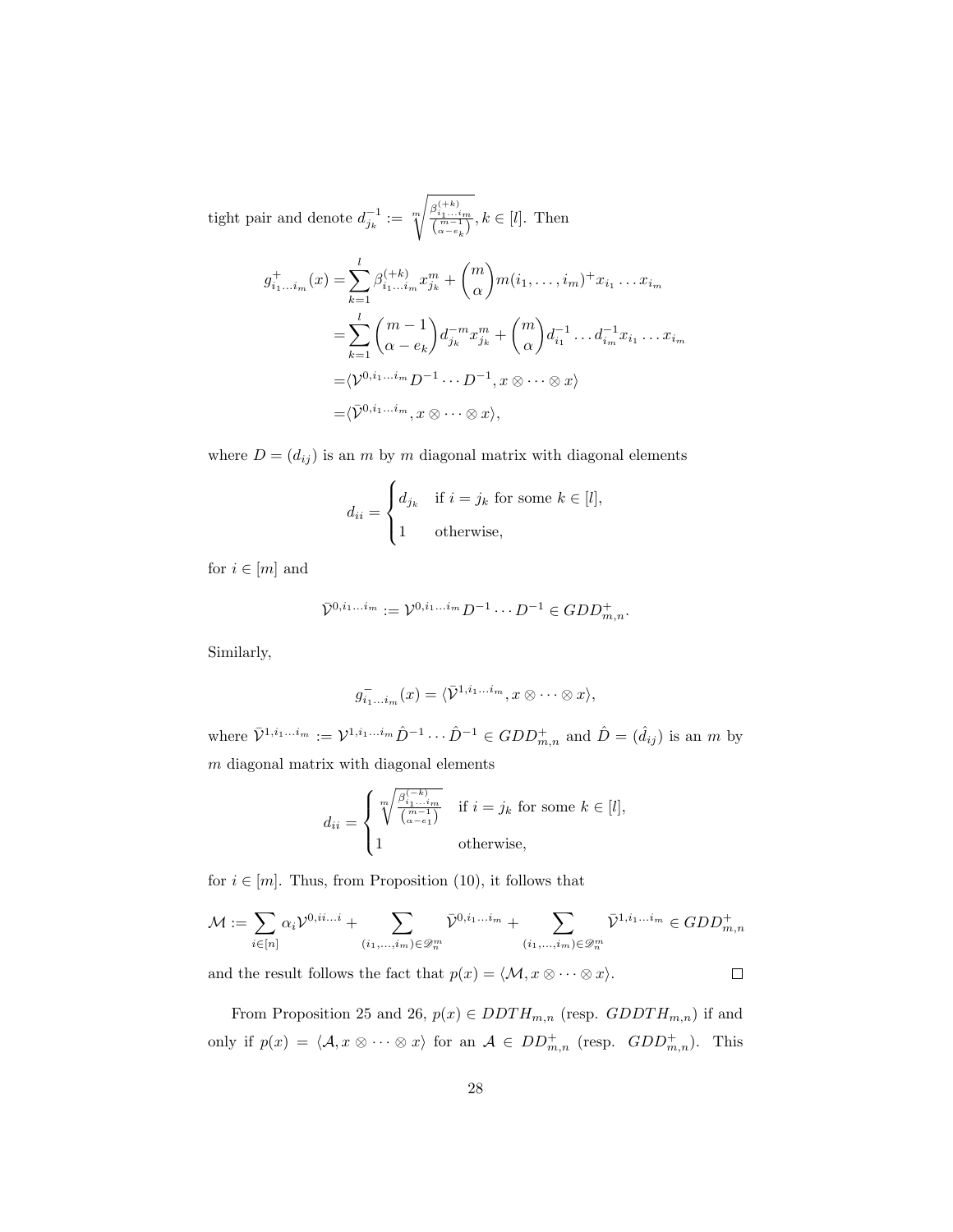polynomial equality can be imposed with a finite set of linear equations in the coefficients of  $p(x)$  and the elements of A. Then the diagonally dominant constraints on  $A = (a_{i_1...i_m})$  can be formulated using the linear inequalities:

$$
a_{ii...i} \geq \sum_{(i_2,...,i_m)\neq(i,...,i)} z_{ii_2...i_m}, i \in [n],
$$
  

$$
-z_{i_1...i_m} \leq a_{i_1...i_m} \leq z_{i_1...i_m}, (i_1,...,i_m) \in \mathcal{D}_n^m.
$$

The number of linear constraints is at most  $n + 2\binom{n+m-1}{m}$ .

The constraints on  $GDD^+$  tensors can be formulated using power cone op-<sup>415</sup> timization problem of size polynomial in n for fixed m (Theorem 16). Thus in both cases, the resulting linear and power cone optimization problems are of polynomial size in  $n$  for fixed  $m$ . Next, we illustrate how the polynomial classes  $DDTH_{m,n}$  and  $GDDTH_{m,n}$  can be used to address the solution of polynomial optimization problems.

## 420 5.1. Comparison between optimization with  $D SOS_{2m,n}$  (SDSOS $_{2m,n}$ ) and DDT $H_{2m,n}$  $(GDDTH_{2m,n})$

From Theorem 1 and Proposition 25 and 26, polynomials in  $DDTH_{2m,n}$ and  $GDDTH_{2m,n}$  are all nonnegative and from Theorem 16, membership in these polynomial classes can be checked in polynomial time. As a result, we <sup>425</sup> can make use of them to approximately solve polynomial optimization problems. To illustrate this, we consider the particular problem of finding the smallest H-eigenvalue of an even order symmetric tensor and compare the performance of the approximations obtained using the polynomial classes  $DSOS_{m,n}$  $(SD SOS_{m,n})$  and optimization on  $DDTH_{m,n}$  (GDDTH<sub>m,n</sub>).

For  $m, n \in \mathbb{N}$ , denote the smallest H-eigenvalue of  $\mathcal{A} \in \mathbb{S}_{2m,n}$  as  $\lambda_{\min}(\mathcal{A})$ . Then, from [38, 39],

$$
\lambda_{\min}(\mathcal{A}) = \min \left\{ \mathcal{A}x^{2m} : x \in \mathbb{R}^n, \sum_{i=1}^n x_i^{2m} = 1 \right\}.
$$
 (46)

It is well-known that the problem of computing eigenvalues of higher order tensors (i.e.,  $m \geq 3$ ) is NP-hard [16]. Thus, it is not easy to obtain the optimal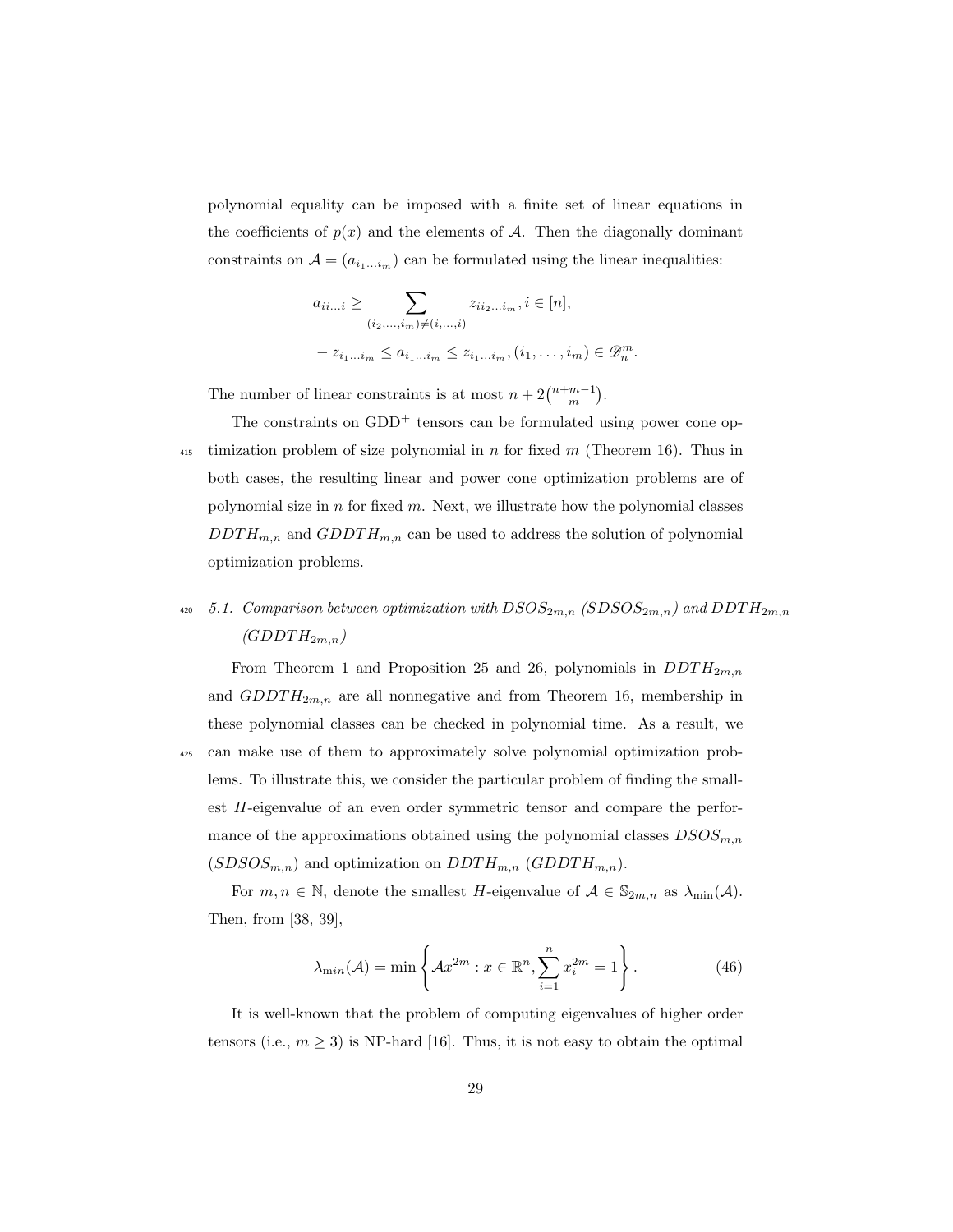value of problem (46). On the other hand, its optimal value is easily seen to be equivalent to the optimal value of the following problem:

$$
\max\left\{\lambda:\mathcal{A}x^{2m}-\lambda\sum_{i}^{n}x_{i}^{2m}\geq 0,\forall x\in\mathbb{R}^{n}\right\}.
$$
\n(47)

For any  $\mathbb{K} \subseteq \mathbb{R}_{2m}[x] \cap \mathbb{H}_{2m}[x]$ , define the following problem  $P^{\mathbb{K}}$ :

$$
\max\left\{\lambda:\mathcal{A}x^{2m}-\lambda\sum_{i}^{n}x_{i}^{2m}\in\mathbb{K},\forall x\in\mathbb{R}^{n}\right\}.
$$
\n(48)

as and denote its optimal value as  $\lambda(\mathcal{A})^{\mathbb{K}}$ . With this notation,  $\lambda_{\min}(\mathcal{A}) = \lambda(\mathcal{A})^{\mathbb{P}_{2m}[x]}$ . From (48), it follows that  $\lambda(A)^{\mathbb{K}} \leq \lambda_{\min}(A)$  if  $\mathbb{K} \subseteq \mathbb{P}_{2m}[x]$ . One classical choice of K is  $\Sigma_{2m}[x]\cap\mathbb{H}_{2m}[x]$  and the resulting SDO problem is solvable in polynomial time. However, it is still computationally expensive to solve the resulting SDO problem if either the degree  $m$  or the number of variables  $n$  is large. Given <sup>435</sup> this, the authors in [1] propose two scalable methods by setting  $\mathbb{K} = DSOS_{2m,n}$ 

and  $\mathbb{K} = SDSOS_{2m,n}$ . Considering the close relationship with  $DSOS_{2m,n}$ and  $SDSOS_{2m,n}$ , it is natural to consider the choice  $\mathbb{K} = DDTH_{2m,n}$  and  $\mathbb{K} = GDDTH_{2m,n}$ . In what follows, we compare the approximations obtained from these four polynomials classes when (48) is used to approximate the value <sup>440</sup> of problem (46) from below.

In this numerical test,  $Ax^{2m}$  is set as a homogeneous polynomial with order 4 and n variables. Its coefficients are sampled from the standard normal distribution. The test is implemented in MATLAB using the Systems Polynomial Optimization Toolbox (SPOT) [34], and the solver MOSEK [4], using an Intel <sup>445</sup> computer Core i7-4770HQ with 2.20 GHz frequency and 16 GB RAM memory.

The lower bounds and computational time for solving problem (48) with each method and different number of variables are listed in Table 2 and Table 3.

In this numerical test, we observe the following facts: The ranking in terms of strength of the bounds for these four methods is not altered by the size of the 450 problems. In particular,  $\lambda(A)^{SDSOS_{4,n}}$  gives the best bound while  $\lambda(A)^{DDTH_{4,n}}$ gives the worst bound. Compared to  $\lambda(\mathcal{A})^{GDDTH_{m,n}}$  (resp.,  $\lambda(\mathcal{A})^{DDTH_{m,n}}$ ),  $\lambda(\mathcal{A})^{SDSOS_{4,n}}$  (resp.,  $\lambda(\mathcal{A})^{DSOS_{4,n}}$ ) provides a stronger bound. This concurs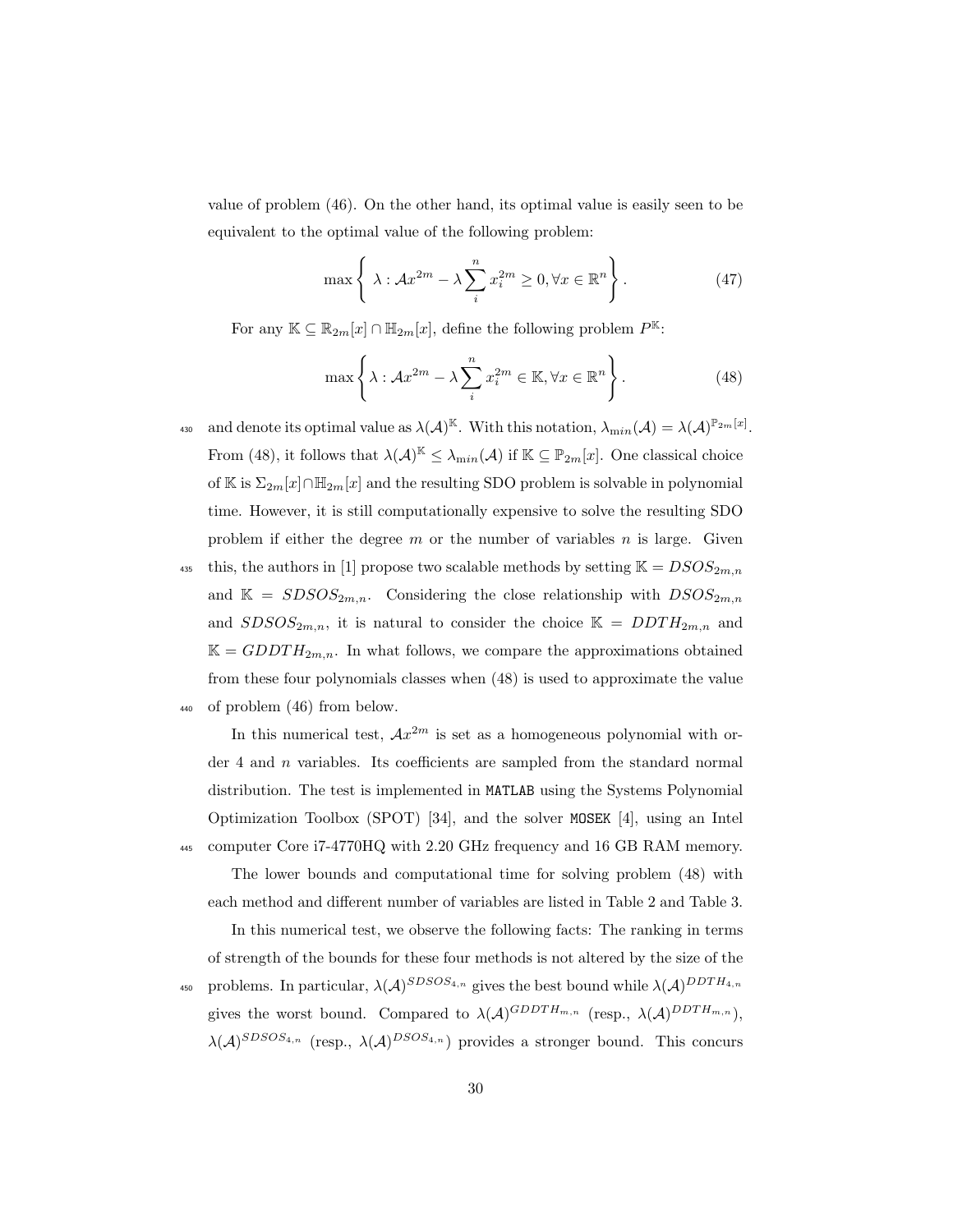| K             | $n=5$      | $n=10$     | $n=15$      | $n=20$      |
|---------------|------------|------------|-------------|-------------|
| $DSOS_{4,n}$  | $-11.7592$ | $-61.9733$ | -170.8438   | $-364.0555$ |
| $SDSOS_{4,n}$ | $-9.4565$  | $-57.4002$ | $-162.8298$ | $-352.0931$ |
| $DDTH_{4,n}$  | $-14.1803$ | $-65.4432$ | -177.6707   | $-370.2231$ |
| $GDDTH_{4,n}$ | $-11.5839$ | $-61.9366$ | $-168.7655$ | $-360.0859$ |

Table 2: Comparison of lower bounds on problem (46) using the restriction (48) for different choices of K.

| K             |        | $n=5$ $n=10$ $n=15$ $n=20$ |                   |        |
|---------------|--------|----------------------------|-------------------|--------|
| $DSOS_{4,n}$  | 0.0213 |                            | $0.0842$ 0.3833   | 1.1367 |
| $SDSOS_{4,n}$ | 0.0227 | 0.0949                     | 0.4697            | 1.4319 |
| $DDTH_{4,n}$  | 0.0135 |                            | $0.0307$ $0.1590$ | 0.2960 |
| $GDDTH_{4,n}$ | 0.0412 | 0.3476                     | 1.8041            | 5.7232 |

Table 3: Comparison of solution time (in seconds) required to obtain the bounds on problem (46) using the restriction (48) for different choices of K.

with the fact that the set of  $DDTH_{m,n}$  (resp.,  $GDDTH_{m,n}$ ) is contained in the set of  $DSOS_{m,n}$  (resp.,  $SDSOS_{m,n}$ ). We will prove this result for fourth order <sup>455</sup> polynomials in Proposition 27 in the Appendix.

From Table 3, optimization over  $DDTH_{4,n}$  is faster than optimization over  $DSOS_{4,n}$ . Thus, there is a trade off between quality of the bounds and solution time when choosing between optimization over  $DDTH_{4,n}$  and optimization over  $DSOS_{4,n}$  to approximately solve polynomial optimization problems. One

- $_{460}$  might expect that optimization over  $GDDTH_{4,n}$  would be faster than optimization over  $SDSOS_{4,n}$  so that there is a similar trade between strength of the bound and solution time as the one between optimization over  $DDTH_{4,n}$ and optimization over  $DSOS_{4,n}$ . However, Table 3 shows opposite result. The main reason for this is that efficient power cone optimization solvers are still
- <sup>465</sup> underdeveloped in comparison with the highly developed second-order cone optimization solvers used to optimize over  $SDSOS_{4,n}$ .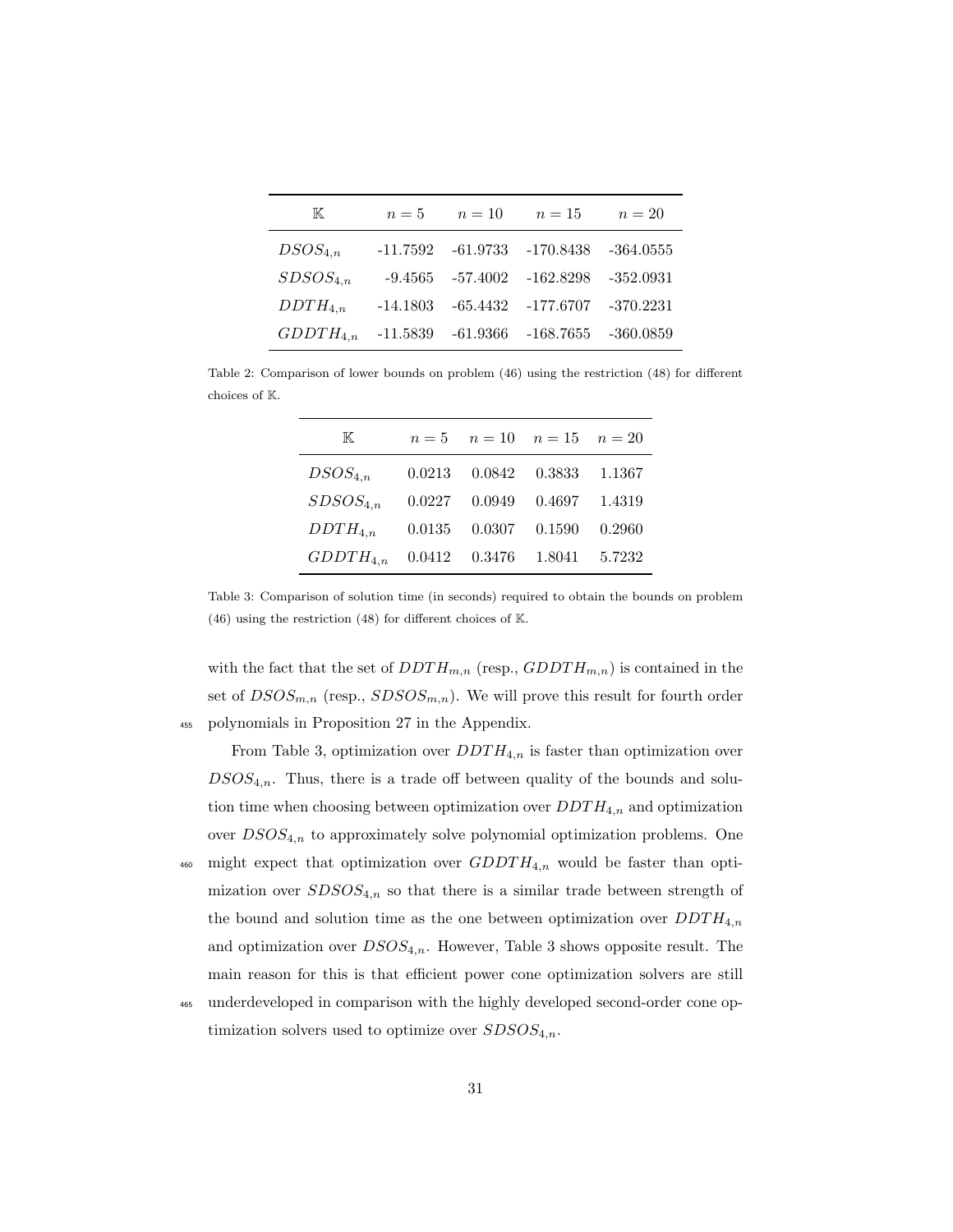#### 6. Conclusions

In this work, a new characterization of symmetric  $H^+$ -tensors is presented (see Corollary (14)). As a result of this characterization, it follows that one  $\alpha_{470}$  can decide whether a tensor is a symmetric  $H^+$ -tensor in polynomial time (see Theorem 16). Comparing to other characterizations which typically focus on sufficient conditions for a tensor to be an  $H^+$ -tensor, our characterization provides sufficient and necessary conditions. Besides, the set of symmetric  $H^+$ -tensors is described using tractable convex cones; in particular, the power cone.

<sup>475</sup> We apply the new characterization of symmetric  $H^+$ -tensors in computing the minimum  $H$ -eigenvalue of  $M$ -tensors. In particular, we show how these H-eigenvalues; which can be computed in polynomial time, compare with the best bounds for the minimum  $H$ -eigenvalues of  $M$ -tensors proposed in the related literature. Furthermore, we illustrate how this new characterization of

<sup>480</sup> symmetric  $H^+$ -tensors can be used to obtain alternative solution approaches to approximately solve polynomial optimization problems (see Section 5). In particular, we compare and discuss the trade-offs between the use of  $H^+$ -tensor induced polynomials versus the use of DSOS and SDSOS polynomials to approximately solve the polynomial optimization problem associated with finding

<sup>485</sup> the minimum H-eigenvalue of an even order symmetric tensor.

## References

- [1] Ahmadi, A. A. and Majumdar, A. (2019). DSOS and SDSOS optimization: more tractable alternatives to sum of squares and semidefinite optimization. SIAM Journal on Applied Algebra and Geometry, 3(2):193–230.
- <sup>490</sup> [2] Anderson, B., Bose, N., and Jury, E. (1975). Output feedback stabilization and related problems-solution via decision methods. IEEE Transactions on Automatic control, 20(1):53–66.
	- [3] Anjos, M. F. and Lasserre, J. B. (2011). Handbook on semidefinite, conic and polynomial optimization, volume 166. Springer Science & Business Media.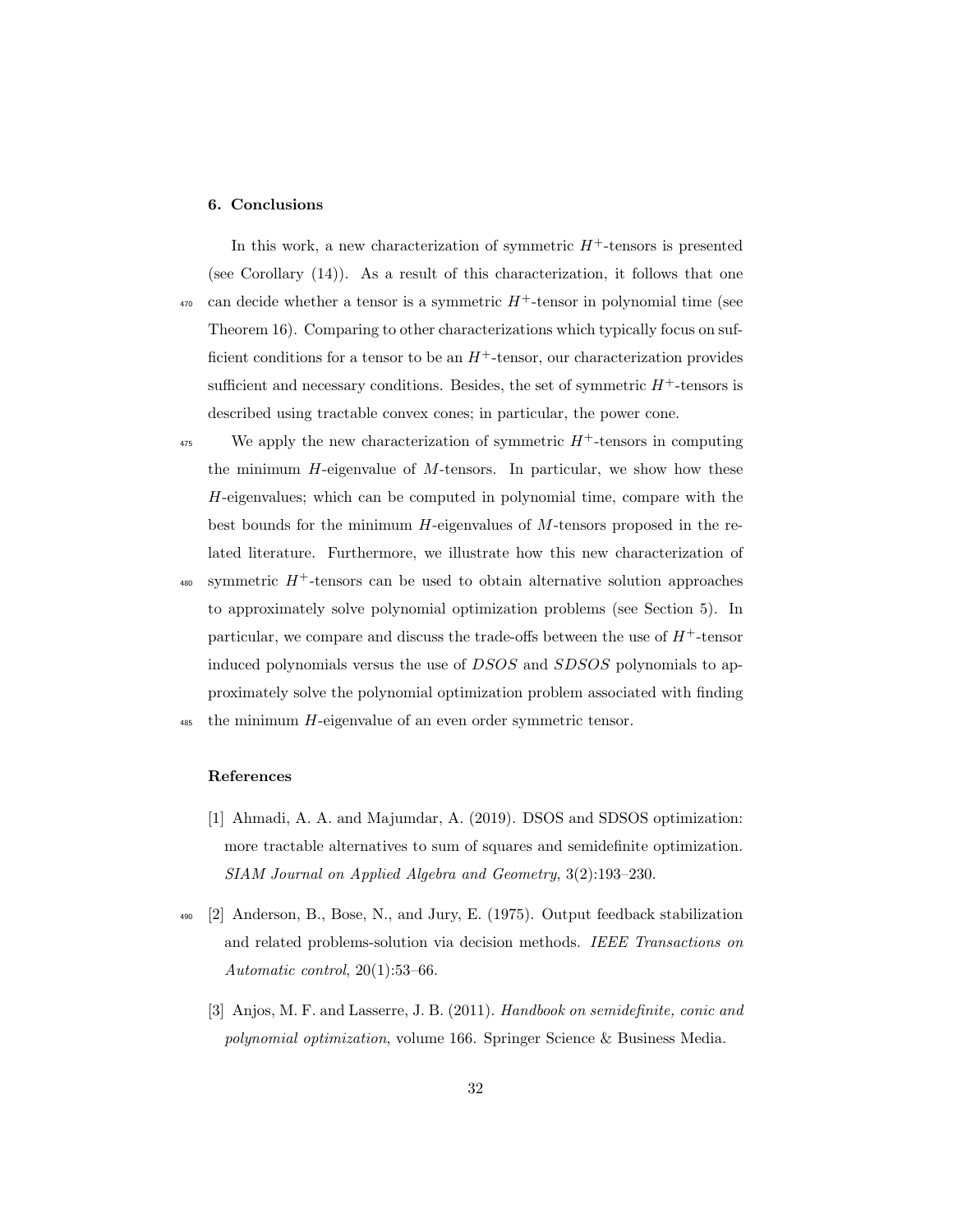- $495$  [4] ApS, M. (2019). MOSEK Modeling Cookbook.
	- [5] Blekherman, G., Parrilo, P. A., and Thomas, R. R. (2012). Semidefinite optimization and convex algebraic geometry. SIAM.
	- [6] Boman, E. G., Chen, D., Parekh, O., and Toledo, S. (2005). On factor width and symmetric H-matrices. Linear Algebra and its Applications, 405:239–248.
- <sup>500</sup> [7] Cartwright, D. and Sturmfels, B. (2013). The number of eigenvalues of a tensor. Linear Algebra and its Applications, 438(2):942–952.
	- [8] Chandrasekaran, V. and Shah, P. (2016). Relative entropy relaxations for signomial optimization. SIAM Journal on Optimization, 26(2):1147–1173.
	- [9] Chares, R. (2009). Cones and interior-point algorithms for structured convex

<sub>505</sub> optimization involving powers and exponentials. PhD thesis, UCL-Université Catholique de Louvain, Louvain-la-Neuve, Belgium.

- [10] Chen, H., Li, G., and Qi, L. (2015). SOS tensor decomposition: theory and applications. arXiv preprint arXiv:1504.03414.
- [11] Choi, M.-D., Lam, T. Y., and Reznick, B. (1995). Sums of squares of real
- <sup>510</sup> polynomials. In Proceedings of Symposia in Pure mathematics, volume 58, pages 103–126. American Mathematical Society.
	- [12] Ding, W., Qi, L., and Wei, Y. (2013). M-tensors and nonsingular M-tensors. Linear Algebra and its Applications, 439(10):3264–3278.
	- [13] Gatermann, K. and Parrilo, P. A. (2004). Symmetry groups, semidefinite
- <sup>515</sup> programs, and sums of squares. Journal of Pure and Applied Algebra, 192(1- 3):95–128.
	- [14] He, J. and Huang, T.-Z. (2014). Inequalities for M-tensors. *Journal of* Inequalities and Applications, 2014(1):114.
	- [15] Hien, L. T. K. (2015). Differential properties of Euclidean projection onto
- <sup>520</sup> power cone. Mathematical Methods of Operations Research, 82:265–284.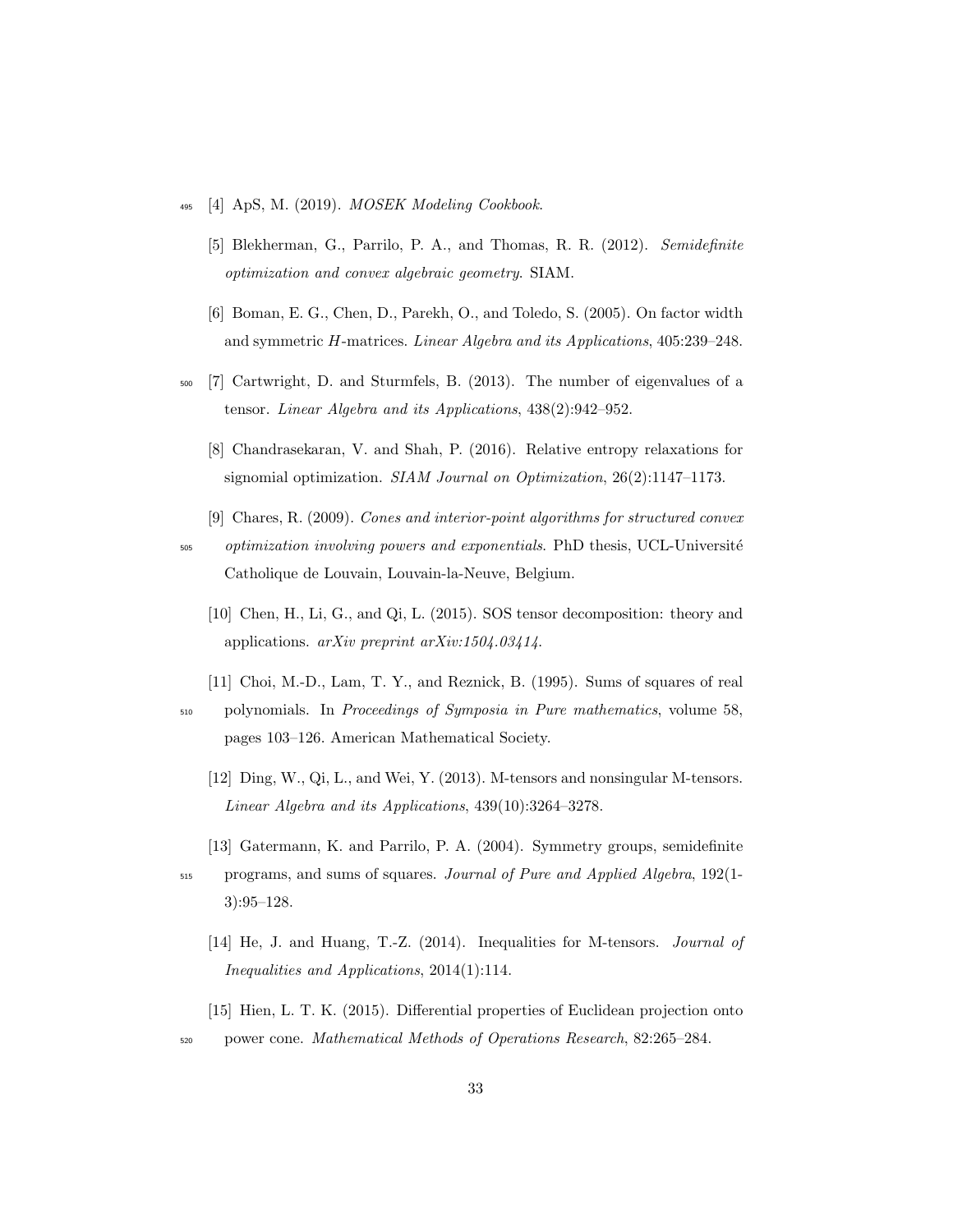- [16] Hillar, C. J. and Lim, L.-H. (2013). Most tensor problems are NP-hard. Journal of the ACM (JACM),  $60(6):1-39$ .
- [17] Huang, B. and Ma, C. (2019). Iterative criteria for identifying strong Htensors. Journal of Computational and Applied Mathematics, 352:93–109.
- <sup>525</sup> [18] Huang, Z.-G., Wang, L.-G., Xu, Z., and Cui, J.-J. (2018). Some new inequalities for the minimum H-eigenvalue of nonsingular M-tensors. Linear Algebra and its Applications, 558:146–173.
- [19] Iliman, S. and De Wolff, T. (2016). Amoebas, nonnegative polynomials and sums of squares supported on circuits. Research in the Mathematical <sup>530</sup> Sciences, 3(1):9.
	- [20] Kannan, M. R., Shaked-Monderer, N., and Berman, A. (2015). Some properties of strong H-tensors and general H-tensors. Linear Algebra and its Applications, 476:42–55.
- [21] Koecher, M. (1957). Positivitätsbereiche im  $\mathbb{R}^n$ . American Journal of <sup>535</sup> Mathematics, 79(3):575–596.
	- [22] Lasserre, J. B. (2001). Global optimization with polynomials and the problem of moments. SIAM Journal on Optimization, 11(3):796–817.
	- [23] Lasserre, J. B. (2007). A sum of squares approximation of nonnegative polynomials. SIAM Review, 49(4):651–669.
- $_{540}$  [24] Li, C., Li, Y., and Zhao, R. (2013a). New inequalities for the minimum eigenvalue of M-matrices. Linear and Multilinear Algebra, 61(9):1267–1279.
	- [25] Li, C., Wang, F., Zhao, J., Zhu, Y., and Li, Y. (2014). Criterions for the positive definiteness of real supersymmetric tensors. Journal of Computational and Applied Mathematics, 255:1–14.
- $545$  [26] Li, G., Qi, L., and Yu, G. (2013b). The Z-eigenvalues of a symmetric tensor and its application to spectral hypergraph theory. Numerical Linear Algebra with Applications, 20(6):1001-1029.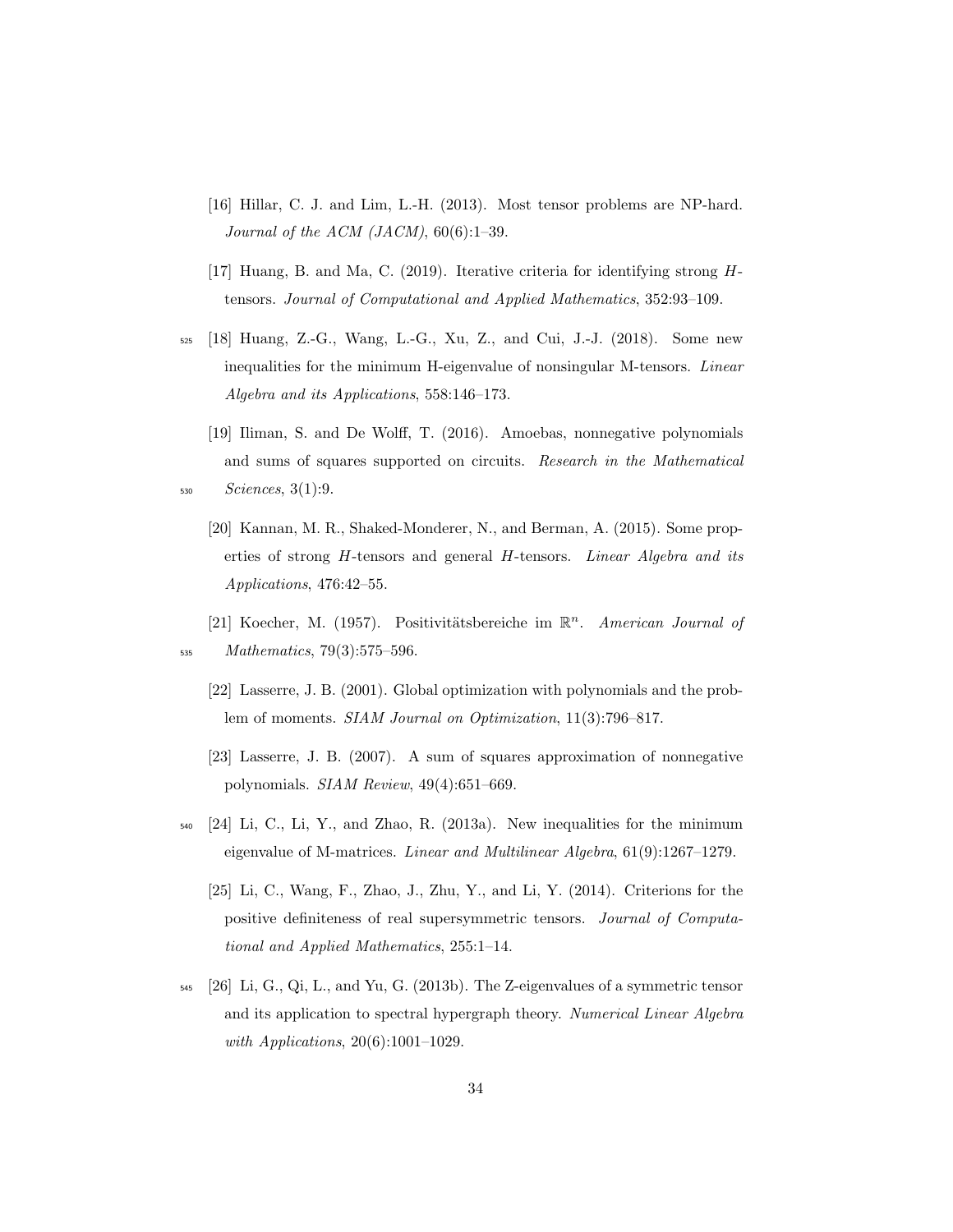- [27] Li, Y., Liu, Q., and Qi, L. (2017). Programmable criteria for strong Htensors. Numerical Algorithms, 74(1):199–221.
- <sup>550</sup> [28] Lim, L.-H. (2005). Singular values and eigenvalues of tensors: a variational approach. In 1st IEEE International Workshop on Computational Advances in Multi-Sensor Adaptive Processing, 2005., pages 129–132. IEEE.
	- [29] Liu, Q., Li, C., and Li, Y. (2017). On the iterative criterion for strong H-tensors. Computational and Applied Mathematics, 36(4):1623–1635.
- <sup>555</sup> [30] Lobo, M. S., Vandenberghe, L., Boyd, S., and Lebret, H. (1998). Applications of second-order cone programming. Linear Algebra and its Applications, 284(1-3):193–228.
- [31] Luan, Z. and Zhang, L. (2019). A new programmable iterative algorithm for identifying strong H-tensors. Computational and Applied Mathematics, <sup>560</sup> 38(2):43.
	- [32] Luo, Z. and Qi, L. (2016). Completely positive tensors: properties, easily checkable subclasses, and tractable relaxations. SIAM Journal on Matrix Analysis and Applications, 37(4):1675–1698.
- [33] Luo, Z., Qi, L., and Ye, Y. (2015). Linear operators and positive semidefi-<sup>565</sup> niteness of symmetric tensor spaces. Science China Mathematics, 58(1):197– 212.
	- [34] Megretski, A. (2010). Systems polynomial optimization tools. https://github.com/spot-toolbox/spotless.
- [35] Nesterov, Y. (2012). Towards non-symmetric conic optimization. Opti-<sup>570</sup> mization Methods and Software, 27(4-5):893–917.
	- [36] Papp, D. (2011). Optimization models for shape-constrained function estimation problems involving nonnegative polynomials and their restrictions. PhD thesis, Rutgers University-Graduate School-New Brunswick.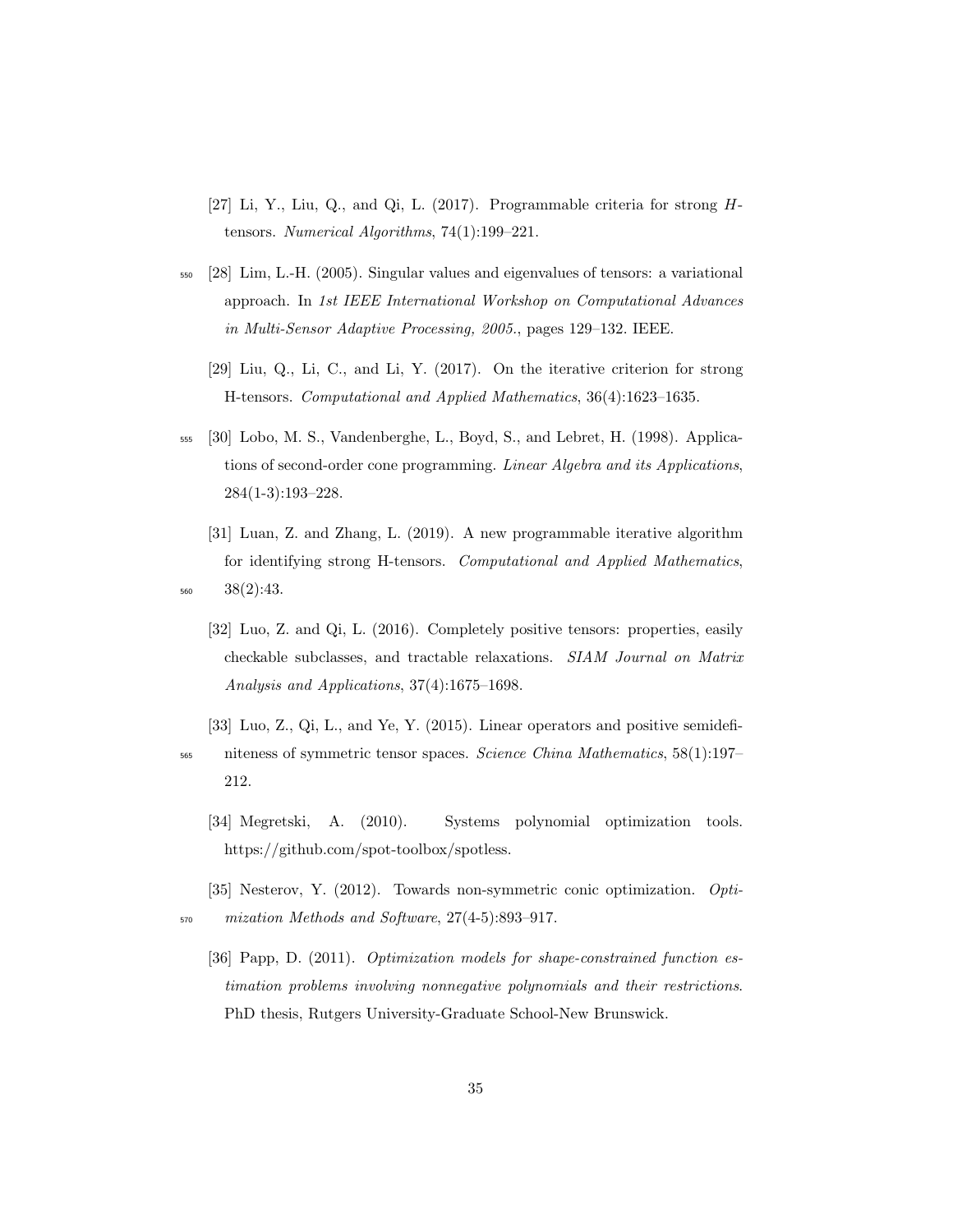[37] Pataki, G. (1998). On the rank of extreme matrices in semidefinite pro-

- <sub>575</sub> grams and the multiplicity of optimal eigenvalues. Mathematics of Operations Research, 23(2):339–358.
	- [38] Qi, L. (2005). Eigenvalues of a real supersymmetric tensor. Journal of Symbolic Computation, 40(6):1302–1324.
- [39] Qi, L. (2013). Symmetric nonnegative tensors and copositive tensors. Lin- $\mu_{580}$  ear Algebra and its Applications, 439(1):228–238.
	- [40] Renegar, J. (2001). A mathematical view of interior-point methods in convex optimization, volume 3. SIAM.
	- [41] Roy, S. and Xiao, L. (2018). On self-concordant barriers for generalized power cones. Technical report, Optimization Online. Available at http:
- <sup>585</sup> //www.optimization-online.org/DB\_FILE/2018/01/6441.pdf.
	- [42] Saunderson, J. (2019). Certifying polynomial nonnegativity via hyperbolic optimization. SIAM Journal on Applied Algebra and Geometry, 3(4):661–690.
	- [43] Tian, G.-X. and Huang, T.-Z. (2010). Inequalities for the minimum eigenvalue of M-matrices. The Electronic Journal of Linear Algebra, 20.
- $_{590}$  [44] Tunçel, L. and Nemirovski, A. (2010). Self-concordant barriers for convex approximations of structured convex sets. Foundations of Computational Mathematics, 10(5):485–525.
	- [45] Varga, R. S. and Gillis, J. (1963). Matrix iterative analysis. Physics Today, 16:52.
- <sup>595</sup> [46] Wang, F., Sun, D., Zhao, J., and Li, C. (2017). New practical criteria for H-tensors and its application. Linear and Multilinear Algebra, 65(2):269–283.
	- [47] Weisser, T., Lasserre, J. B., and Toh, K.-C. (2018). Sparse-BSOS: a bounded degree SOS hierarchy for large scale polynomial optimization with sparsity. Mathematical Programming Computation, 10(1):1–32.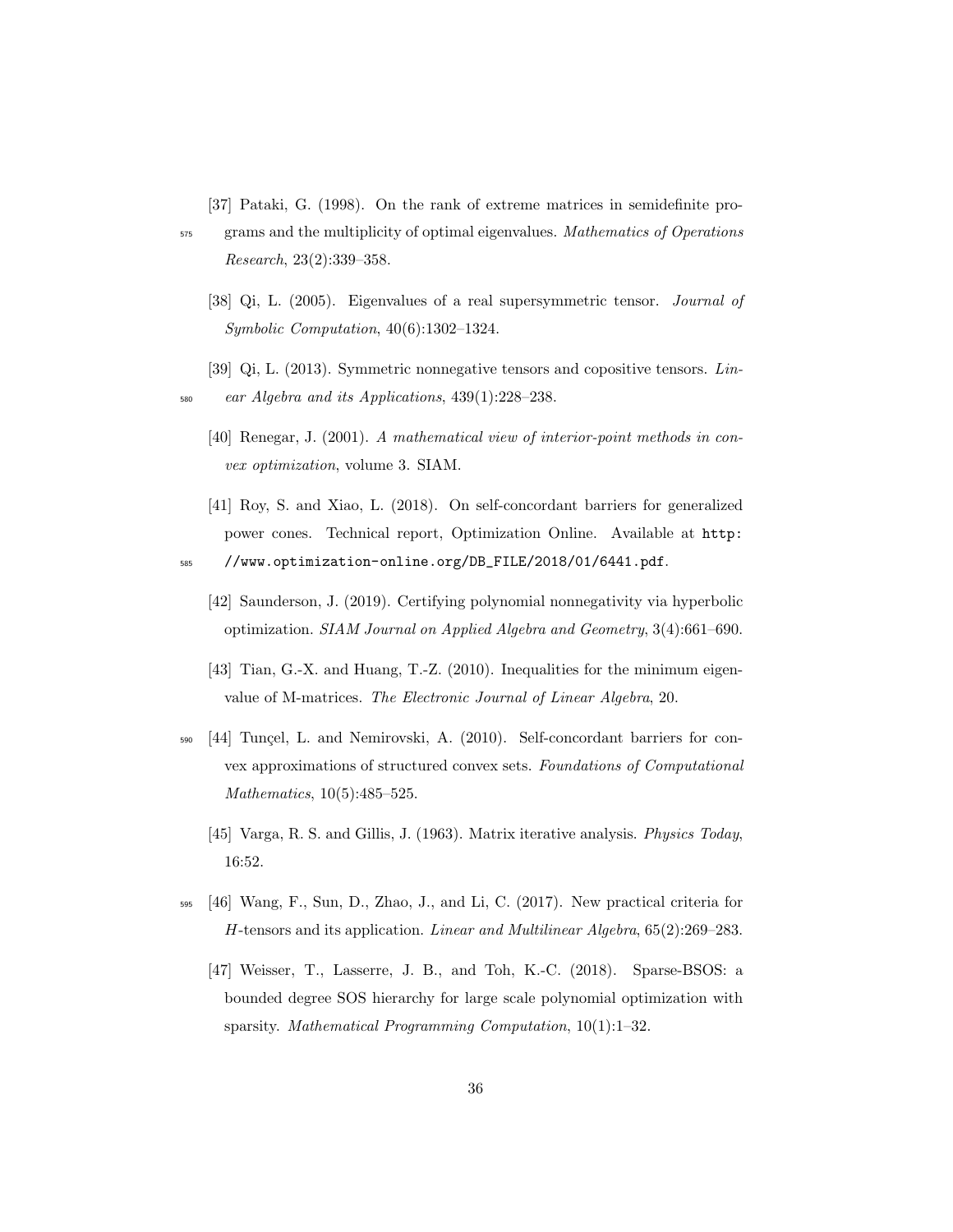- <sup>600</sup> [48] Wright, S. J. (1997). Primal-dual interior-point methods. SIAM.
	- [49] Zhang, K. and Wang, Y. (2016). An H-tensor based iterative scheme for identifying the positive definiteness of multivariate homogeneous forms. Journal of Computational and Applied Mathematics, 305:1–10.
	- [50] Zhang, L., Qi, L., and Zhou, G. (2014). M-tensors and some applications.
- <sup>605</sup> SIAM Journal on Matrix Analysis and Applications, 35(2):437–452.
	- [51] Zhao, R., Gao, L., Liu, Q., and Li, Y. (2016). Criterions for identifying H-tensors. Frontiers of Mathematics in China, 11(3):661–678.
	- [52] Zheng, Y., Sootla, A., and Papachristodoulou, A. (2019). Block factorwidth-two matrices and their applications to semidefinite and sum-of-squares

 $_{610}$  optimization.  $arXiv$  preprint  $arXiv:1909.11076$ .

#### Appendix

From Theorem 1 and Definitions 4 and Definition 5, for  $m, n \in \mathbb{N}$ , both  $DDTH_{2m,n}$ ,  $GDDTH_{2m,n}$  and  $DSOS_{2m,n}$ ,  $SD SOS_{2m,n}$  are contained in  $\Sigma_{2m}[x]$ . In this section, we will explore the relationship between  $DDTH_{2m,n}$ ,  $GDDTH_{2m,n}$ 

615 and  $DSOS_{2m,n}$ ,  $SDSOS_{2m,n}$ . We find that for fourth order polynomials, there is the following result.

**Proposition 27.** For  $n \in \mathbb{N}$ ,  $DDTH_{4,n} \subseteq DSOS_{4,n}$  and  $GDDTH_{4,n} \subseteq$  $SDSOS_{4,n}$ .

*Proof.* Let  $n \in \mathbb{N}$ . From Proposition 25,  $f \in DDTH_{4,n}$  if and only if f is the sum of  $\gamma_i x_i^4$ ,  $\beta_{i_1 i_2 i_3 i_4}^+$ ,  $\beta_{i_1 i_2 i_3 i_4}^-, \beta_{i_1 i_2 i_3 i_4}^-$  for some nonnegative  $\gamma_i$ ,  $\beta_{i_1 i_2 i_3 i_4}^+, \beta_{i_1 i_2 i_3 i_4}^-$ ,  $i \in$  $[n], (i_1, i_2, i_3, i_4) \in \mathcal{D}_n^4$ . Also, from Proposition 26,  $g \in GDDTH_{4,n}$  if and only if g is the sum of  $\gamma_i x_i^4, g_{i_1 i_2 i_3 i_4}^+, g_{i_1 i_2 i_3 i_4}^-$  for some nonnegative  $\gamma_i, \beta_{i_1 i_2 i_3 i_4}^{(+k)}, \beta_{i_1 i_2 i_3 i_4}^{(-k)},$  $i \in [n], (i_1, i_2, i_3, i_4) \in \mathcal{D}_n^4$ . Considering that both  $DSOS_{4,n}$  and  $SDSOS_{4,n}$ are convex cones, the proof is finished if we can prove that for  $i \in [n]$  and  $(i_1, i_2, i_3, i_4) \in \mathscr{D}_n^4$ ,

$$
x_i^4, f_{i_1 i_2 i_3 i_4}^+, f_{i_1 i_2 i_3 i_4}^- \in DSOS_{4,n},\tag{49}
$$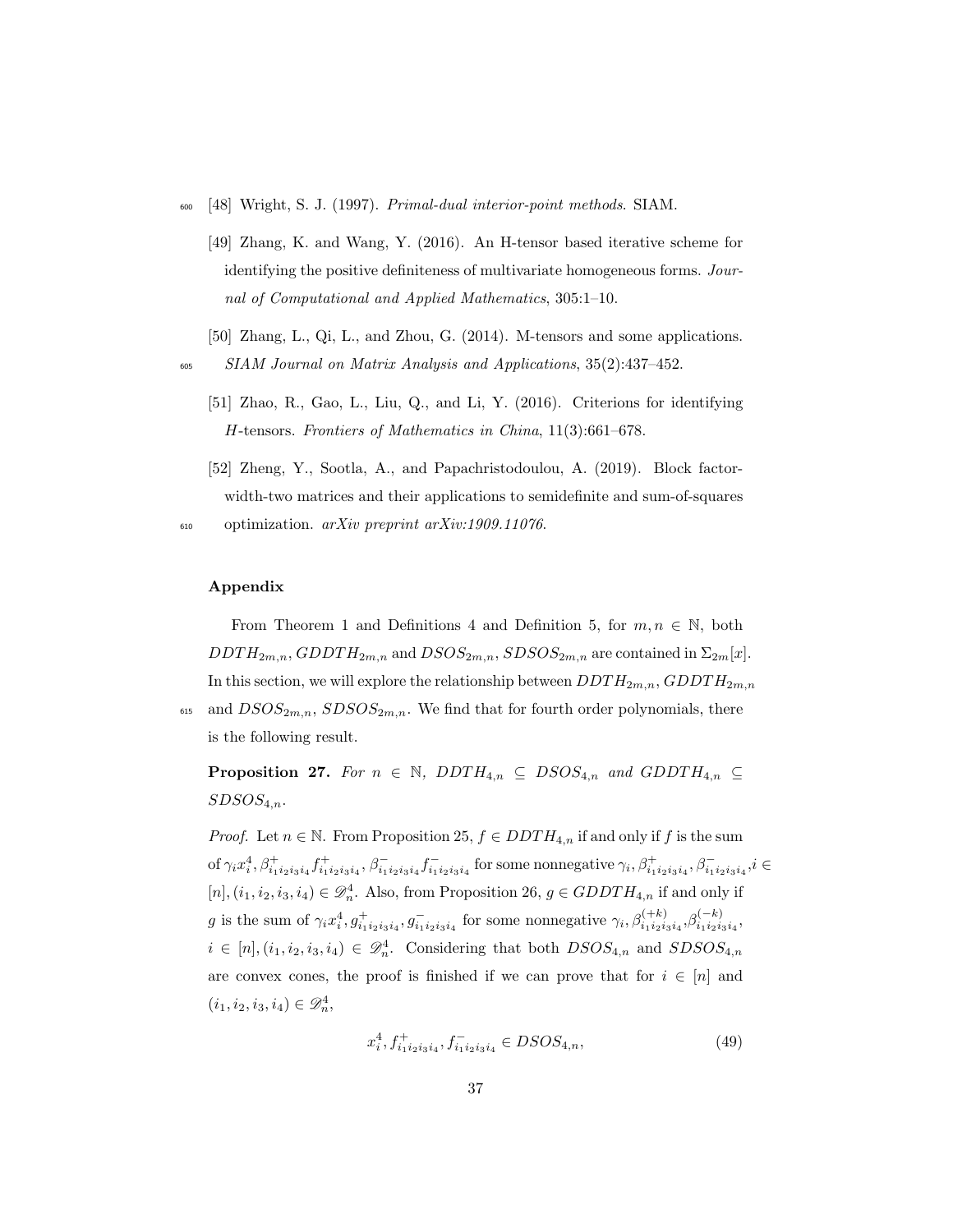and

$$
x_i^4, g_{i_1 i_2 i_3 i_4}^+, g_{i_1 i_2 i_3 i_4}^- \in SDSOS_{4,n}.\tag{50}
$$

Clearly,  $x_i^4 \in DSOS_{4,n} \subseteq SDSOS_{4,n}$  for  $i \in [n]$ . Then all the  $(i_1, i_2, i_3, i_4) \in$ <sup>620</sup>  $\mathscr{D}_n^4$  can be classified in four cases depending on card $(\{i_1, i_2, i_3, i_4\})$  and tight pairs of  $\{i_1, i_2, i_3, i_4\}.$ 

- (i) card $(\{i_1, i_2, i_3, i_4\}) = 4.$
- (ii) card $(\{i_1, i_2, i_3, i_4\}) = 3.$
- (iii)  $\text{card}(\{i_1, i_2, i_3, i_4\}) = 2 \text{ and } x_{i_1} x_{i_2} x_{i_3} x_{i_4} = x_{j_1}^2 x_{j_2}^2 \text{ for } j_1 \neq j_2.$
- $\text{C}_{625}$  (iv)  $\text{card}(\{i_1, i_2, i_3, i_4\}) = 2 \text{ and } x_{i_1} x_{i_2} x_{i_3} x_{i_4} = x_{j_1} x_{j_2}^3 \text{ for } j_1 \neq j_2.$

Next, we are going to prove (49) and (50) for these four cases. Without loss of generality, in the proof, we assume  $n = 4$  and  $\{i_1, i_2, i_3, i_4\} \subseteq \{1, 2, 3, 4\}$ .

Case 1 : If  $card({i_1, i_2, i_3, i_4}) = 4$ , then

$$
f_{i_1 i_2 i_3 i_4}^{\pm} = f_{1234}^{\pm} = \sum_{j=1}^{4} 6x_j^4 \pm 24x_1 x_2 x_3 x_4
$$
  
=  $6(x_1^2 - x_2^2)^2 + 6(x_3^2 - x_4^2)^2 + 12(x_1 x_2 \pm x_3 x_4)^2 \in DSOS_{4,n}$ ,

Also, after recalling the nonnegative of  $\beta_{1234}^{(+k)}$  and  $\beta_{1234}^{(-k)}$ ,  $k \in [4]$ , we have

$$
\begin{aligned} g_{i_1i_2i_3i_4}^{\pm} = g_{1234}^{\pm} = & \sum_{k=1}^4 \beta_{1234}^{(+k)} x_j^4 \pm 4 \sqrt[4]{\beta_{1234}^{(+1)} \beta_{1234}^{(+2)} \beta_{1234}^{(+3)}} x_1 x_2 x_3 x_4 \\ = & \left( \sqrt{\beta_{1234}^{(+1)}} x_1^2 - \sqrt{\beta_{1234}^{(+2)}} x_2^2 \right)^2 + \left( \sqrt{\beta_{1234}^{(+3)}} x_3^2 - \sqrt{\beta_{1234}^{(+4)}} x_4^2 \right)^2 \\ & + 2 \left( \sqrt{\beta_{1234}^{(+1)} \beta_{1234}^{(+2)}} x_1 x_2 \pm \sqrt{\beta_{1234}^{(+3)}} \beta_{1234}^{(+4)} x_3 x_4 \right)^2 \in SDSOS_{4,n}, \end{aligned}
$$

Case 2 : If  $card(\{i_1, i_2, i_3, i_4\}) = 3$ , without loss of generality, assume  $\{i_1, i_2, i_3, i_4\} =$  ${1, 1, 2, 3}$  and then

$$
f_{i_1 i_2 i_3 i_4}^{\pm} = f_{1123}^{\pm} = 6x_1^4 + 3x_2^4 + 3x_3^4 \pm 12x_1^2 x_2 x_3
$$
  

$$
= 3(x_1^2 - x_2^2)^2 + 3(x_1^2 - x_3^2)^2 + 6(x_1 x_2 \pm x_1 x_4)^2 \in DSOS_{4,n},
$$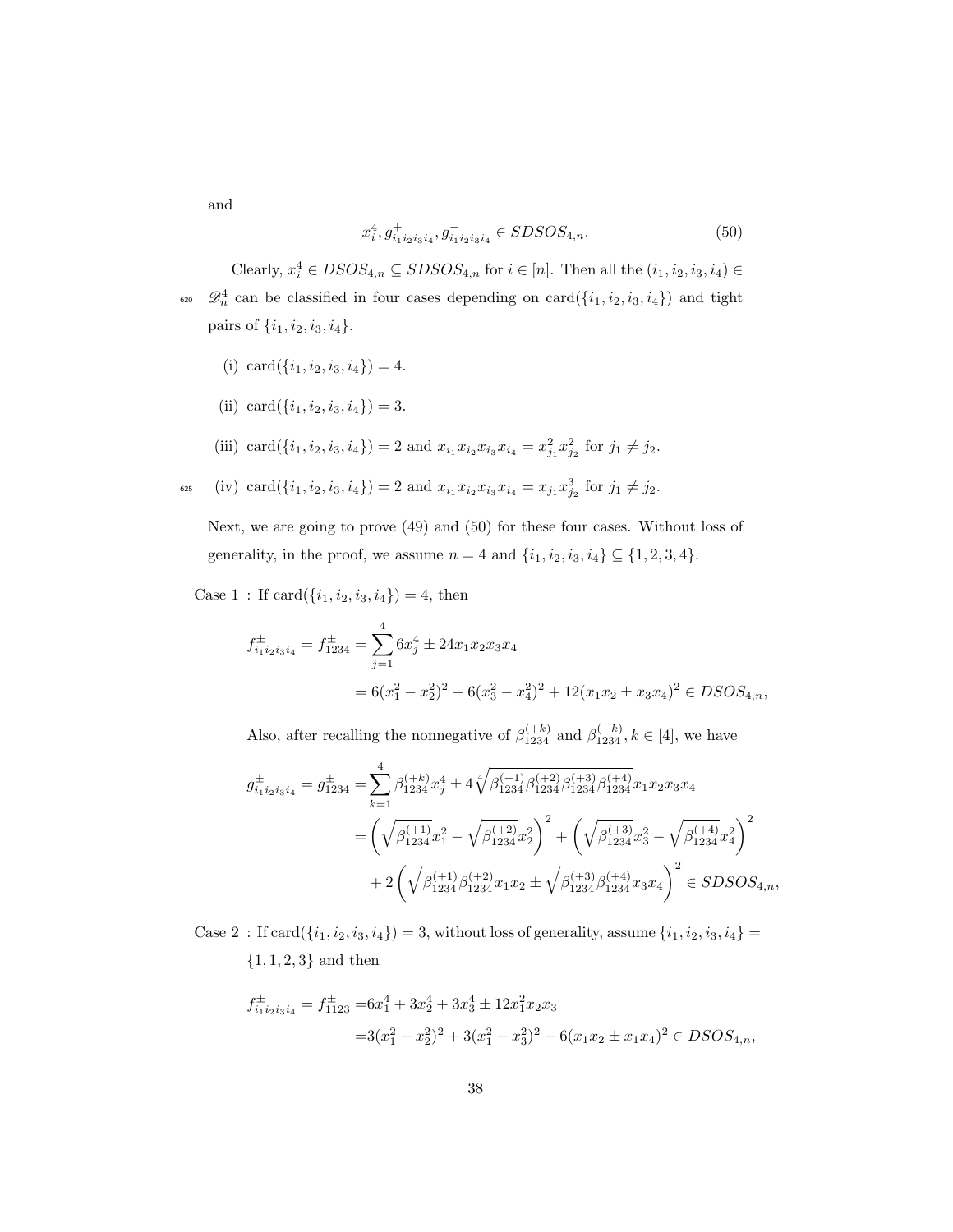Also, after recalling the nonnegative of  $\beta_{1123}^{(+k)}$  and  $\beta_{1123}^{(-k)}$ ,  $k \in [3]$ , we have

$$
\begin{split} g_{i_1i_2i_3i_4}^{\pm} = g_{1123}^{\pm} = & \sum_{k=1}^3 \beta_{1123}^{(+k)} x_j^4 \pm 4 \sqrt{\frac{\left(\beta_{1123}^{(+1)}\right)^2 \beta_{1123}^{(+2)} \beta_{1123}^{(+3)}}{4}} x_1^2 x_2 x_3 \\ = & \left(\sqrt{\frac{\beta_{1123}^{(+1)}}{2}} x_1^2 - \sqrt{\beta_{1123}^{(+2)}} x_2^2\right)^2 + \left(\sqrt{\frac{\beta_{1123}^{(+1)}}{2}} x_1^2 - \sqrt{\beta_{1123}^{(+3)}} x_3^2\right)^2 \\ & + 2 \left(\sqrt[4]{\frac{\beta_{1123}^{(+1)} \beta_{1123}^{(+2)}}{2}} x_1 x_2 \pm \sqrt[4]{\frac{\beta_{1123}^{(+1)} \beta_{1123}^{(+3)}}{2}} x_1 x_3\right)^2 \in SDSOS_{4,n}, \end{split}
$$

Case 3: If  $card({i_1, i_2, i_3, i_4}) = 2$  and  $x_{i_1}x_{i_2}x_{i_3}x_{i_4} = x_{j_1}x_{j_2}^3$  for  $j_1 < j_2$ , without loss of generality, assume  $\{i_1,i_2,i_3,i_4\}=\{1,1,1,2\}$  and then

$$
f_{i_1i_2i_3i_4}^{\pm} = f_{1112}^{\pm} = 3x_1^4 + x_2^4 \pm 4x_1^3 x_2 = (x_1^2 - x_2^2)^2 + 2(x_1^2 \pm x_1 x_2)^2 \in DSOS_{4,n},
$$

Also, after recalling the nonnegative of  $\beta_{1112}^{(+k)}$  and  $\beta_{1112}^{(-k)}$ ,  $k \in [2]$ , we have

$$
\begin{split} g_{i_1i_2i_3i_4}^{\pm} = g_{1112}^{\pm} &= \sum_{j=k}^2 \beta_{1112}^{(+k)} x_j^4 \pm 4 \sqrt[4]{\frac{\left(\beta_{1112}^{(+1)}\right)^3 \beta_{1112}^{(+2)}}{27}} x_1^3 x_2, \\ &= \left(\sqrt{\frac{\beta_{1112}^{(+1)}}{3}} x_1^2 - \sqrt{\beta_{1112}^{(+2)}} x_2^2\right)^2 \\ &\qquad \qquad + 2 \left(\sqrt[4]{\frac{\left(\beta_{1112}^{(+1)}\right)^2}{9}} x_1^2 \pm \sqrt[4]{\frac{\beta_{1112}^{(+1)} \beta_{1112}^{(+2)}}{3}} x_1 x_2\right)^2 \in SDSOS_{4,n}, \end{split}
$$

Case 4: If  $card({i_1, i_2, i_3, i_4}) = 2$  and  $x_{i_1}x_{i_2}x_{i_3}x_{i_4} = x_{j_1}^2 x_{j_2}^2$  for  $j_1 < j_2$ , without loss of generality, assume  $\{i_1, i_2, i_3, i_4\} = \{1, 1, 2, 2\}$  and then

$$
f_{i_1i_2i_3i_4}^{\pm} = f_{1122}^{\pm} = 3x_1^4 + 3x_2^4 \pm 6x_1^2x_2^2 = 3(x_1^2 \pm x_2^2)^2 \in DSOS_{4,n},
$$

Also, after recalling the nonnegative of  $\beta_{1122}^{(+k)}$  and  $\beta_{1122}^{(-k)}$ ,  $k \in [2]$ , we have

$$
g_{i_1i_2i_3i_4}^{\pm} = g_{1122}^{\pm} = \sum_{j=1}^{2} \beta_{1122}^{(+j)} x_j^4 \pm 2\sqrt{\beta_{1122}^{(+1)}\beta_{1122}^{(+2)}} x_1^2 x_2^2
$$

$$
= \left(\sqrt{\beta_{1122}^{(+1)}} x_1^2 \pm \sqrt{\beta_{1122}^{(+2)}} x_2^2\right)^2,
$$